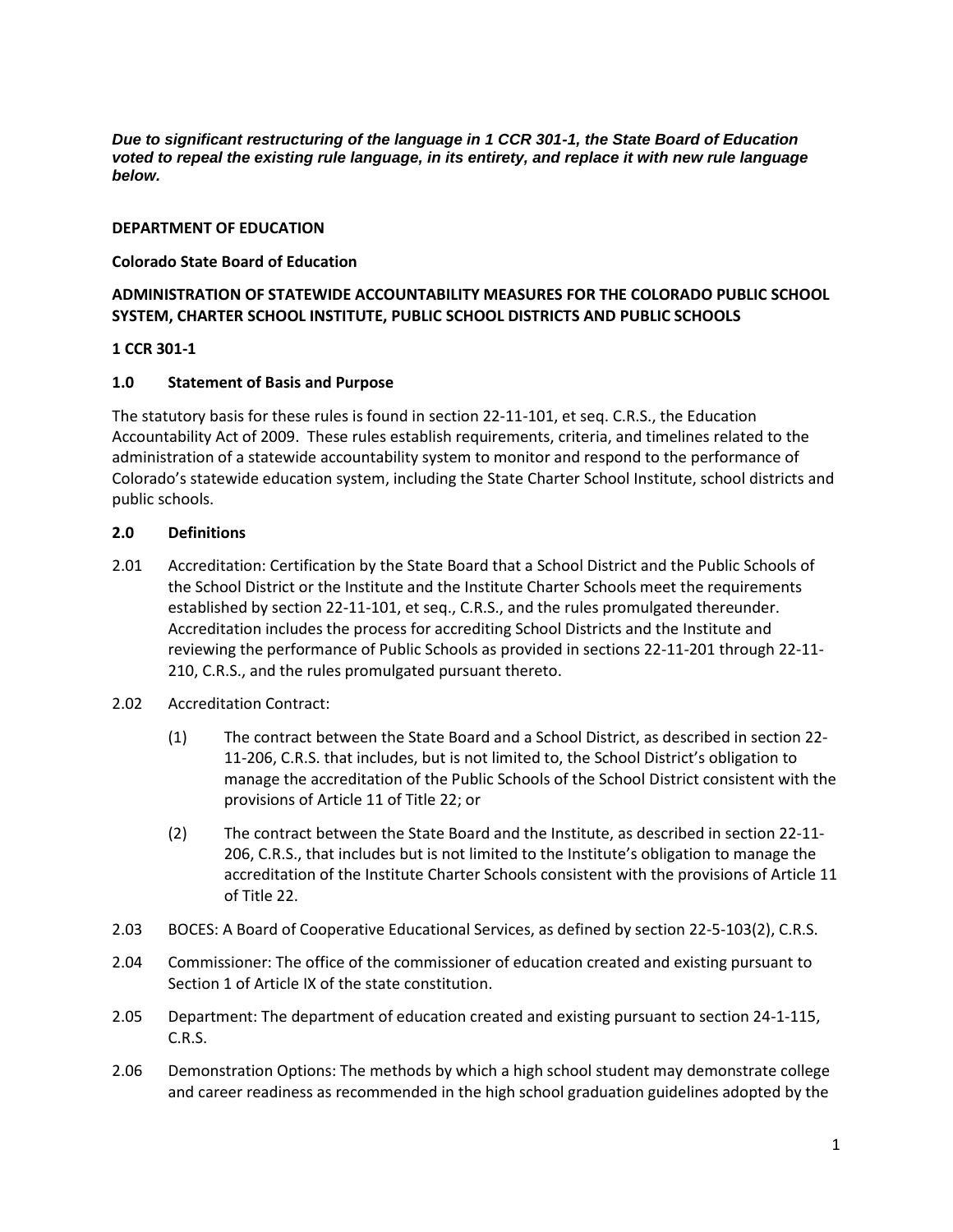State Board pursuant to section 22-2-106(1)(a.5), C.R.S., and as specifically selected by the Local Board of the school district in which a student is enrolled or by the district charter high school or Institute charter high school in which a student is enrolled.

- 2.07 Detention Center: A center that addresses the temporary care of a child who requires secure custody in physically restricting facilities pending court disposition or an execution of a court order for placement or commitment.
- 2.08 Facility: A day treatment center, residential child care facility, or other facility licensed by the Department of Human Services pursuant to section 26-6-104, C.R.S., or a hospital licensed by the Department of Public Health and Environment pursuant to section 25-1.5-103, C.R.S.
- 2.09 General Education Core Courses: The postsecondary general education core courses in reading, writing, and mathematics identified pursuant to section 23-1-125(3), C.R.S.
- 2.10 Improvement Plan:
	- (1) The plan described in and adopted by a Local Board pursuant to section 22-11-304, C.R.S., in which case it may also be referred to more specifically as a "district improvement plan";
	- (2) The plan described in and adopted by the Institute pursuant to section 22-11-304, C.R.S., in which case it may also be referred to more specifically as an "Institute improvement plan"; or
	- (3) The plan described in and adopted by a Public School pursuant to section 22-11-404, C.R.S., in which case it may also be referred to more specifically as a "school improvement plan."
- 2.11 Institute: The State Charter School Institute created pursuant to section 22-30.5-503, C.R.S.
- 2.12 Institute Charter School: A charter school that is authorized by the Institute pursuant to the provisions of part 5 of Article 30.5 of Title 22.
- 2.13 Local Board: The board of education of a School District. "Local Board" also includes the governing board of a BOCES created pursuant to Article 5 of Title 22 if the BOCES is operating a public school.
- 2.14 Online School: A full-time education school authorized pursuant to Title 22 that delivers a sequential program of synchronous or asynchronous instruction, directed by a teacher, primarily through online digital learning strategies that provide students choice over time, place, and path, and teacher-guided modality, of learning. An online school has an assigned school code and operates with its own administrator, a separate budget, and a complete instructional program. An online school is responsible for fulfilling all reporting requirements and is held to state and federally mandated accountability processes.
- 2.15 Performance Indicators: The indicators specified in section 22-11-204, C.R.S., for measuring the performance of the state public education system, including each Public School, each School District, the Institute, and the state as a whole.
- 2.16 Performance Plan: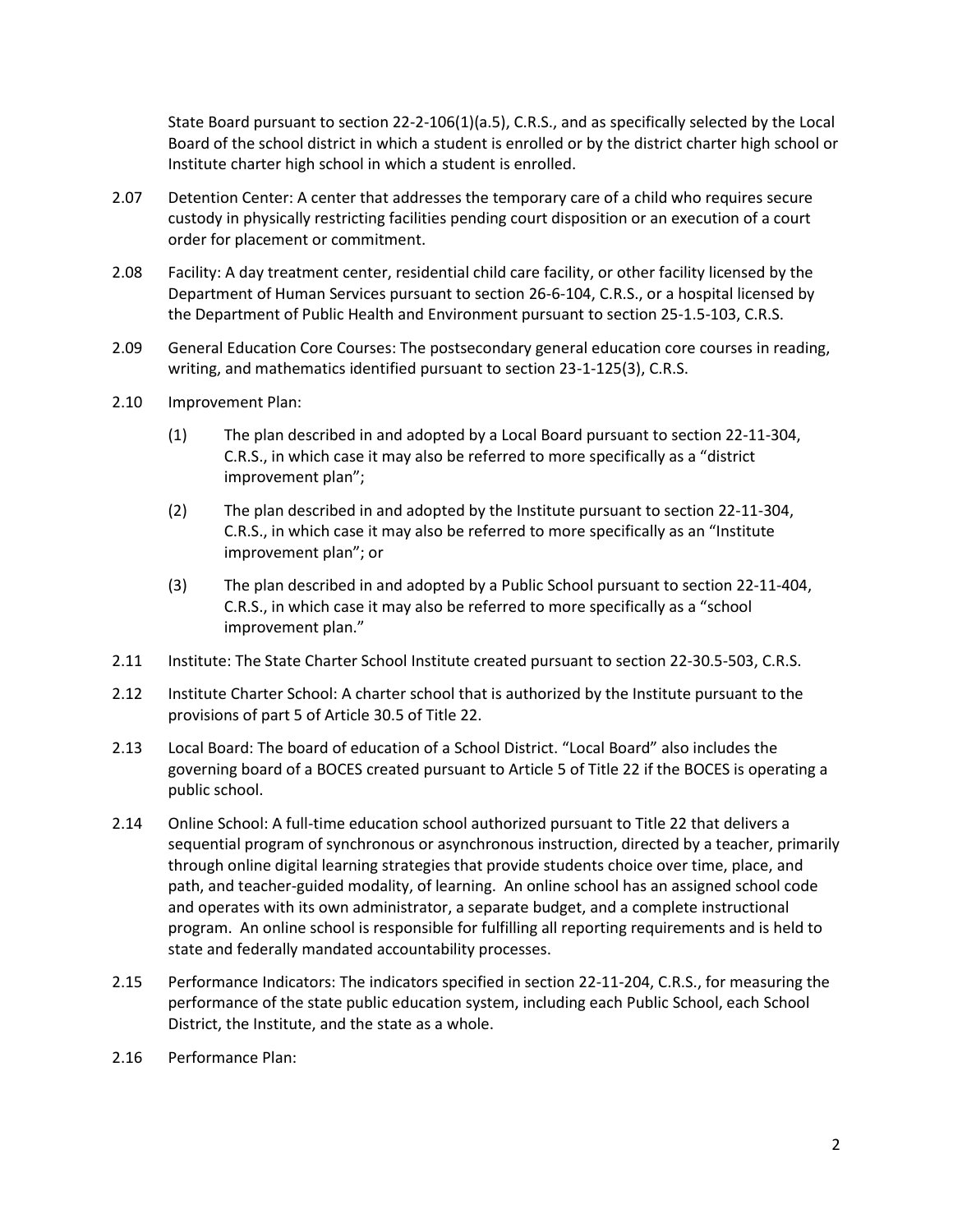- (1) The plan described in and adopted by a Local Board pursuant to section 22-11-303, C.R.S., in which case it may also be referred to more specifically as a "district performance plan";
- (2) The plan described in and adopted by the Institute pursuant to section 22-11-303, C.R.S., in which case it may also be referred to more specifically as an "Institute performance plan"; or
- (3) The plan described in and adopted by a Public School pursuant to section 22-11-403, C.R.S., in which case it may also be referred to more specifically as a "school performance plan."
- 2.17 Performance Watch:
	- (1) For a School District or the Institute, the period during which the school district or Institute performs at a level that results in being accredited with priority improvement plan or lower, as described in section 22-11-207(4)(a), C.R.S.; and
	- (2) For a Public School, the period during which the public school performs at a level that results in being required to adopt a priority improvement or turnaround plan, as described in section 22-11-210(1)(d)(I), C.R.S.
- 2.18 Priority Improvement Plan:
	- (1) The plan described in and adopted by a Local Board pursuant to section 22-11-305, C.R.S., in which case it may also be referred to more specifically as a "district priority improvement plan";
	- (2) The plan described in and adopted by the Institute pursuant to section 22-11-305, C.R.S., in which case it may also be referred to more specifically as an "Institute priority improvement plan"; or
	- (3) The plan described in and adopted by a Public School pursuant to section 22-11-405, C.R.S., in which case it may also be referred to more specifically as a "school priority improvement plan."
- 2.19 Public School: Has the same meaning as provided in section 22-1-101, C.R.S., and includes, but is not limited to, a district charter school, an Institute charter school, and an online school, as defined in section 22-30.7-102(9.5), C.R.S.
- 2.20 Quality Early Childhood Program: An early childhood program that has been rated as a 3, 4, or 5 by the Colorado Shines Rating System, accredited by the National Association for the Education of Young Children, or other similar agency as designated by the Department.
- 2.21 School District or District: A school district authorized by Section 15 of Article IX of the state constitution and organized pursuant to Article 30 of Title 22. "School District" also includes a BOCES created pursuant to Article 5 of Title 22 if it is operating a public school.
- 2.22 State Board: The State Board of Education established pursuant to Section 1 of Article IX of the state constitution.
- 2.23 State-Operated Program: An approved school program supervised by the Department and operated by the Colorado School for the Deaf and Blind, the Department of Corrections, or the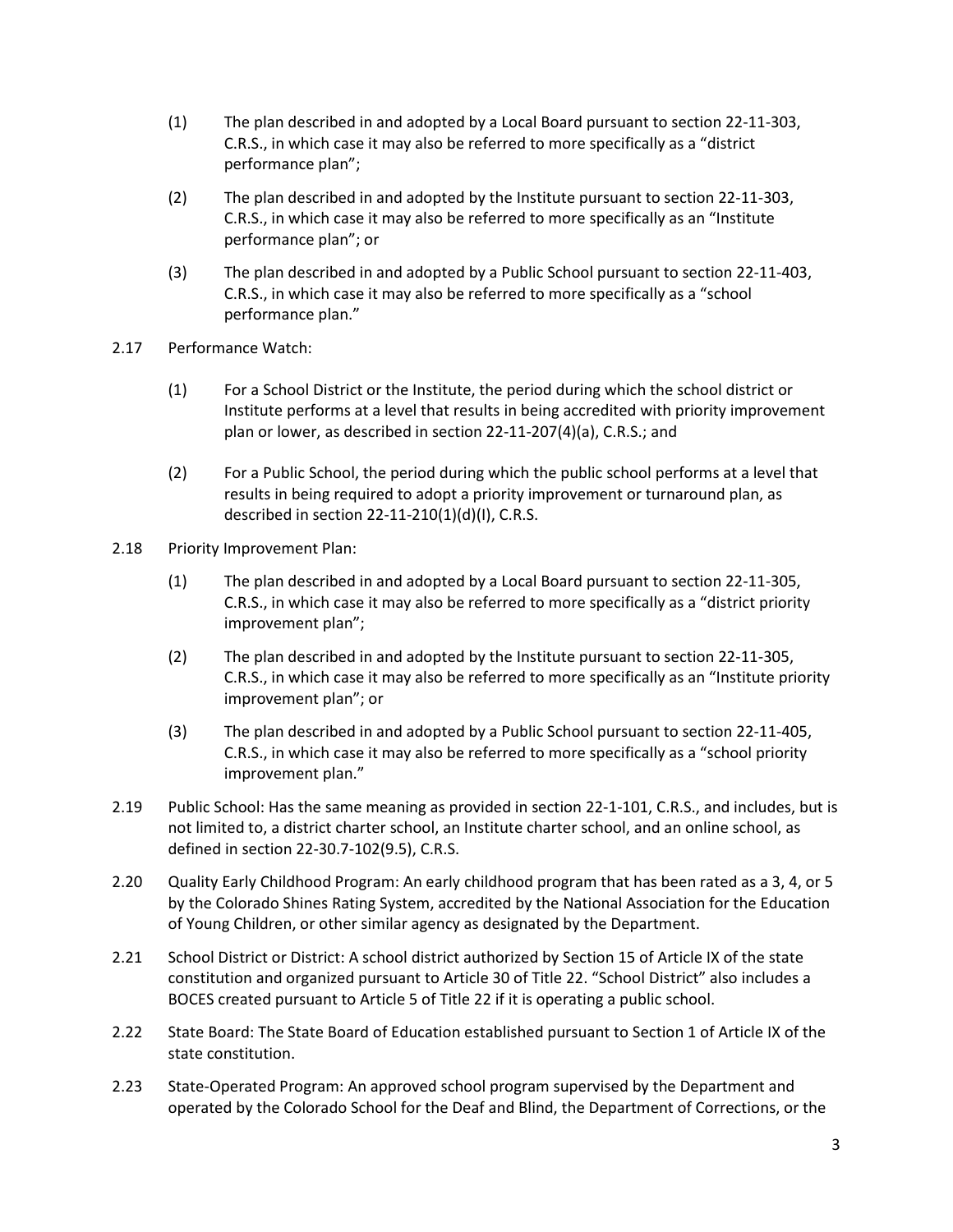Department of Human Services, including but not limited to the Division of Youth Corrections and the Colorado Mental Health Institutes.

- 2.24 SchoolView: The Internet-based electronic data delivery system developed and maintained by the Department pursuant to section 22-11-502, C.R.S.
- 2.25 State Review Panel: The panel of education experts appointed by the Commissioner pursuant to section 22-11-205, C.R.S., to assist the Department and the State Board in implementing the provisions of Article 11 of Title 22.
- 2.26 Statewide Assessments: The assessments administered pursuant to section 22-7-1006.3, C.R.S.
- 2.27 Student Group: The grouping of students based on sex, socioeconomic status, race and ethnicity, disability, English language proficiency and gifted and talented status, as said groups are defined by State Board rule or federal requirements, and any additional student groups that the State Board may describe by rule to align with changes to federal requirements or to provide additional data for analysis of student learning.
- 2.28 Turnaround Plan:
	- (1) The plan described in and adopted by a Local Board pursuant to section 22-11-306, C.R.S., in which case it may also be referred to more specifically as a "district turnaround plan";
	- (2) The plan described in and adopted by the Institute pursuant to section 22-11-306, C.R.S., in which case it may also be referred to more specifically as an "Institute turnaround plan"; or
	- (3) The plan described in and adopted by a Public School pursuant to section 22-11-406, C.R.S., in which case it may also be referred to more specifically as a "school turnaround plan."

# **3.0 Statewide Performance Indicators and Annual Targets**

- 3.01 The State Board shall annually review the performance of the statewide public education system, including but not limited to reviewing the success of each Public School, each District, and the Institute on the four Performance Indicators of student academic achievement, student longitudinal academic growth, student academic growth to standards, and postsecondary and workforce readiness.
- 3.02 The State Board shall annually set, reaffirm or revise, as appropriate, ambitious but attainable targets for the measures used to determine success on the Performance Indicators. These targets shall be adopted in accordance with the requirements of section 22-11-201, C.R.S., by no later than November  $15<sup>th</sup>$  of each year, or as soon as possible thereafter when new metrics are established or existing metrics are revised. Within 15 days of adopting such targets, the State Board shall publish the targets on SchoolView. In order to allow Public Schools, Districts, and the Institute the opportunity to make improvement towards consistent and predictable targets, the State Board is encouraged to keep targets the same for at least three years before revising them.
- 3.03 Student academic achievement shall be calculated as follows: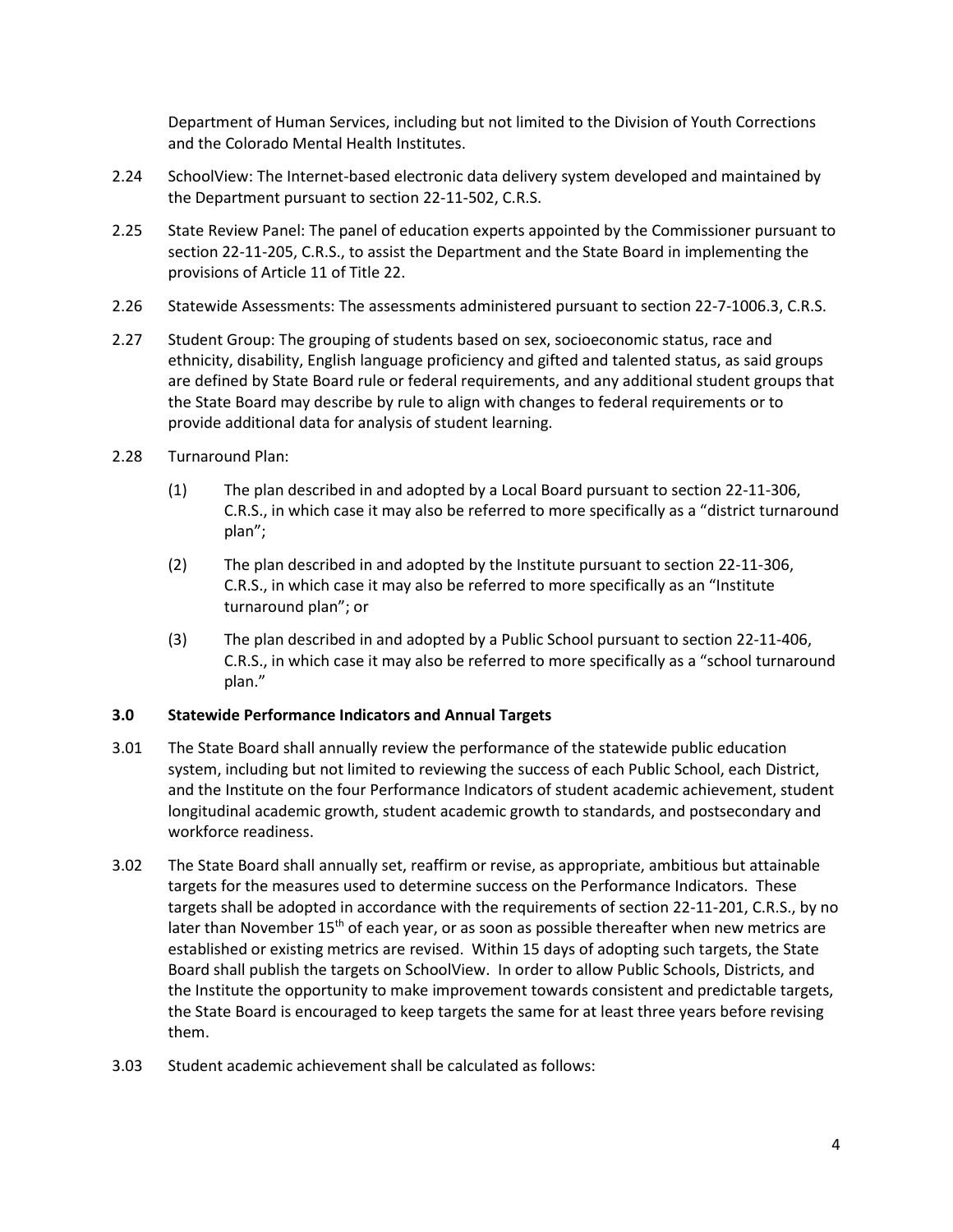- (1) The calculation shall be based on students' academic performance relative to the gradelevel state standards adopted pursuant to section 22-7-1005, C.R.S., as measured by performance on the Statewide Assessments, while protecting the privacy of individual students;
- (2) The calculation shall include consideration of the academic achievement of students enrolled in third and fourth grade who are identified as having significant reading deficiencies pursuant to section 22-7-1205, C.R.S., and provide additional credit for a Public School, District, or the Institute if it demonstrates higher levels of performance on the state reading assessment or the statewide English language arts assessment by said students; and
- (3) The calculation shall account separately for the performance of each Student Group. Disaggregated data shall be publicly reported where the data enables meaningful differentiation among the performance of Public Schools, Districts, and the Institute.
- 3.04 Student longitudinal academic growth shall be calculated as follows:
	- (1) The calculation shall be based on students' academic progress on Statewide Assessments across school years and relative to students with similar assessment score histories, aggregated at the Public School-, District-, or Institute-level; and
	- (2) The calculation shall account separately for the performance of each Student Group. Disaggregated data shall be publicly reported where the data enables meaningful differentiation among the performance of Public Schools, Districts, and the Institute.
- 3.05 Student academic growth to standards shall be calculated as follows:
	- $(1)$  By no later than November 1<sup>st</sup> of each year, the Department shall calculate, to the extent practicable, what will constitute adequate longitudinal academic growth for each student for that school year in each subject that is included in the Statewide Assessments;
	- (2) The calculation shall be based on students' academic growth to standards, compared to incremental targets towards meeting grade-level expectations for students who are not yet meeting expectations, and maintaining or increasing performance for students who are already meeting or exceeding grade-level expectations; and
	- (3) The calculation shall account separately for the performance of each Student Group. Disaggregated data shall be publicly reported where the data enables meaningful differentiation among the performance of Public Schools, Districts, and the Institute.
- 3.06 Postsecondary and workforce readiness shall be calculated as follows:
	- (1) The calculation shall include the percentage of students enrolled in the eleventh grade in each public high school, each District, and the Institute who score at each achievement level on the standardized, curriculum-based, achievement, college entrance examination administered as a Statewide Assessment or the percentage of students enrolled in each of the grade levels included in each public high school, each District, and the Institute who scores at each achievement level on the assessments administered pursuant to section 22-7-1006.3, C.R.S.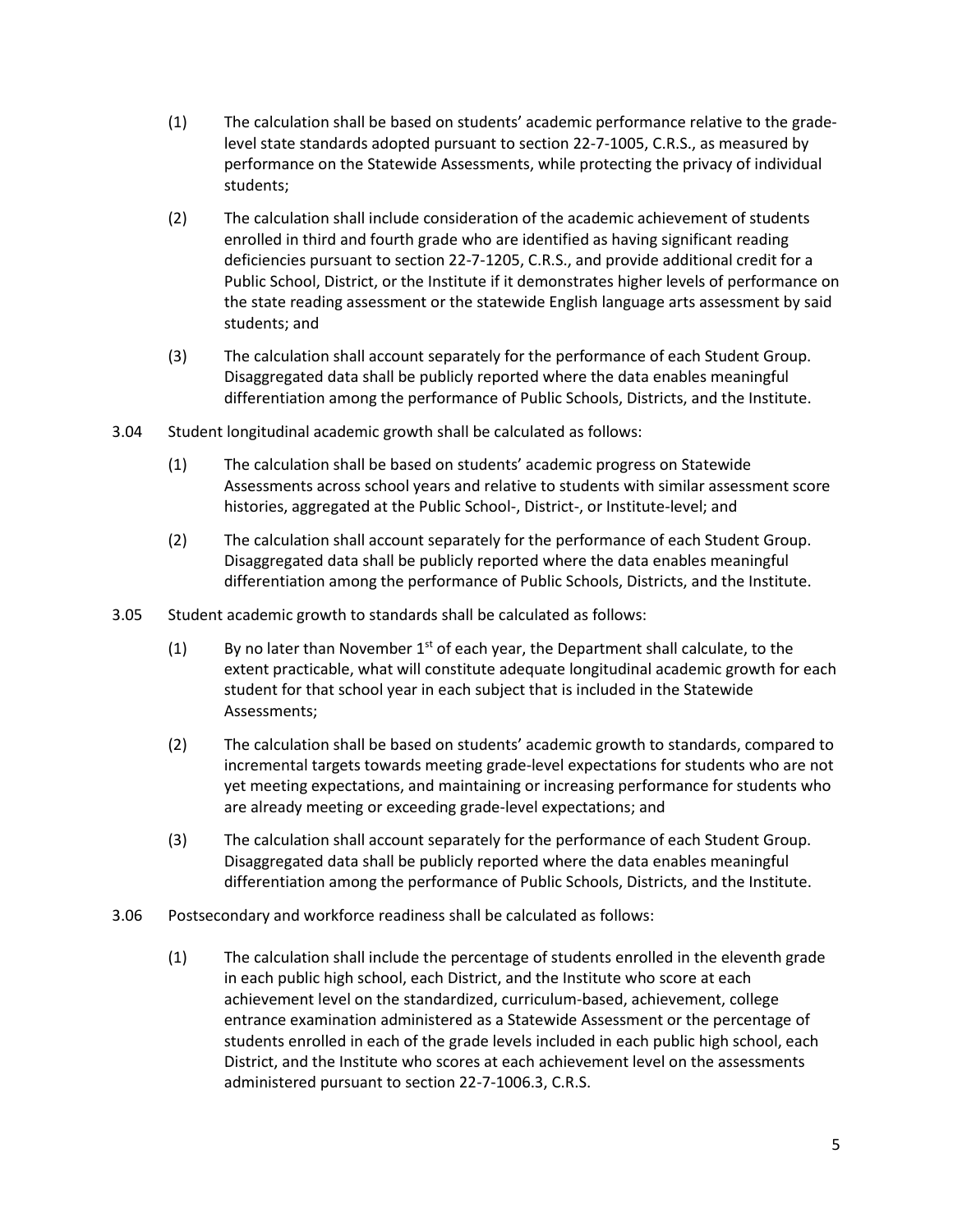- (2) As soon as the data is available, the calculation shall include the percentage of students graduating from each public high school, each District, and the Institute who receive a diploma that includes a postsecondary and workforce readiness endorsement, as described in section 22-7-1009(1), C.R.S., and the percentage who receive a diploma that includes an endorsement for exemplary demonstration of postsecondary and workforce readiness, as described in section 22-7-1009(2), C.R.S.;
- (3) The calculation shall include the student dropout rate and the student graduation rate, as defined by section 12.00 of these rules;
- (4) The calculation shall include the percentage of students graduating from each public high school, each District, and the Institute who, in the year immediately following graduation from high school, enroll in a career and technical education program, community college, or four-year institute of higher education. As soon as the data is available, the calculation shall also include the percentage of students graduating from each public high school, each District, and the Institute who, in the year immediately following high school enlist in the military. Each of the postsecondary enrollment options listed in this subparagraph (4) shall be weighted equally;
- (5) Beginning in the 2020-21 school year, the calculation shall include the percentage of students enrolled in each public high school who demonstrate college and career readiness, based on the Demonstration Options in English language arts and math available to the students enrolled in the public high school, District, or Institute, at the higher achievement level adopted by the State Board that indicates a student is prepared, without needing remediation, to enroll in General Education Core Courses;
- (6) Beginning in the 2020-21 school year, the calculation shall include the percentage of students enrolled in each public high school, each District, and the Institute who successfully complete an advanced placement course in a subject other than English language arts or math and earn a score of three or higher on the end-of-course advanced placement exam, the percentage of students who successfully complete a concurrent enrollment course in a subject other than English language arts or math and earn a grade of "B" or higher in the course, and the percentage of students who successfully complete an international baccalaureate course in a subject other than English language arts or math and earn a score of four or higher;
- (7) The calculation shall account separately for the performance of each Student Group. Disaggregated data shall be publicly reported where the data enables meaningful differentiation among the performance of Public Schools, Districts, and the Institute; and
- (8) The Department may modify these calculations in order to protect the privacy of individual students.

## **4.0 District and Institute Accountability Processes: Accreditation Contracts**

4.01 Within 60 days of the Commissioner determining a final Accreditation category for a District, the Commissioner and State Board shall enter into an Accreditation Contract with that District's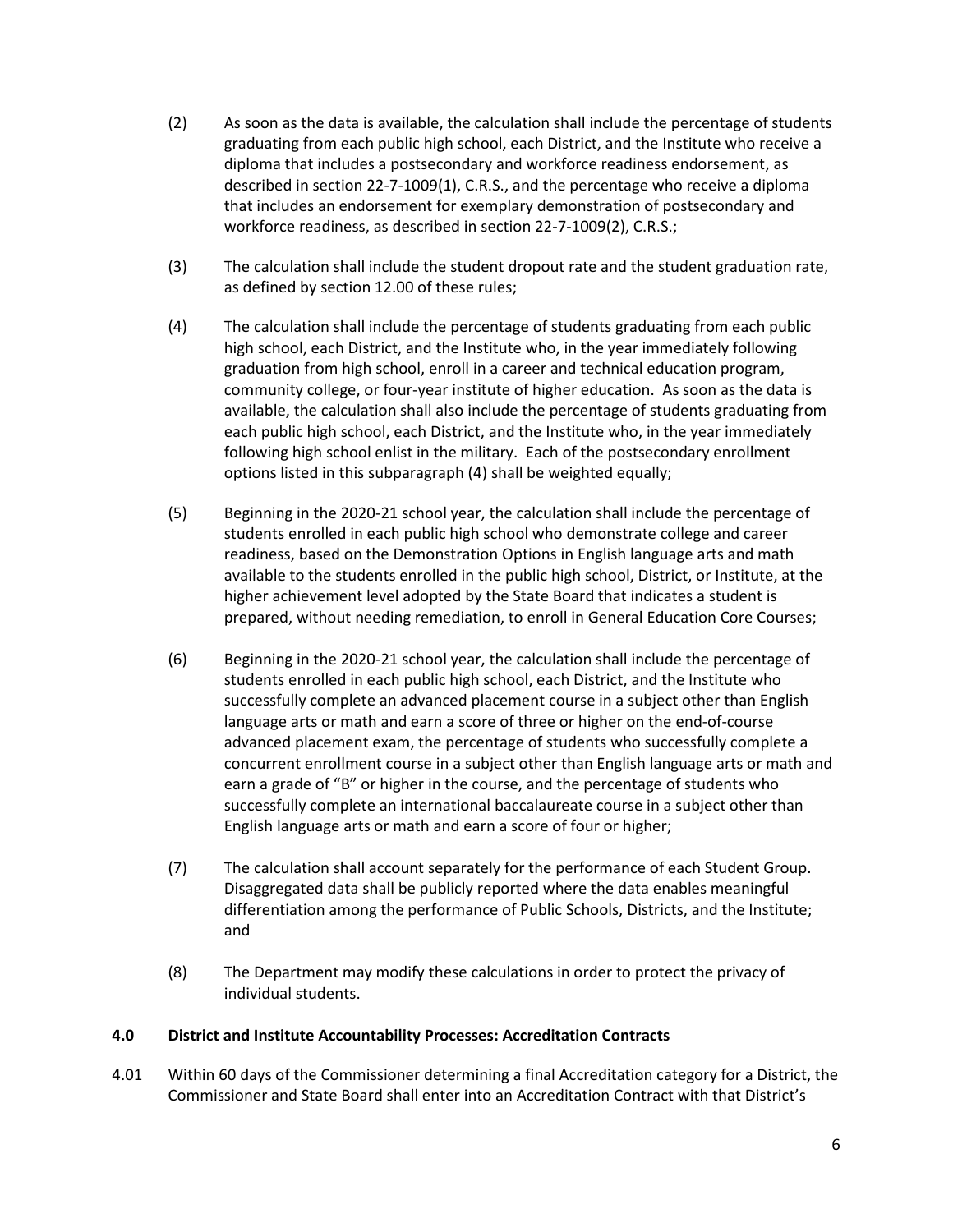Local Board. Within 60 days of the Commissioner determining a final Accreditation category for the Institute, the Commissioner and State Board shall enter into an Accreditation Contract with the Institute board.

- 4.02 Each Contract shall have a term of one year and shall be automatically renewed each year so long as the District or the Institute remains in the Accreditation category of Accredited with Distinction or Accredited.
- 4.03 The parties to the Contract may renegotiate the Contract at any time during the term of the Contract, based upon appropriate and reasonable changes in circumstances upon which the original terms and conditions of the Contract were based.
- 4.04 Each Contract, at a minimum, must address the following elements:
	- (1) The District's or Institute's level of attainment on the Performance Indicators, as determined pursuant to section 22-11-204, C.R.S.;
	- (2) The District's or the Institute's adoption and implementation of its Performance Plan, Improvement Plan, Priority Improvement Plan or Turnaround Plan, whichever is appropriate based on the District's or Institute's Accreditation category;
	- (3) The District's implementation of its system for accrediting the District Public Schools or the Institute's implementation of its system for accrediting the Institute Charter Schools, which system shall emphasize school attainment of the four Performance Indicators, and may, in the Local Board's or Institute board's discretion, include additional Accreditation indicators and measures adopted by the District or Institute;
	- (4) The District's or Institute's system for accrediting Public Schools that meet the definition of an Online School, which system shall emphasize school attainment of the four Performance Indicators, as well as the extent to which the Public School has met the quality standards outlined in section 22-30.7-105, C.R.S. and made progress in implementing any corrective actions required pursuant to section 22-30.7-103(3)(m), C.R.S., and may, in the Local Board's or Institute Board's discretion, include additional Accreditation indicators and measures adopted by the District or Institute; and
	- (5) The District's or the Institute's substantial and good-faith compliance with the provisions of Title 22 and other statutory and regulatory requirements applicable to Districts or the Institute.
- 4.05 For purposes of monitoring a District's or the Institute's substantial and good-faith compliance with the provisions of Title 22 and other statutory and regulatory requirements, each Contract must include the following:
	- (1) An assurance that the District or Institute is in compliance with budgeting, accounting, and financial reporting requirements set forth in section 22-44-101, et seq. C.R.S., and section 22-45-101, et seq. C.R.S.;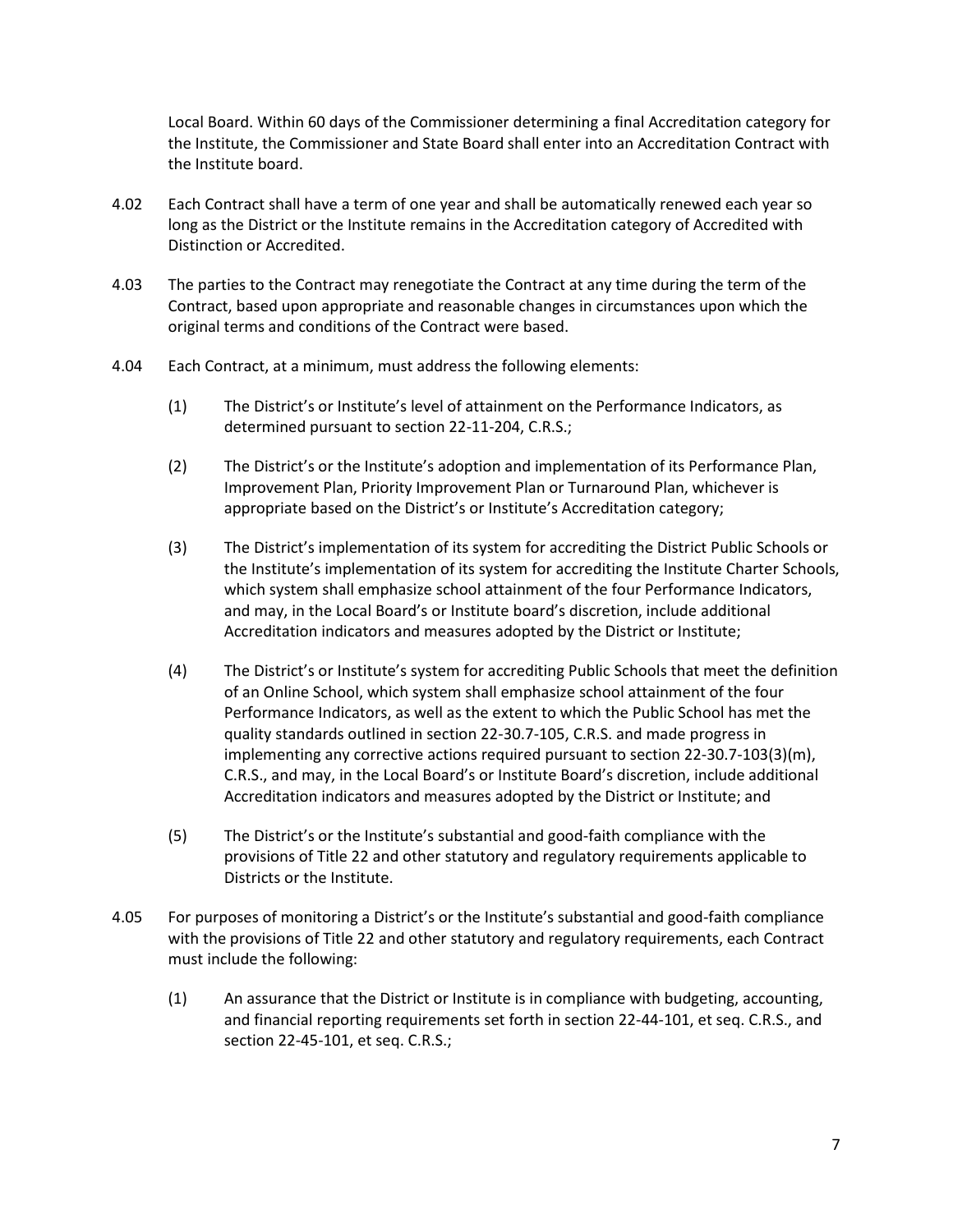- (2) For Districts, an assurance that the District is in compliance with the provisions of section 22-32-109.1, C.R.S., concerning school safety, and the Gun-Free Schools Act, 20 U.S.C. 7961;
- (3) For Districts, an assurance that the District and the District's Public Schools are in substantial, good-faith compliance with all statutory and regulatory requirements that apply to Districts;
- (4) For the Institute, an assurance that the Institute and the Institute's charter schools are in substantial, good-faith compliance with statutory and regulatory requirements that apply to the Institute; and
- (5) An assurance that the District and the District Public Schools or the Institute and the Institute Charter Schools are in compliance with the assessment provisions set forth in section 22-7-1013(8), C.R.S., including:
	- (A) An assurance that the District and District Public Schools or the Institute and Institute Charter Schools will not impose negative consequences— including prohibiting school attendance, imposing an unexcused absence, or prohibiting participation in extracurricular activities—on a student or parent if the parent excuses his or her student from participating in a Statewide Assessment. If a parent excuses his or her student from participating in a Statewide Assessment, the District and the District Public Schools or the Institute and the Institute Charter Schools will not prohibit the student from participating in an activity, or receiving any other form of reward the District or District Public Schools or the Institute or Institute Charter Schools provide to students for participating in the Statewide Assessment; and
	- (B) An assurance that the District and District Public Schools or the Institute and Institute Charter Schools will not impose an unreasonable burden or requirement on a student that would discourage the student from taking a Statewide Assessment or encourage the student's parent to excuse the student from taking the Statewide Assessment.
- 4.06 For purposes of monitoring a District's or the Institute's compliance with its Contract, the Department may request information or conduct site visits as needed.
- 4.07 If the Department has reason to believe that a District or the Institute is not in substantial compliance with one or more of the applicable statutory or regulatory requirements, the Department shall notify the Local Board or the Institute board that it has ninety (90) days after the date of notice to come into compliance. If, at the end of the ninety (90) day period, the Department finds that the District or the Institute is not substantially in compliance with the applicable statutory or regulatory requirements, meaning that the District or Institute has not yet taken the necessary measures to ensure that it will meet the applicable legal requirements as soon as practicable, the District or the Institute may be subject to the interventions specified in sections 22-11-207 through 22-11-210, C.R.S.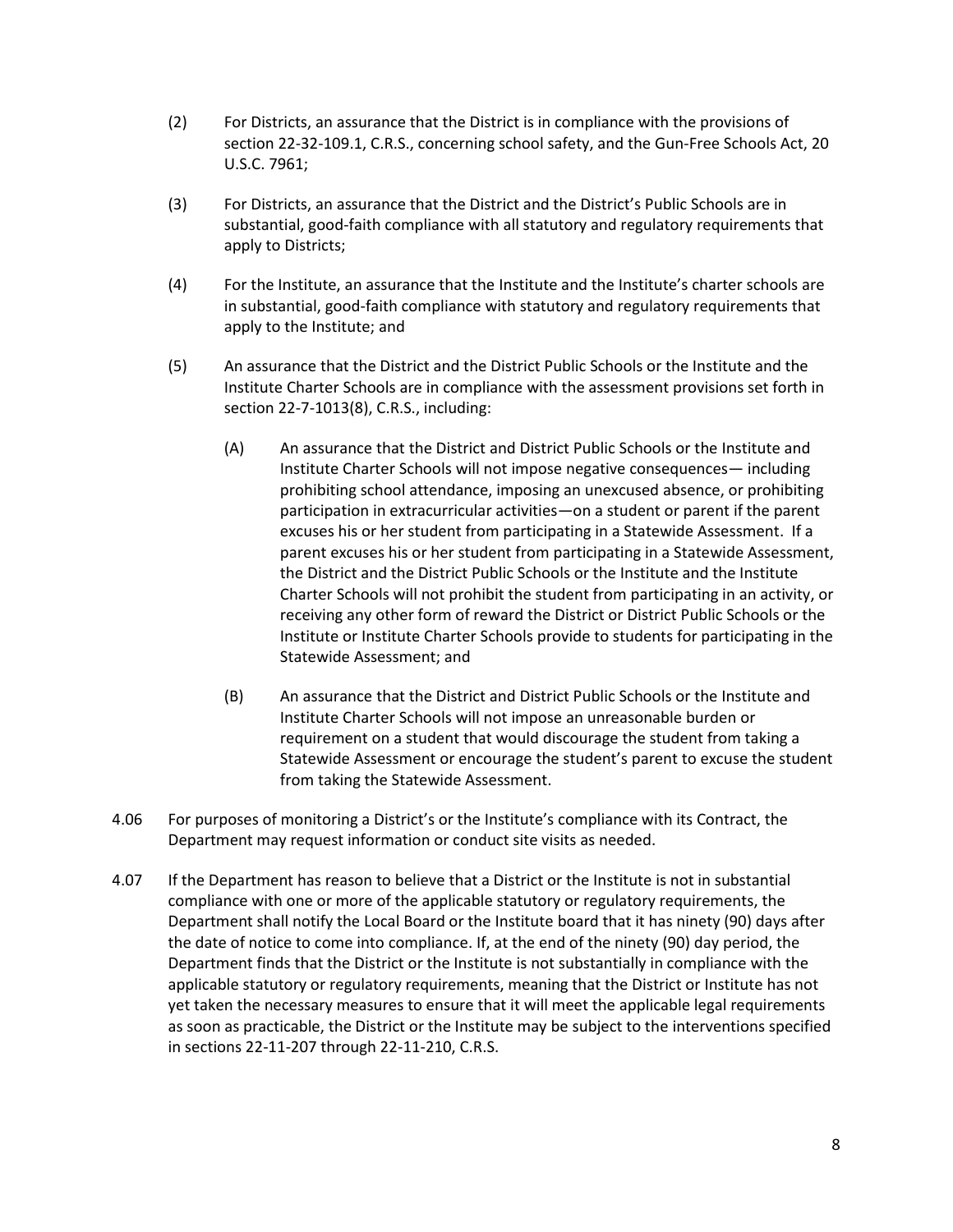## **5.0 District and Institute Accountability Processes: Accreditation Ratings**

- 5.01 The Department shall assign Districts and Institute to the following Accreditation categories:
	- (1) Accredited with Distinction, meaning the District or Institute meets or exceeds the statewide targets or targets annually set by the District or the Institute or exceeds statewide attainment on the Performance Indicators and is required to adopt and implement a Performance Plan as described in section 22-11-303, C.R.S.;
	- (2) Accredited, meaning the District or Institute meets statewide attainment on the Performance Indicators and is required to adopt and implement a Performance Plan as described in section 22-11-303, C.R.S.;
	- (3) Accredited with Improvement Plan, meaning the District or Institute is required to adopt and implement an Improvement Plan as provided in section 22-11-304, C.R.S.;
	- (4) Accredited with Priority Improvement Plan, meaning the District or Institute is required to adopt and implement a Priority Improvement Plan as provided in section 22-11-305, C.R.S.;
	- (5) Accredited with Turnaround Plan, meaning the District or the Institute is required to adopt, with the Commissioner's approval, and implement a Turnaround Plan as provided in section 22-11-306, C.R.S.;
	- (6) Insufficient State Data, meaning the District or Institute did not have sufficient data to either: (A) publicly report results while protecting the privacy of students; or (B) adequately represent the District's or Institute's total student population because it reflects scores from less than 25 percent of students in tested grades, and therefore the District or Institute is required to adopt and implement the type of plan to which it was previously assigned. If the District or Institute was previously assigned to a Priority Improvement or Turnaround Plan and was on Performance Watch, the District or Institute will remain on Performance Watch but will exclude the current year from the calculation of the five (5) years of low performance described in section 22-11-207(4)(a), C.R.S.; or
	- (7) Unaccredited.
- 5.02 By no later than August  $31<sup>st</sup>$  of each year, the Department shall provide an initial assignment to each District and the Institute into one of the Accreditation categories listed above.
- 5.03 In determining an initial accreditation category for each District and the Institute, the Department shall apply the following criteria:
	- (1) The District's or Institute's level of attainment of the statewide targets on the Performance Indicators, calculated in accordance with section 3.0 of these rules.
		- (A) The Department shall determine whether the District or Institute exceeds, meets, approaches or does not meet statewide targets for each Performance Indicator.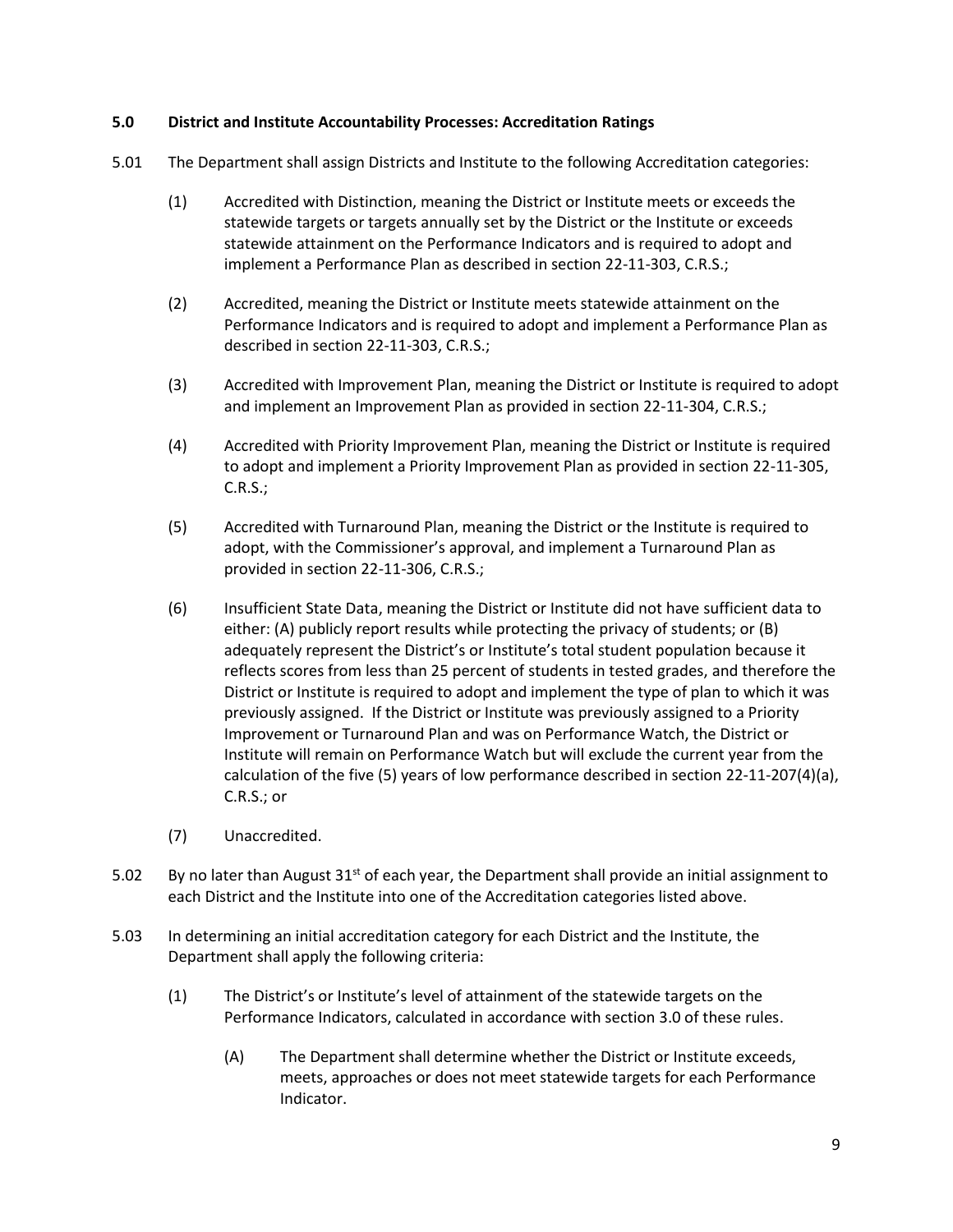- (B) If a Local Board or the Institute board chooses not to endorse a high school diploma as described in section 22-7-1009(2), C.R.S., the District or Institute will not be penalized for such choice when it is assigned to an Accreditation category.
- (C) In evaluating the level of attainment on student dropout and graduation rates, the Department, to the extent practicable, shall ensure that Districts and the Institute are not penalized for re-engaging students and ensuring that all students successfully graduate;
- (2) The District's or the Institute's level of attainment of the Performance Indicators compared with statewide attainment of the Performance Indicators;
- (3) The District's or Institute's compliance with the other requirements specified in its Accreditation Contract;
- (4) The percentage of students enrolled in the District or Institute who are not tested on the Statewide Assessments; and
- (5) The District's or Institute's failure to administer Statewide Assessments in a standardized and secure manner so that resulting assessment scores are reflective of independent student performance. The Commissioner shall determine whether a District or Institute has failed to administer statewide assessment results in a standardized and secure manner so that resulting assessment scores are reflective of independent student performance and whether the failure was pervasive and egregious enough to warrant a change in the District's or Institute's Accreditation rating. If the District or Institute otherwise would have been assigned to Accredited with Distinction, Accredited with Performance Plan, or Accredited with an Improvement Plan, it instead may be assigned to Accredited with Priority Improvement Plan. If the District or Institute otherwise would have been assigned to Accredited with Priority Improvement Plan, it instead may be assigned to Accredited with Turnaround Plan.
- 5.04 When applying the criteria above to determine an initial Accreditation category for each District and the Institute, the Department shall place the greatest emphasis on attainment of the Performance Indicators. When evaluating attainment of the Performance Indicators, the Department shall place the greatest emphasis on student longitudinal academic growth and postsecondary and workforce readiness.
- 5.05 To accommodate the special circumstances of those Districts that include only a single Public School, the Commissioner may elect to apply the criteria for evaluating the performance of Public Schools, as described in section 8.02 of these rules, when evaluating such a District.
- 5.06 On or before the date that the Department notifies each District or the Institute of its initial Accreditation category, the Department shall also provide the data used by the Department to conduct its analysis of the District's or Institute's performance.
- 5.07 If a District or the Institute disagrees with the Department's initial Accreditation assignment, the District or Institute may submit to the Department a request for reconsideration. Such request must be submitted within eight weeks of receiving notice of the Department's initial Accreditation assignment.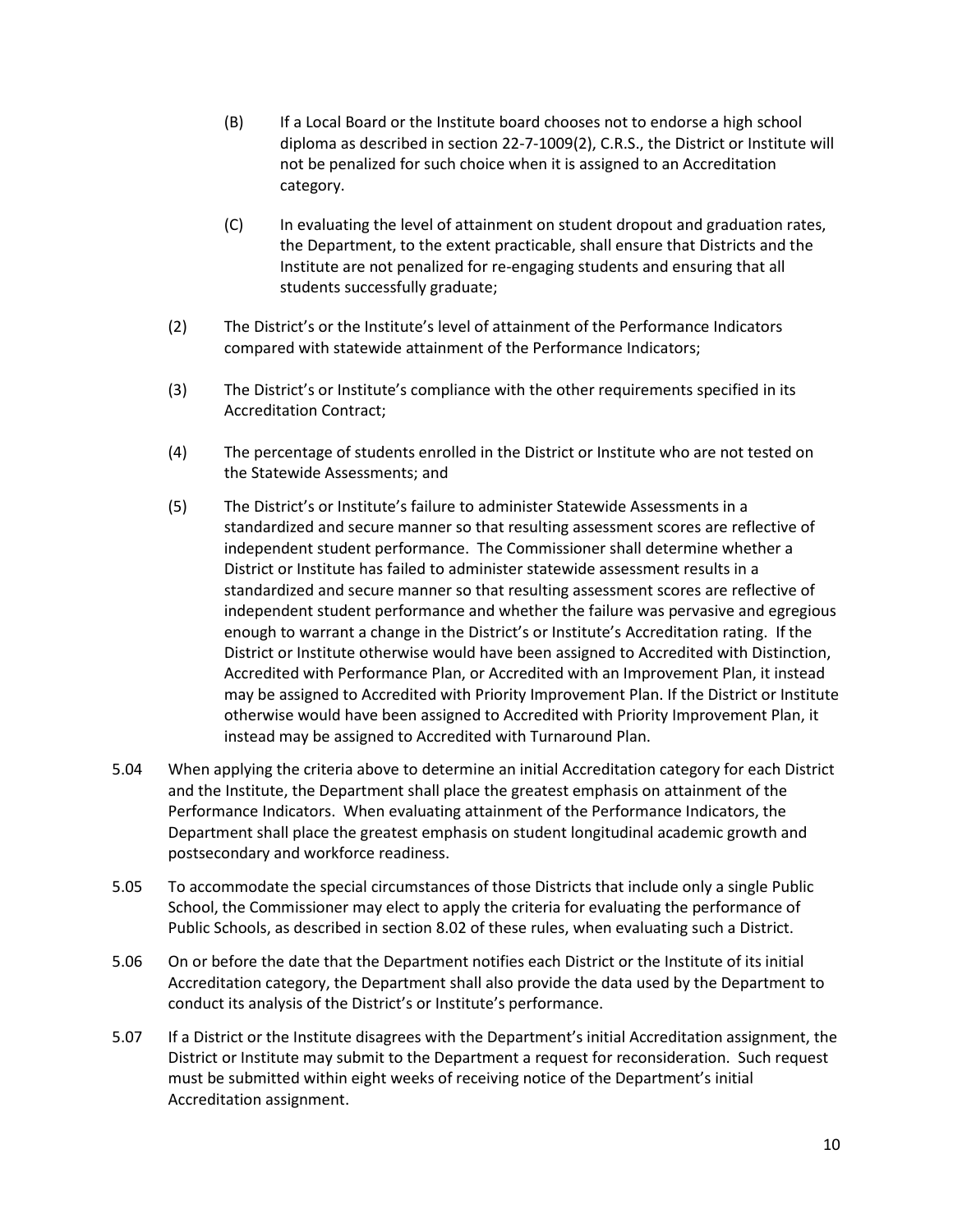- 5.08 Upon receiving a request to reconsider, the Department shall take the following information into account in determining the District's or Institute's final accreditation rating:
	- (1) When available, achievement data from a nationally-normed assessment other than a Statewide Assessment and from a grade or subject that is not tested on a Statewide Assessment, if the Department has determined that the supplemental data is valid and reliable and derived from assessments that are aligned with the state standards adopted pursuant to section 22-7-1005, C.R.S. Such data must be representative of the applicable population, meaning that ninety-five (95) percent or more of the applicable population was tested. The Department shall separately account for the performance of each Student Group when evaluating both assessment results and participation rates;
	- (2) When available, growth analysis of the type of achievement data described in subparagraph (1) above;
	- (3) Analysis of the length of time for which the District or Institute has been unable to meet the statewide targets on the Performance Indicators;
	- (4) The progress the District or Institute is making in improving its performance and in approaching achievement of the statewide targets and the degree to which the District or Institute is not achieving the statewide targets;
	- (5) When available, measures of postsecondary and workforce readiness other than the measures described in section 3.06 of these rules when the data used for such measures is representative of at least ninety-five (95) percent of the applicable student population, as determined by the Department. This may include the percentages of students enrolled in a high school who, based on attainment of course credits or demonstrated competencies, are on schedule to graduate within four, five, six, or seven years;
	- (6) Where applicable, the performance of students enrolled in the District's or Institute's alternative education campuses that have received a designation pursuant to section 22-7-604.5, C.R.S. The performance of these students shall be evaluated based on the following:
		- (A) Whether removing the data for students enrolled in the campus(es) from the calculations of the District's or Institute's attainment of the Performance Indicators would otherwise cause the District or Institute to receive a higher Accreditation rating; and
		- (B) Whether the campus(es) either:
			- (I) Has/have been assigned by the State Board to implement a School Improvement Plan on the alternative education campus school performance frameworks and the campus(es) has/have demonstrated improved performance over time, as demonstrated through the criteria for evaluating alternative education campuses, described in section 22- 11-210(1)(b), C.R.S.;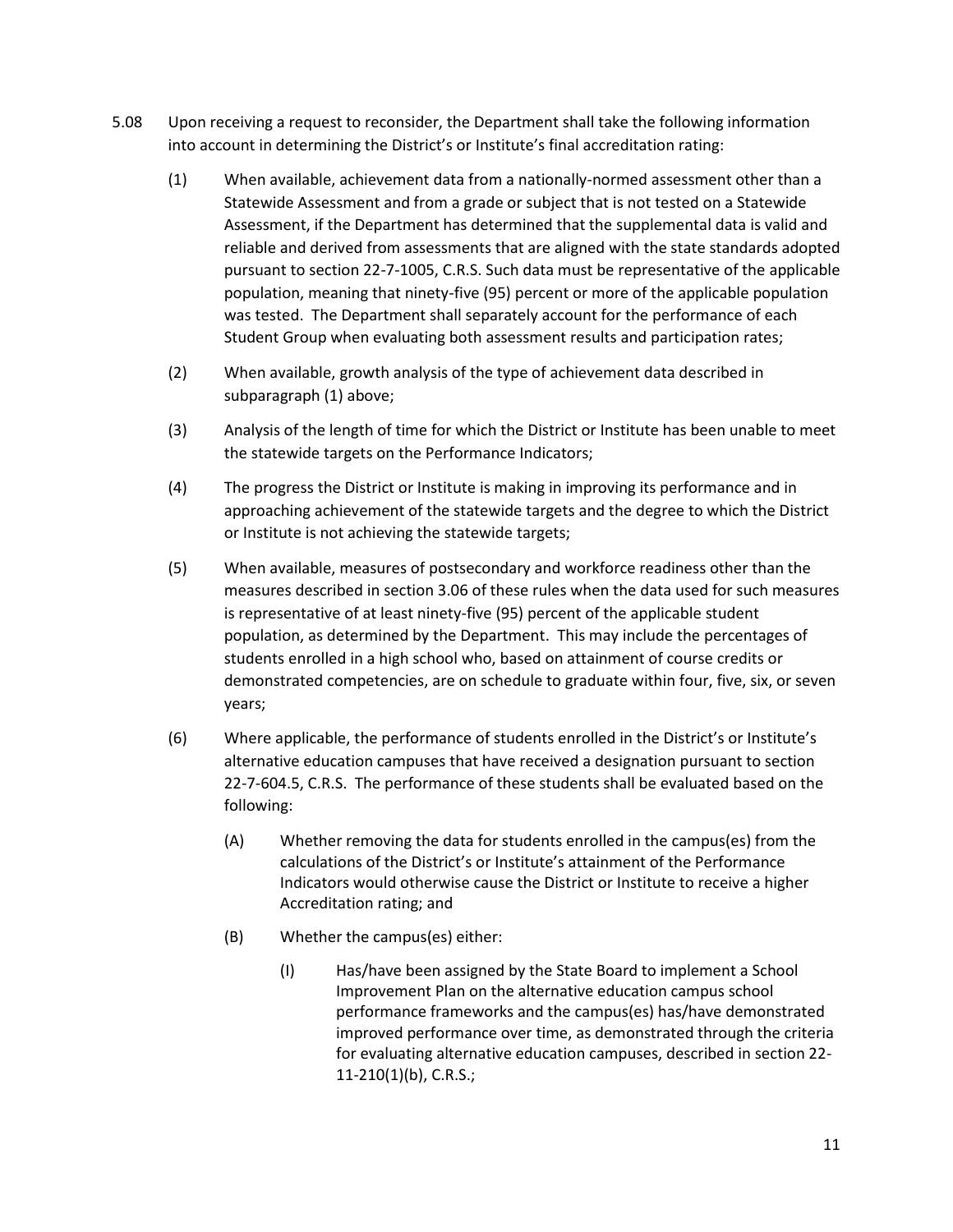- (II) Has/have been assigned by the State Board to implement a School Performance Plan on the alternative education campus school performance frameworks; or
- (III) The campus(es) no longer serve(s) students;
- (7) If the District or Institute has participation rates below eighty-five (85) percent on the Statewide Assessments, data showing how the students who participated in the Statewide Assessments are not representative of the District's or Institute's total population;
- (9) (8) If the District or Institute was lowered one Accreditation-level rating due to low student participation in Statewide Assessments, information concerning whether the District or Institute historically has attained ninety-five (95) percent participation rates, inadvertent test misadministration occurred, or the District or Institute has a particularly small student population; Whether the District or Institute authorized a Public School with a Priority Improvement or Turnaround Plan type assignment and that Public School was closed or not reauthorized by the District or Institute; and
- (10) The extent to which the District or Institute has been subject to an event that has caused significant disruption during the school year, including but not limited to acts of violence, the death of students or staff, or natural disasters such as fire, flood, earthquake, avalanche or tornado.
- 5.09 When evaluating the information described above, the Department may accommodate systems with small student populations by allowing exceptions to the participation rate requirements described in section 5.08 of these rules and may allow the District or Institute to submit data for multiple years.
- 5.10 By no later than December  $30<sup>th</sup>$  of each school year, the Department shall determine a final Accreditation category for each District and the Institute and shall notify the District or Institute of the Accreditation category to which it has been assigned.
- 5.11 If a District or the Institute receives a final Accreditation category assignment of Accredited with Priority Improvement Plan or Accredited with Turnaround Plan, it has the right to appeal the Department's determination before the State Board.
	- (1) Within ten (10) days of receiving notification of the Department's final Accreditation category assignment, the District or Institute shall provide written notice to the State Board Office that the District or Institute wishes to appeal the Accreditation category assignment.
	- (2) Within ten (10) days of receiving the notice of appeal, the State Board Office shall provide a scheduling notification to the District or Institute in writing. The scheduling notification shall provide the date of the next regularly scheduled State Board meeting. After conferring with the District or the Institute, the State Board Office shall include in the scheduling notification the filing deadlines for the appeal. The deadlines set forth below in this section 5.11 of these rules may be modified by agreement between the Department and the District or Institute with approval of the State Board Office.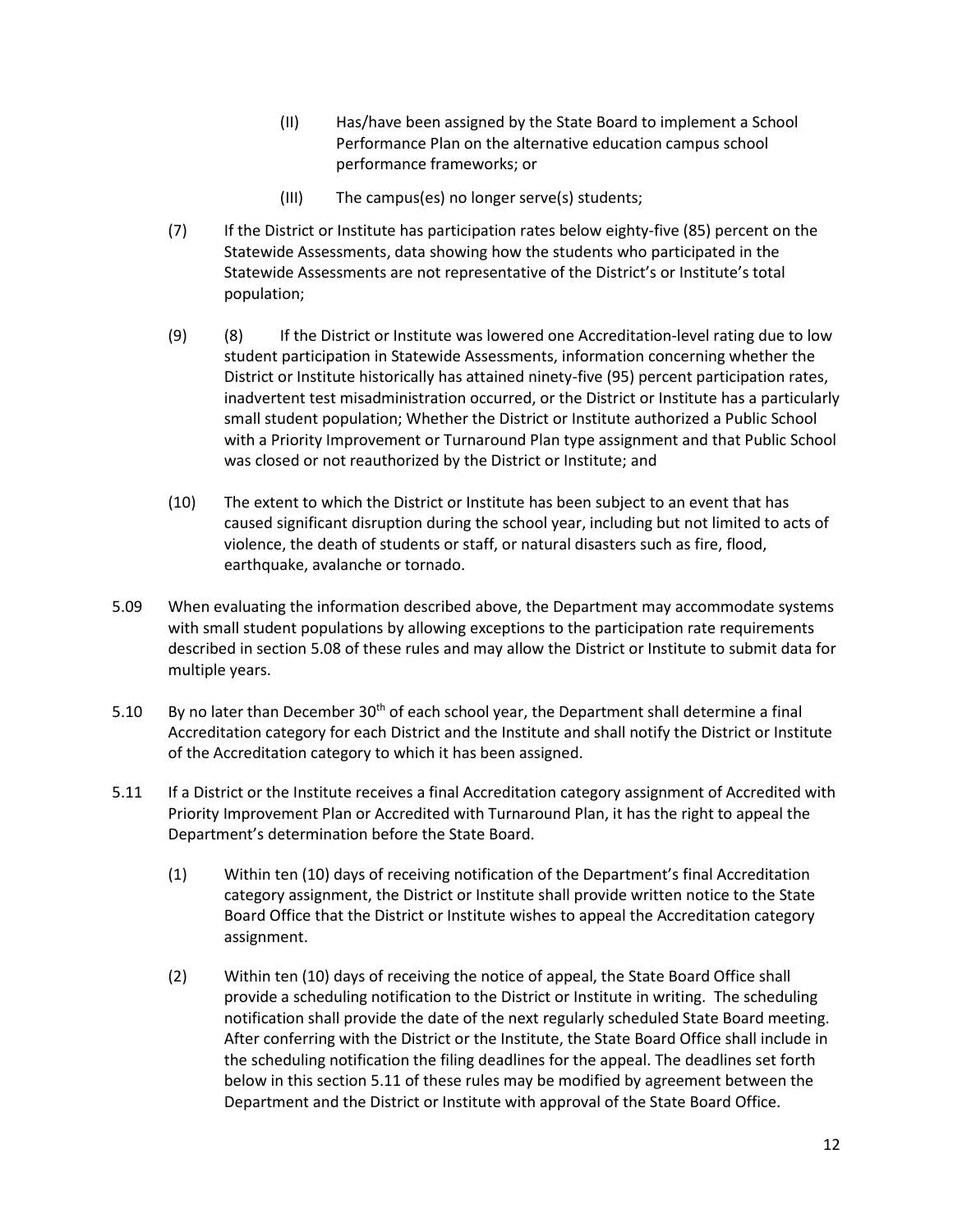- (3) Within fifteen (15) days of receipt of the scheduling notification, the District or Institute shall file a position statement setting forth the specific grounds for the assertion that the District or Institute should not be placed in the category of Accredited with Priority Improvement Plan or Accredited with Turnaround Plan. The District or the Institute shall provide a copy of the position statement to the Department.
- (4) Within fifteen (15) days of the date the position statement is filed with the State Board, the Department may file a Response to the position statement and provide a copy of the position statement to the District or Institute.
- (5) The District or Institute shall file all relevant documents pertaining to the placement of the District or Institute in the category of Accredited with Priority Improvement Plan or Accredited with Turnaround Plan, which may include:
	- (A) Written documents issued by the Department placing the District or Institute in the category of Accredited with Priority Improvement Plan or Accredited with Turnaround Plan;
	- (B) Written correspondence between the District or Institute and the Department concerning Accreditation; and
	- (C) Any other documents, reports, correspondence and other written or electronic materials related to the matters at issue.
- (6) The State Board shall hold a hearing on the matter at the earliest possible regularly scheduled board meeting.
- (7) The State Board shall issue a written order regarding the District's or Institute's final Accreditation category within thirty (30) days of the date of the hearing and provide a copy to the Local Board or Institute board and the Department.

# **6.0 District and Institute Accountability Processes: Contents of District and Institute Plans and Timelines for Adoption, Review, and Publication of Plans**

- 6.01 Each Local Board and the Institute board shall adopt a plan for improving student performance, which plan shall align with the District's or Institute's final Accreditation rating. If assigned to Accredited with Distinction or Accredited, the Local Board or Institute board shall adopt a Performance Plan. If assigned to Accredited with Improvement Plan, the Local Board or Institute board shall adopt an Improvement Plan. If assigned to Accredited with Priority Improvement Plan, the Local Board or Institute board shall adopt a Priority Improvement Plan. If assigned to Accredited with Turnaround Plan, the Local Board or Institute board shall adopt a Turnaround Plan. If assigned to "Insufficient State Data," the Local Board or Institute shall adopt the plan type to which the Local Board or Institute was previously assigned.
- 6.02 Each District and Institute plan shall:
	- (1) Reflect on the targets that were set by the District or Institute in its prior plan;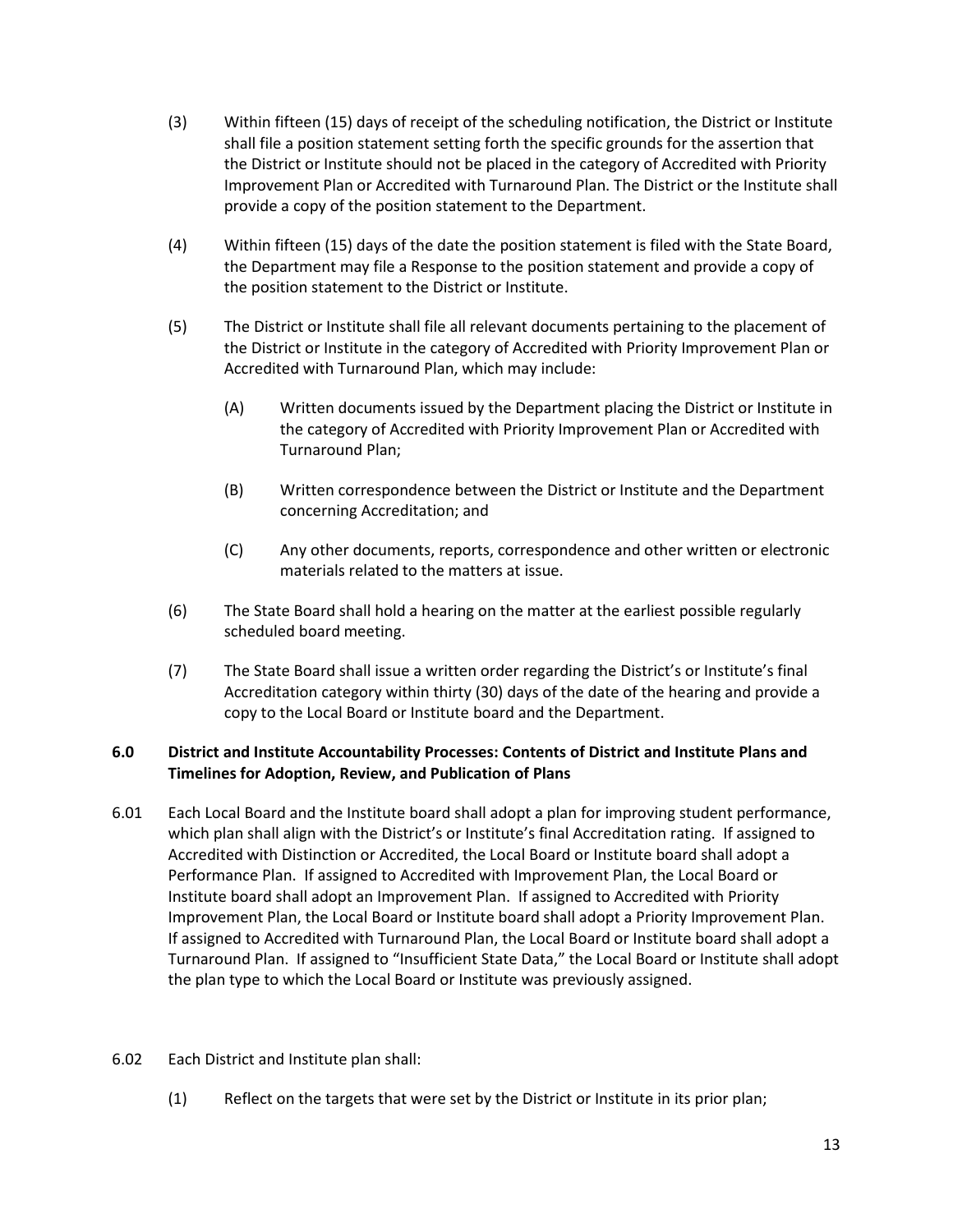- (2) Set, reaffirm, or revise, as appropriate, ambitious but attainable targets that the District, including District Public Schools, or the Institute, including Institute Charter Schools, shall attain on the Performance Indicators. The targets shall be aligned with the statewide targets set by the State Board, as described in section 3.02 of these rules. These targets must include targets that the District, including the District Public Schools, or the Institute, including the Institute Charter Schools, shall attain in reducing the number of students who are identified, pursuant to section 22-7-1205, C.R.S., as having significant reading deficiencies and in ensuring that each student achieves grade-level expectations in reading;
- (3) Identify positive and negative trends for District Public Schools as a group and individually or for Institute Charter Schools as a group and individually in the levels of attainment by the Public Schools as a group and individually on the Performance Indicators;
- (4) Assess and prioritize the District's or Institute's most significant student performance challenges;
- (5) Assess and prioritize the root causes of any low-performance for the District and for the individual District Public Schools or for the Institute and for the individual Institute Charter Schools that must be addressed to raise the levels of attainment on the Performance Indicators by the District Public Schools or the Institute Charter Schools and to improve school readiness in District Public Schools or Institute Charter Schools that serve students in preschool and kindergarten. For a District's Priority Improvement Plan or Turnaround Plan, if the District or Institute authorizes a Public School that is operating under a Priority Improvement or Turnaround Plan and enrolls students in preschool, kindergarten, or any of grades one through three, the needs assessment shall include, but shall not be limited to, the early childhood learning needs assessment described in section 22-11-305(4), C.R.S;
- (6) Identify specific, research-based strategies to address the District's or Institute's root causes of any low-performance, including strategies to address the needs of students enrolled in kindergarten and first, second, and third grade who are identified pursuant to section 22-7-1205, C.R.S., as having significant reading deficiencies.

For a District Turnaround Plan, such strategies shall, at a minimum, include one or more of the following:

- (A) Employing a lead turnaround partner that uses research-based strategies and has a proven record of success working with schools under similar circumstances, which turnaround partner shall be immersed in all aspects of developing and collaboratively executing the Turnaround Plan and shall serve as a liaison to other school partners;
- (B) Reorganizing the oversight and management structure within the District or the Institute to provide greater, more effective support for Public Schools;
- (C) For a District, recognizing individual District Public Schools as innovation schools or clustering District Public Schools with similar governance or management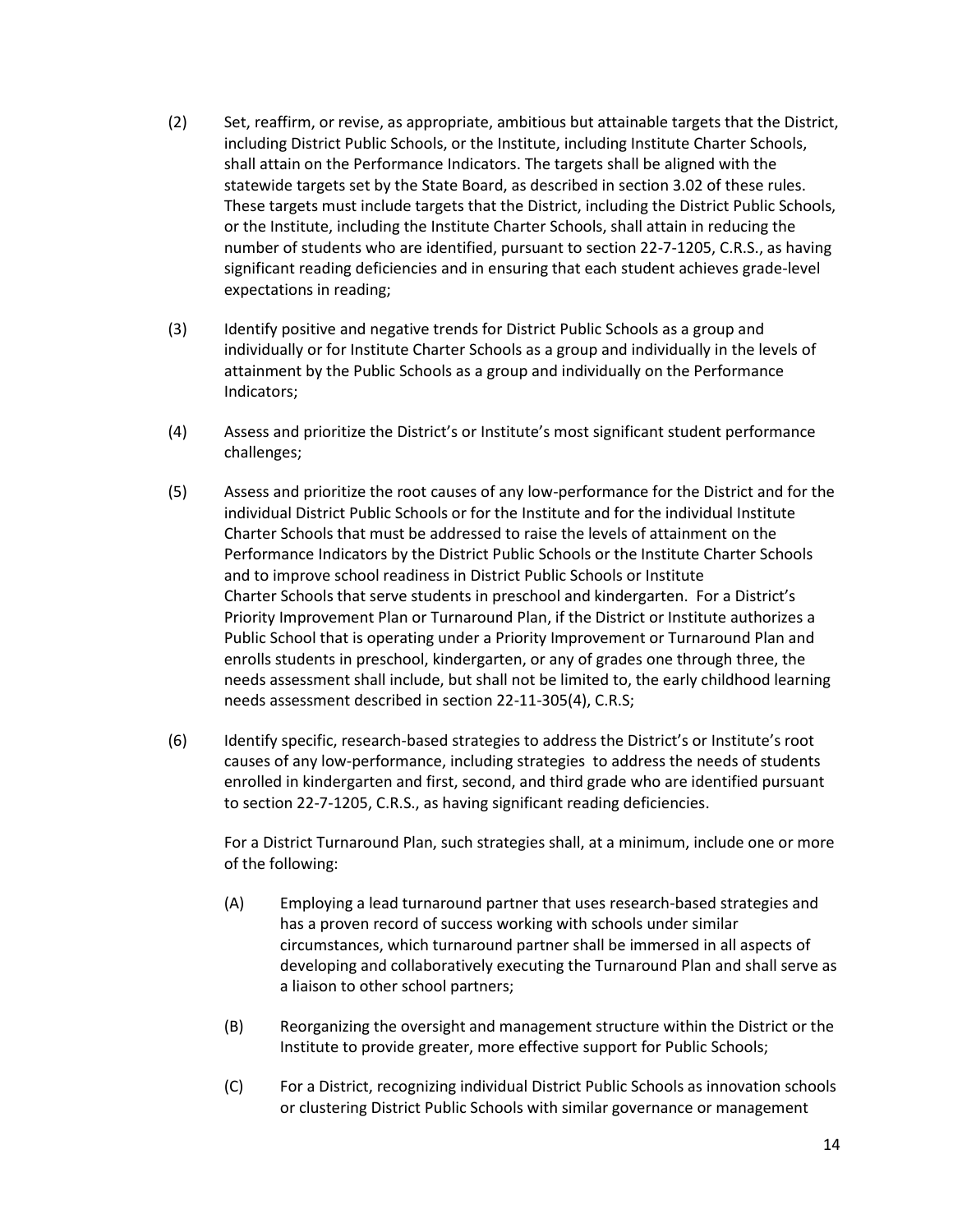structures into one or more innovation school zones and seeking designation as a District of innovation pursuant to Article 32.5 of Title 22;

- (D) Hiring an entity that uses research-based strategies and has a proven record of success working with schools under similar circumstances to operate one or more District Public Schools or Institute Charter Schools pursuant to a contract with the Local Board or the Institute;
- (E) For a District, converting one or more District Public Schools to charter schools;
- (F) For the Institute, renegotiating and significantly restructuring an Institute Charter School's charter contract;
- (G) Closing District Public Schools or Institute Charter Schools; and
- (H) Other actions of comparable or greater significance or effect;
- (7) Identify the local, state and federal resources that the District or the Institute will use to implement the identified strategies with fidelity;
- (8) Identify implementation benchmarks and interim measures that the District or the Institute will use to evaluate whether the identified strategies are carried out with fidelity and whether to adjust practice;
- (9) For any Priority Improvement or Turnaround Plan that a District or the Institute adopts for the fourth year in which the District or Institute is on Performance Watch, include a general explanation for how the District or Institute may put into effect each of the actions described in section 22-11-209(2)(a)(I), C.R.S., for a District or section 22-11- 209(2)(a)(II), C.R.S., for the Institute;
- (10) For a District, beginning with plans adopted for the 2020-21 school year:
	- (A) Identify the core and supplemental reading curriculum used at each grade level including kindergarten (for each of the District Public Schools that includes a kindergarten educational program), which core and supplemental reading curriculum must be designed around teaching the foundational reading skills of phonemic awareness, phonics, vocabulary development, reading fluency including oral skills, and reading comprehension;
	- (B) Identify the targeted, evidence-based or scientifically based core and supplemental reading instructional programs and intervention reading instruction, services, and other supports, including those available through the multi-tiered systems of supports or a comparable intervention system that each District Public School provides to students who are identified as having a significant reading deficiency or as reading below grade level;
	- (C) Identify the assessments that each District Public School uses at each grade level to meet the requirements specified in section 22-7-1205(1), C.R.S.; and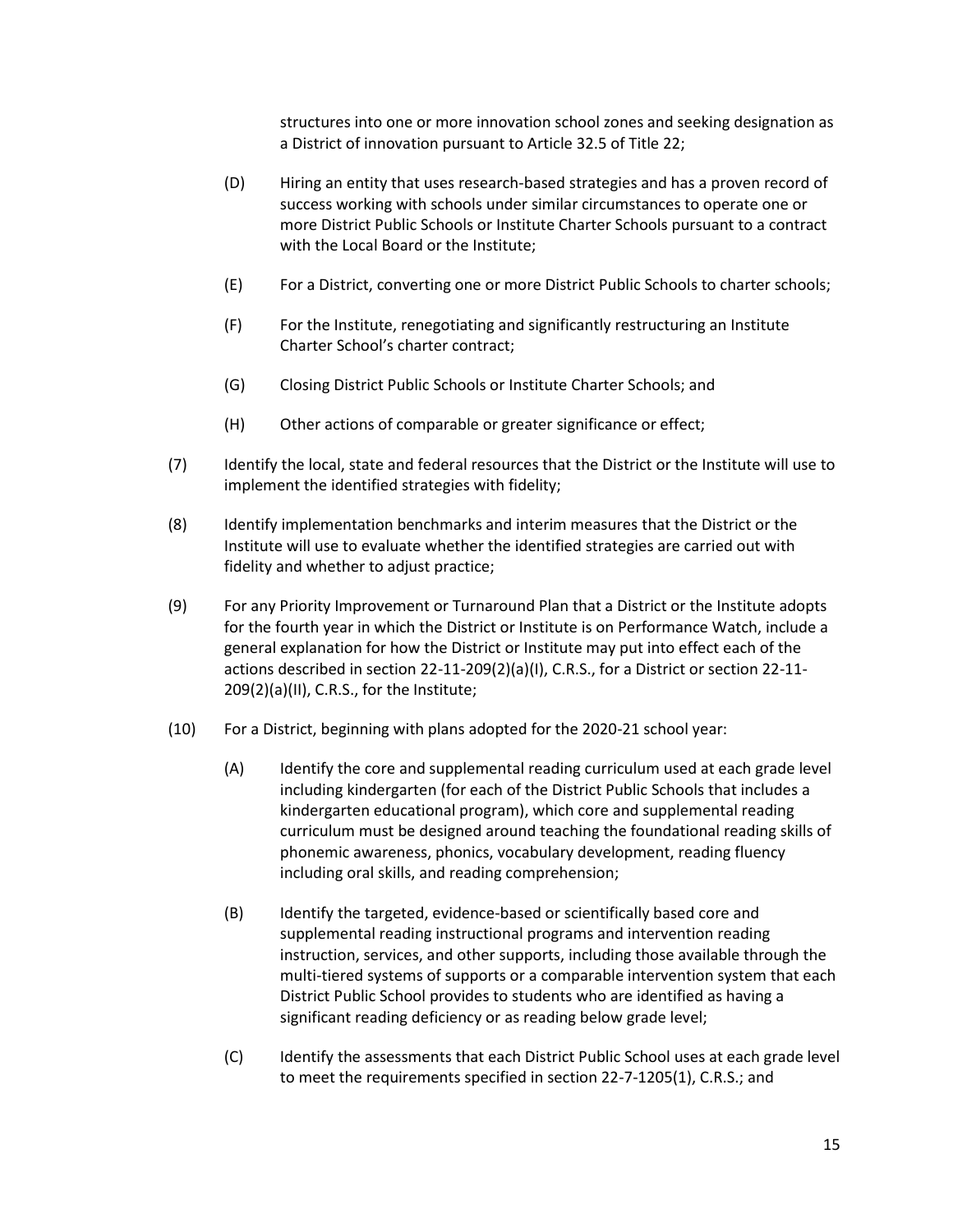(D) If the District Public School receives and uses per-pupil intervention money, or money received through the early literacy grant program for professional development, the plan for providing the professional development, which development must be targeted, evidence based or scientifically based, and aligned with the instruction, services, and other supports provided to students who are identified as having a significant reading deficiency or as reading below grade level. (11) Address any other issues raised by the Department through the Accreditation process described in sections 4.00 and 5.00 of these rules.

- 6.03 If a District or the Institute is required to implement a Priority Improvement Plan or a Turnaround Plan, the Local Board or the Institute board shall adopt such plan and submit it to the Department by no later than January  $15<sup>th</sup>$  of the academic school year in which it is directed to adopt the plan.
	- (1) For a Priority Improvement Plan, the Commissioner shall review the plan and may assign the State Review Panel to critically evaluate the plan, which may include one or more site visits, as described in section 22-11-208(3), C.R.S. The Commissioner may recommend modifications to the plan. If the Commissioner recommends modifications to the plan and the Local Board or Institute board revises the plan, the Local Board or Institute board shall submit such updated plan by a date negotiated between the District or Institute and the Department and no later than August 15<sup>th</sup>. The Department shall post on SchoolView the first plan that it receives by April 15<sup>th</sup> and shall post any updated plan within two weeks of receiving it. The Local Board or the Institute board shall ensure that the District or Institute and the District's or Institute's Public Schools implement the plan by the start of the academic school year following the year in which the school was assigned to a Priority Improvement Plan.
	- (2) For a Turnaround Plan, the Commissioner shall review the plan and may assign the State Review Panel to critically evaluate the plan, which may include one or more site visits, as described in section 22-11-208(3), C.R.S. The Commissioner may suggest modifications to the plan. If the Commissioner suggests modifications to the plan, the Local Board or Institute board shall revise the plan and resubmit an updated plan for approval by a date negotiated between the District or Institute and the Department and no later than August 15<sup>th</sup>. The Department shall post on SchoolView the first plan that it receives by April  $15<sup>th</sup>$  and shall post any updated plan within two weeks of receiving it. The Local Board or the Institute board shall ensure that the District or Institute and the District's or Institute's Public Schools implement the plan by the start of the academic school year following the year in which the school was assigned to a Turnaround Plan.
- 6.04 If a District or the Institute is required to adopt a Performance Plan or an Improvement Plan while on Performance Watch, the Local Board or the Institute board shall adopt and submit such plan to the Department by no later than January 15<sup>th</sup>. The Commissioner may recommend modifications to the plan. If the Commissioner recommends modifications to the plan and the Local Board or Institute board revises the plan, the Local Board or Institute board shall submit such updated plan by a date negotiated between the District or Institute and the Department and no later than August 15<sup>th</sup>. The Department shall post on SchoolView the first plan that it receives by April 15<sup>th</sup> and shall post any updated plan within two weeks of receiving it. The Local Board or the Institute shall ensure that the District or Institute and the District's or Institute's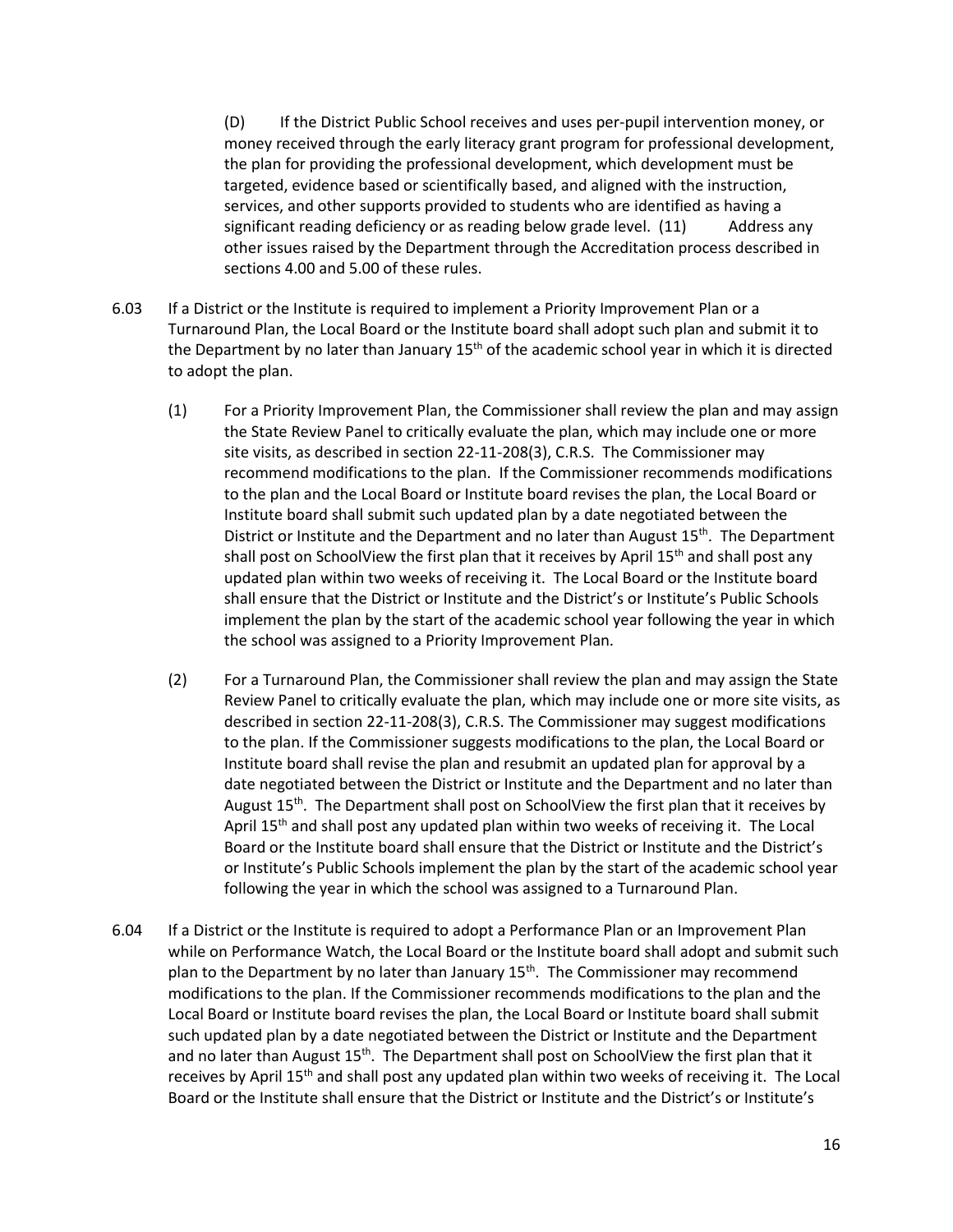Public Schools implement the plan by the start of the academic school year following the year in which the school was assigned to a Performance Plan or Improvement Plan .

- 6.05 If a District or the Institute is required to adopt a Performance Plan or an Improvement Plan and is not on Performance Watch, the Local Board or the Institute board shall adopt and submit such plan to the Department no later than April 15<sup>th</sup>. The Department shall post the plan on SchoolView within two weeks of receiving it. The Local Board or the Institute board shall ensure that the District or Institute and the District's or Institute's Public Schools implement the plan by the start of the academic school year following the year in which the school was assigned to a Performance Plan or Improvement Plan.
- 6.06 So long as a District or the Institute maintains the status of Accredited or Accredited with Distinction, the Local Board or Institute board may adopt and submit a District Performance Plan every two years. This flexibility shall not apply to any district on Performance Watch. Regardless of whether a Performance Plan is submitted only every two years, each District must submit to the Department, annually, the information described in subsection 6.02(10) of these rules.
- 6.07 A District with 1,000 students or fewer may submit a single plan to satisfy both the District plan requirements and any Public School plan requirements, so long as the plan meets all state and federal requirements for the District and Public Schools included in the plan. A District with more than 1,000 but fewer than 1,200 students may, upon request and at the Department's discretion, submit a single plan to satisfy the District plan requirements and any Public School plan requirements, so long as the plan meets all state and federal requirements. A District that is authorized to submit a single plan and that, as described in section 6.06 of these rules, is also authorized to submit a two-year plan may submit a single plan to satisfy both District and Public School requirements only if each of the Public Schools that is included in the plan also are authorized, as described in section 9.07 of these rules, to submit a two-year Performance Plan.

## **7.0 District and Institute Accountability Processes: Directed Action and Removal of Accreditation**

- 7.01 If a District or the Institute is Accredited with a Turnaround Plan and the Department determines that the District or Institute has failed to make substantial progress under its Turnaround Plan or if the District or Institute has been on Performance Watch for the full five (5) years, the Commissioner shall assign the State Review Panel to critically evaluate the District's or the Institute's performance and to recommend one or more of the following actions:
	- $(1)$  If the recommendation applies to a District:
		- (A) That the District's accreditation be removed;
		- (B) That the District be reorganized pursuant to Article 30 of this Title 22, which reorganization may include consolidation;
		- (C) That a private or public entity, with the agreement of the District serve as a lead partner in the management of the District or partially or wholly manage one or more of the District Public Schools. The Local Board and the Department shall ensure that the private or public entity uses research-based strategies and has a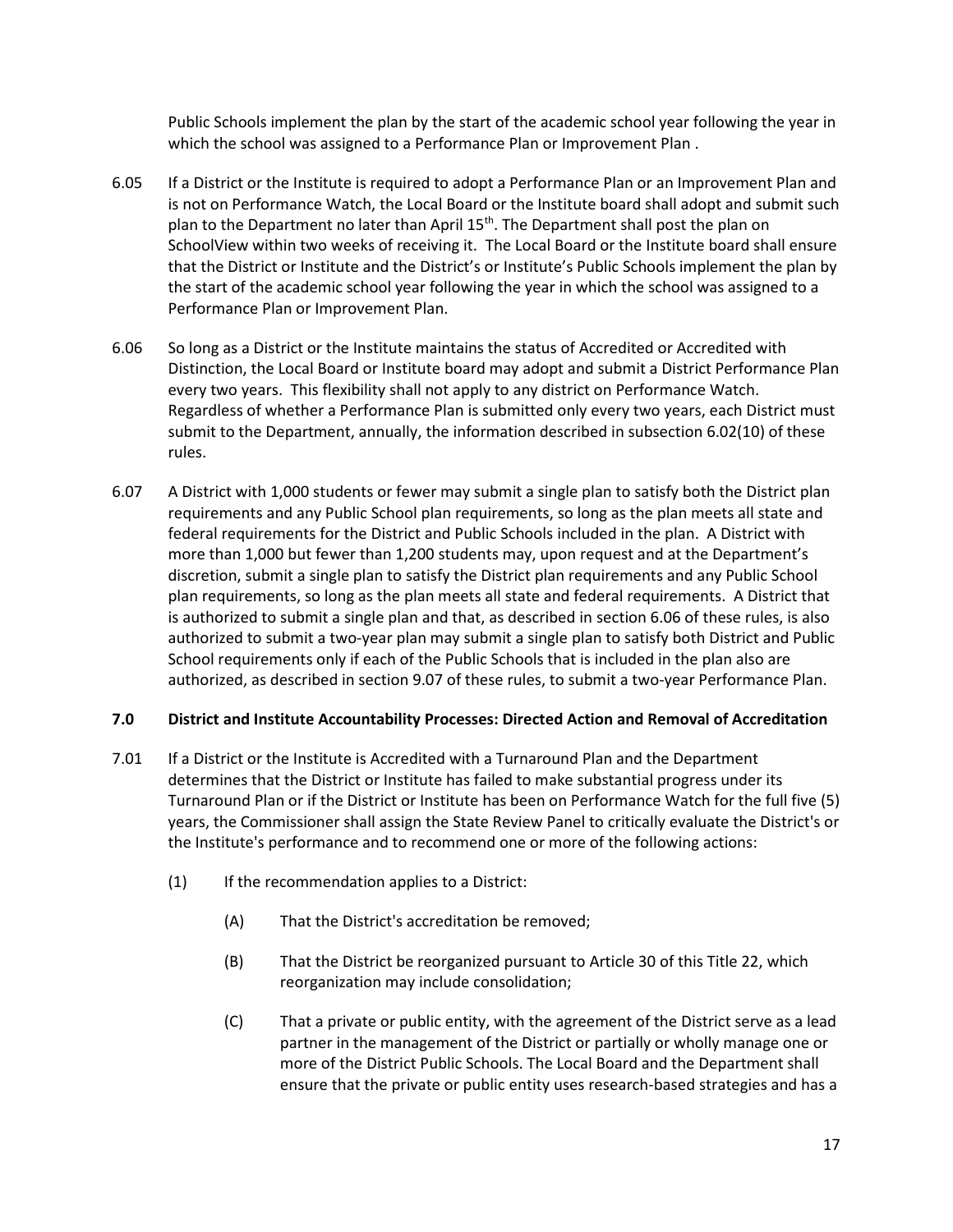proven record of success working with school districts and schools under similar circumstances;

- (D) That one or more of the District Public Schools be converted to a charter school;
- (E) That one or more of the District Public Schools be granted status as an innovation school pursuant to section 22-32.5-104, C.R.S., or that the Local Board recognize a group of District Public Schools as an innovation school zone pursuant to section 22-32.5-104, C.R.S.; or
- (F) That one or more of the District Public Schools be closed.
- (2) If the recommendation applies to the Institute:
	- (A) That the Institute's Accreditation be removed;
	- (B) That the Institute board be abolished and that the governor appoint a new Institute board pursuant to section 22-30.5-505, C.R.S.;
	- (C) That a public or private entity take over management of the Institute or management of one or more of the Institute Charter Schools; or
	- (D) That one or more of the Institute Charter Schools be closed.
- 7.02 After critically evaluating the District's or Institute's performance, the State Review Panel shall submit a written recommendation to the Commissioner. The Department shall forward the written recommendation to the State Board Office, the applicable Local Board or Institute board, and District or Institute staff.
- 7.03 Following the release of the Department's initial Accreditation ratings that place a District or the Institute in the fifth year of Performance Watch, the Department shall provide a copy of a written recommendation from the Commissioner to the State Board Office concerning one or more of the actions described in section 7.01 of these rules. The Department shall send a copy of the written recommendation to the applicable Local Board or Institute board and District or Institute staff.
- 7.04 When a District or the Institute has been on Performance Watch for five (5) years, the State Board shall hold a public hearing to consider the recommendations of the State Review Panel and the Commissioner for a District or the Institute. The public hearing shall be held between October  $1<sup>st</sup>$  and February 28<sup>th</sup> of the academic school year in which the District or Institute is Accredited with a Priority Improvement Plan or Turnaround Plan for the fifth year while on Performance Watch.

Prior to the public hearing, the District or Institute shall have the opportunity to submit to the State Board a written report detailing the District's or Institute's preferred course of action, based on the available options described in section 7.01 of these rules and which best addresses the root cause(s) for persistent low student performance. At the public hearing, the District or Institute and the Department shall have an opportunity to present information to the State Board. At the conclusion of the public hearing, the State Board may ask the District or Institute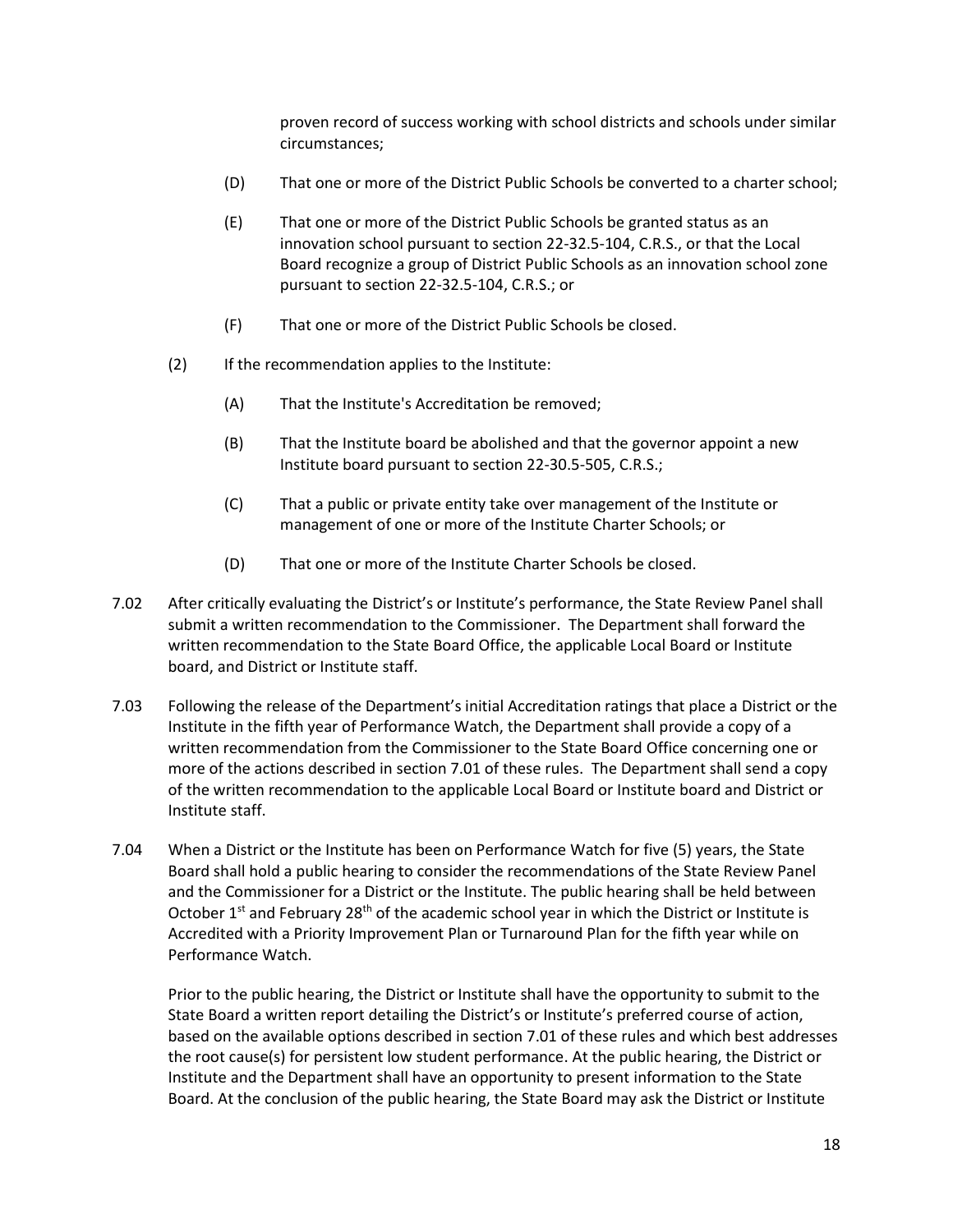and the Department to submit proposed written final determinations for the State Board's consideration at a subsequent meeting.

- 7.05 Per section 22-11-209(3.5), C.R.S., if a District or the Institute continues to be Accredited with Priority Improvement or Turnaround Plan after the State Board initially directs action as described in sections 7.01 – 7.04 of these rules, then the Commissioner may in any year, but shall every two years, assign the State Review Panel to critically evaluate the District's or Institute's performance and recommend one or more of the actions described in section 7.01 of these rules. The State Board shall consider the State Review Panel's recommendations, the previously-directed actions, the fidelity with which the District or Institute has implemented the directed actions, and whether the amount of time to implement the previously directed actions is reasonably sufficient to achieve results. The State Board shall require the District or the Institute either to continue the previously directed actions or to undertake additional or different actions outlined in section 7.01 of these rules.
- 7.06 If the Department recommends to the Commissioner and State Board that the State Board remove a District's or the Institute's Accreditation for the reasons outlined in section 22-11- 209(1)(c), C.R.S., concerning budget and financial policies and procedures or accounting and financial reporting, the District or Institute shall have the right to appeal to the State Board before the State Board takes action to remove the District's or the Institute's accreditation. Any such appeal shall proceed as follows:
	- (1) Within ten (10) days of receiving the Department's written recommendation, the District or Institute shall file with the State Board notice that the District or Institute wishes to appeal the recommendation.
	- (2) Within ten (10) days of receiving the notice of appeal, the State Board Office shall provide a scheduling notification to the District or Institute in writing. The scheduling notification shall provide the date of the next regularly scheduled State Board meeting. After conferring with the District or the Institute, the State Board Office shall include in the scheduling notification the filing deadlines for the appeal. The deadlines set forth below in this section 7.03 of these rules may be modified by agreement between the Department and the District or Institute with approval of the State Board Office.
	- (3) Within fifteen (15) days of receipt of the scheduling notification, the District or Institute shall file a position statement setting forth the specific grounds for the assertion that the District or Institute should not have its Accreditation removed. The District or the Institute shall provide a copy of the position statement to the Department.
	- (4) Within fifteen (15) days of the date the position statement is filed with the State Board, the Department may file a Response to the position statement and provide a copy of the position statement to the District or Institute.
	- (5) The District or Institute shall file all relevant documents pertaining to the removal of the District's or Institute's Accreditation, which may include:
		- (A) Written documents issued by the Department recommending removal of Accreditation;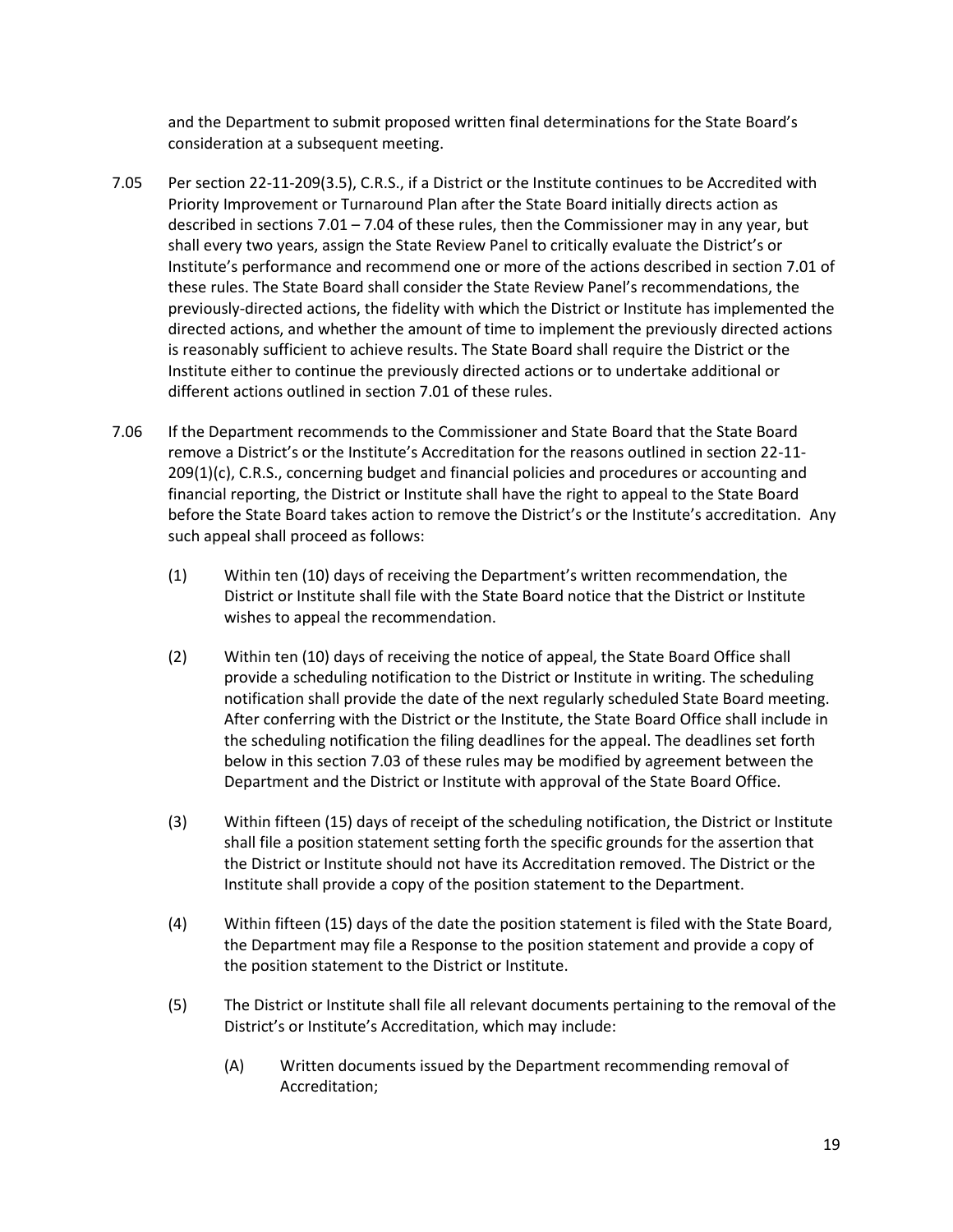- (B) Written correspondence between the District or Institute concerning Accreditation; and
- (C) Any other documents, reports, correspondence and other written or electronic materials related to the matters at issue.
- (6) The State Board shall hold a hearing on the matter at the earliest possible regularly scheduled board meeting.
- (7) The State Board shall issue a written final determination on the removal of the District's or Institute's Accreditation within thirty (30) days of the date of the hearing, and provide a copy to the District or Institute and the Department. The written determination shall be final.
- 7.07 If a District's or the Institute's Accreditation is removed and the District or the Institute is reorganized and takes any other actions directed by the State Board, the State Board shall reinstate the District's or the Institute's Accreditation at the Accreditation category deemed appropriate by the State Board.

## **8.0 Public School Accountability Processes: Plan Type Assignments**

- 8.01 By no later than August  $31<sup>st</sup>$  of each year, the Department shall provide to Public School authorizers an initial recommendation for each of the authorizer's Public Schools as to whether the Public School must implement a Performance Plan, Improvement Plan, Priority Improvement Plan or Turnaround Plan.
- 8.02 In determining an initial recommendation for each Public School, the Department shall apply the following criteria:
	- (1) The Public School's level of attainment of the statewide targets on the Performance Indicators, calculated in accordance with section 3.0 of these rules.
		- (A) The Department shall determine whether the Public School exceeds, meets, approaches or does not meet statewide targets for each Performance Indicator.
		- (B) If the Public School's authorizer chooses not to endorse a high school diploma as described in section 22-7-1009(2), C.R.S., the Public School will not be penalized for such choice when it is assigned to a plan type.
		- (C) In evaluating the level of attainment on student dropout and graduation rates, the Department, to the extent practicable, shall ensure that the Public School is not penalized for re-engaging students and ensuring that all students successfully graduate;
	- (2) The percentage of students enrolled in the Public School who are not tested on the Statewide Assessments; and
	- (3) The Public School's failure to administer Statewide Assessments in a standardized and secure manner so that resulting assessment scores are reflective of independent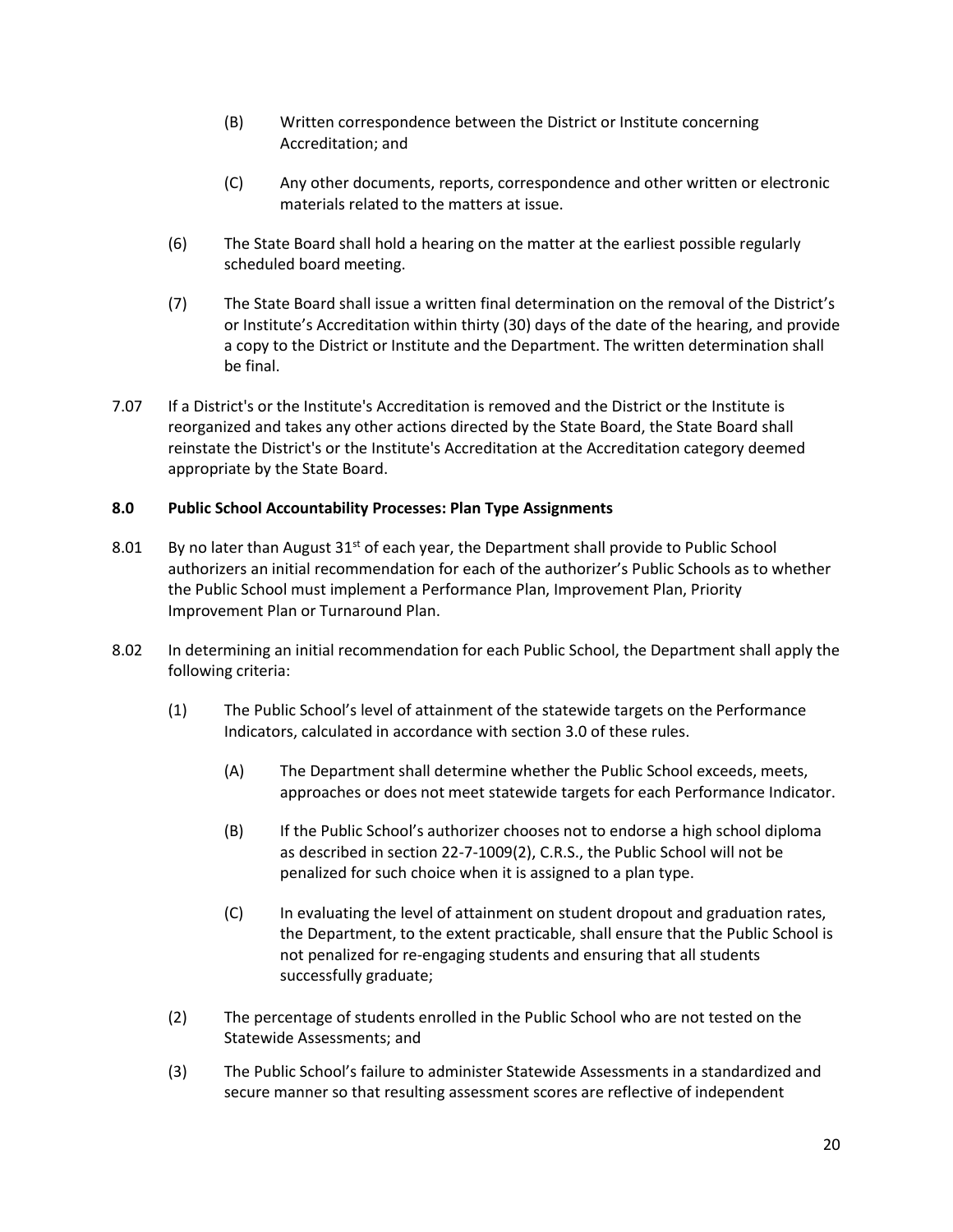student performance. The Commissioner shall determine whether a Public School has failed to administer statewide assessment results in a standardized and secure manner so that resulting assessment scores are reflective of independent student performance and whether the failure was pervasive and egregious enough to warrant a change in the Public School's Accreditation rating. If the Public School otherwise would have been directed to implement a Performance Plan or Improvement Plan, it instead may be directed to implement a Priority Improvement Plan. If the Public School otherwise would have been directed to implement a Priority Improvement Plan, it instead may be directed to implement a Turnaround Plan.

- 8.03 When applying the criteria above to determine an initial recommendation for the type of plan each Public School shall implement, the Department shall place the greatest emphasis on attainment of the Performance Indicators. When evaluating attainment of the Performance Indicators, the Department shall place the greatest emphasis on student longitudinal academic growth and postsecondary and workforce readiness.
- 8.04 If the Public School does not have sufficient data to either: (1) publicly report results while protecting the privacy of students; or (2) adequately represent the Public School's total student population because it reflects scores from less than 25 percent of students in tested grades, the Public School shall be directed to adopt a plan that meets the requirements of the plan type to which the Public School was previously assigned. If the Public School was previously assigned to a Priority Improvement or Turnaround Plan and was on Performance Watch, the Public School will remain on Performance Watch but will exclude the current year from the calculation of the five (5) years of low performance described in section  $22-11-210(1)(d)(1)$ , C.R.S.
- 8.05 If a single Public School divides into two or more schools, the student performance data and accountability history and status from the original school's relevant grade span will carry over to the new schools.
- 8.06 On or before the date that the Department notifies each Public School authorizer of the initial recommendation for the type of plan the authorizer's Public Schools shall implement, the Department shall also provide the data used by the Department to conduct its analysis of each Public School's performance.
- 8.07 If a District or the Institute disagrees with one or more of the Department's initial recommendations for the type of plan a Public School shall implement, the District or Institute may submit to the Department a request for reconsideration. Such request shall be submitted within eight weeks of receiving notice of the Department's initial recommendation for the type of plan the Public School shall implement.
- 8.08 Upon receiving a request for reconsideration, the Department shall take the following information into account in determining a final plan type recommendation:
	- (1) When available, achievement data from a nationally-normed assessment other than a Statewide Assessment from a grade or subject that is not tested on a Statewide Assessment, if the Department has determined that the supplemental data is valid and reliable and derived from assessments that are aligned with the state standards adopted pursuant to section 22-7-1005, C.R.S. Such data must be representative of the applicable population, meaning that ninety-five (95) percent or more of applicable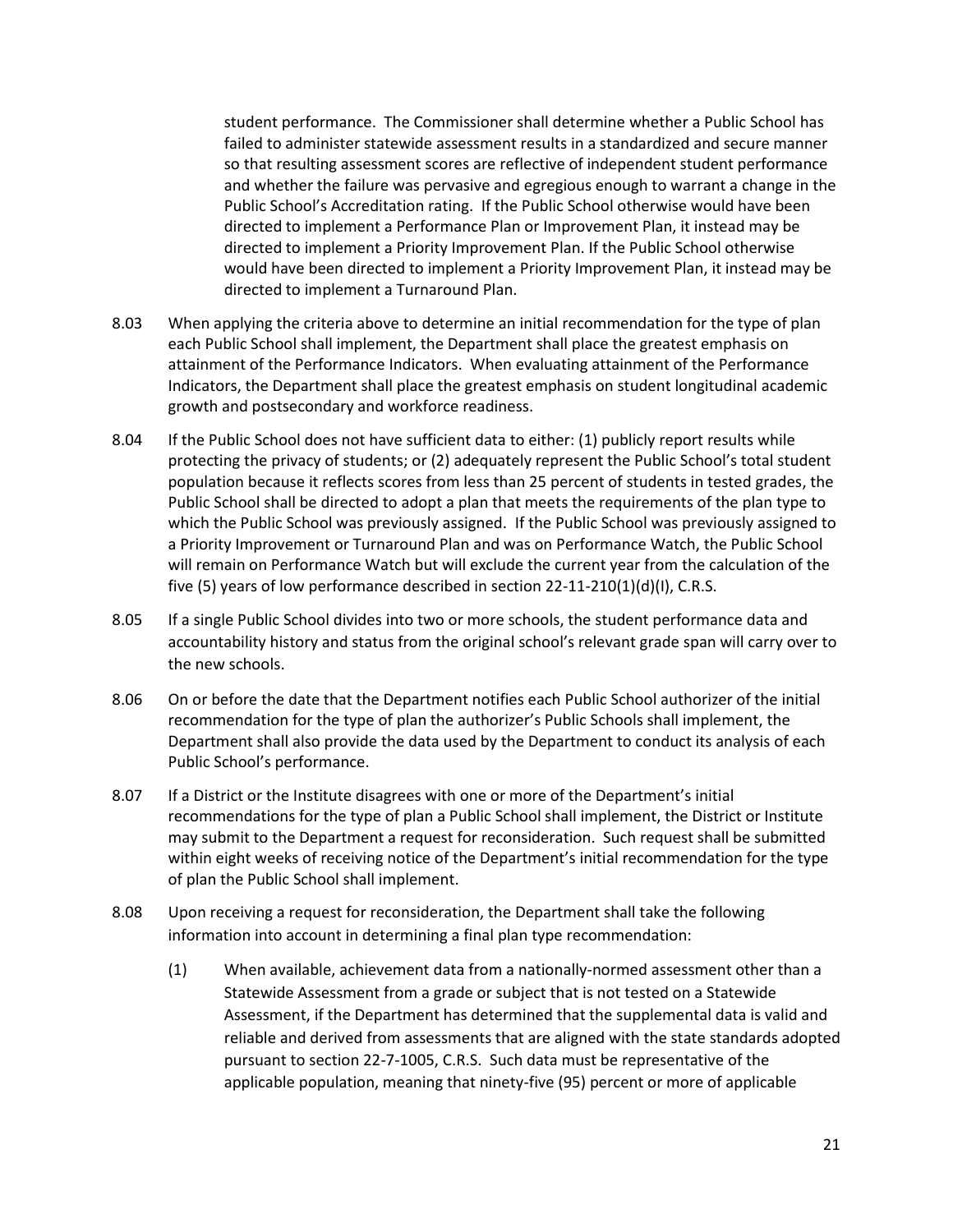population was tested. The Department shall separately account for the performance of each Student Group when evaluating both assessment results and participation rates;

- (2) When available, growth analysis of the type of achievement data described in subparagraph (1) above;
- (3) Analysis of the length of time for which the Public School has been unable to meet the statewide targets on the Performance Indicators;
- (4) The progress the Public School is making in improving its performance and in approaching achievement of the statewide targets and the degree to which the Public School is not achieving the statewide targets;
- (5) When available, measures of postsecondary and workforce readiness other than the measures described in section 3.06 of these rules when the data used for such measures is representative of at least ninety-five (95) percent of the applicable student population, as determined by the Department. This may include the percentages of students enrolled in a high school who, based on attainment of course credits or demonstrated competencies, are on schedule to graduate within four, five, six, or seven years;
- (6) If the Public School has participation rates below eighty-five (85) percent on the Statewide Assessments, data showing how the students who participated in the Statewide Assessments are not representative of the Public School's total population;
- (7) If the Public School's plan type assignment was lowered one level due to low student participation in Statewide Assessments, information concerning whether the Public School historically has attained ninety-five (95) percent participation rates, inadvertent test misadministration occurred, or the Public School has a particularly small student population; and
- (8) The extent to which the Public School has been subject to an event that has caused significant disruption during the school year, including but not limited to acts of violence, the death of students or staff, or natural disasters such as fire, flood, earthquake, avalanche or tornado.
- 8.09 When evaluating the information described above, the Department may accommodate Public Schools with small student populations by allowing exceptions to the participation rate requirements described in section 8.08 of these rules and may allow the Public School to submit data for multiple years.
- 8.10 By no later than December  $15<sup>th</sup>$  of each school year, the Department shall submit final school plan type recommendations to the State Board for the State Board's approval. By no later than December 30<sup>th</sup> of each school year, the Department shall notify Public Schools, School Districts and the Institute of the type of plan the Public Schools shall implement.

## **9.0 Public School Accountability Processes: Contents of School Plans and Timelines for Adoption, Review, and Publication of School Plans**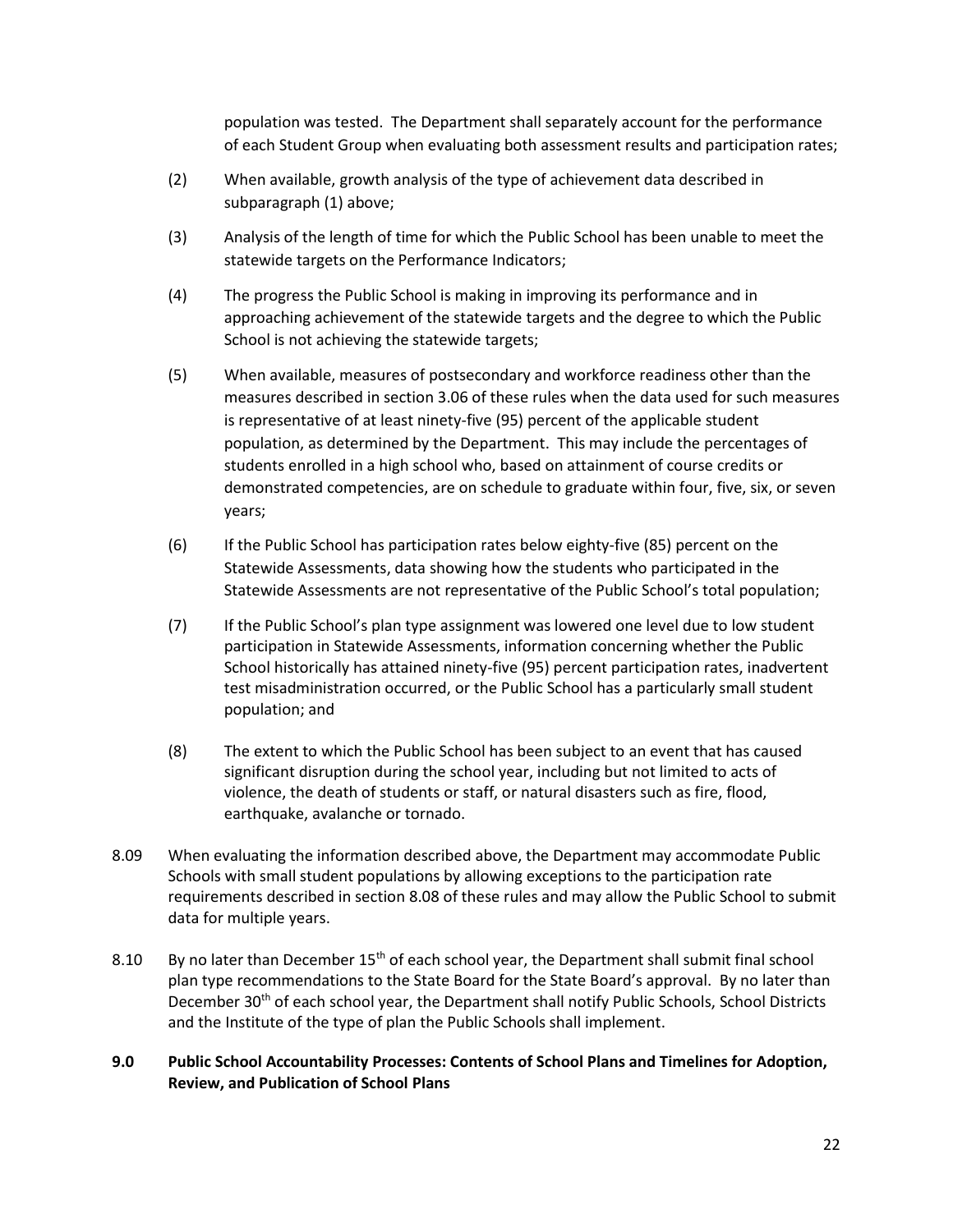- 9.01 If a District Public School is directed to implement a Performance Plan or Improvement Plan, the school principal and District superintendent, or his or her designee, shall adopt the plan. The Local Board is encouraged to review and approve such plan and to consider in its local policies whether it would like to require the school principal and District superintendent or designee to submit the plan to the Local Board for approval. If a District Public School is directed to implement a Priority Improvement Plan or Turnaround Plan, the Local Board shall adopt the plan.
- 9.02 If an Institute Charter School is directed to implement a Performance Plan or Improvement Plan, the school principal shall adopt the plan. The Institute board is encouraged to review and approve such plan. The Institute board is encouraged to consider whether it would like to require the school principal to submit the plan to the Institute board for approval. If an Institute Charter School is directed to implement a Priority Improvement Plan or Turnaround Plan, the Institute board shall adopt the plan.
- 9.03 Each Public School plan shall:
	- (1) Reflect on the targets that were set by the Public School in its prior plan;
	- (2) Set, reaffirm, or revise, as appropriate, ambitious but attainable targets that the Public School shall attain on the Performance Indicators. The targets shall be aligned with the statewide targets set by the State Board, as described in section 3.02 of these rules. If the Public School serves students in kindergarten and first, second, and third grades, these targets must include targets that the Public School shall attain in reducing the number of students who are identified, pursuant to section 22-7-1205, C.R.S., as having significant reading deficiencies and in ensuring that each student achieves grade-level expectations in reading;
	- (3) Identify positive and negative trends in the levels of attainment by the Public School on the Performance Indicators;
	- (4) Assess and prioritize the Public School's most significant student performance challenges;
	- (5) Assess and prioritize the root causes of any low-performance for the Public School that must be addressed to raise the levels of attainment on the Performance Indicators by the Public School and to improve school readiness, if the Public School serves students in preschool or kindergarten. If the Public School serves students in preschool, kindergarten, or any of grades one through three and is directed to implement a Priority Improvement Plan or Turnaround Plan, the needs assessment shall include, but shall not be limited to, the early childhood learning needs assessment described in section 22-11- 405(4.5), C.R.S;
	- (6) Identify specific, research-based strategies that are appropriate in scope, intensity, and type to address the Public School's root causes of any low-performance. If the Public School serves students in kindergarten and first, second, and third grades, these strategies must include the strategies to be used in addressing the needs of students enrolled in kindergarten and first, second, and third grade who are identified pursuant to section 22-7-1205, C.R.S., as having significant reading deficiencies. For a Priority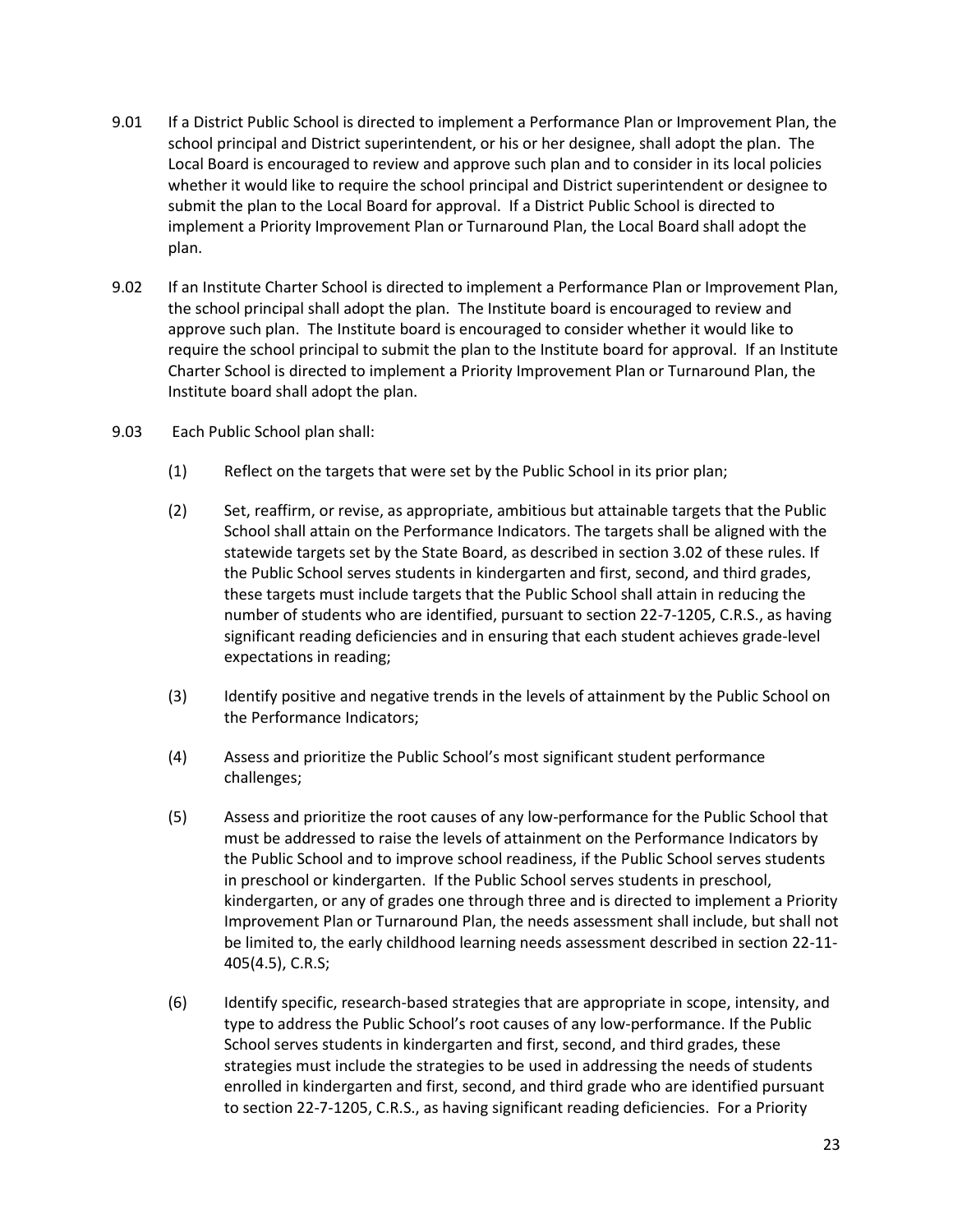Improvement Plan or Turnaround Plan, these strategies must incorporate strategies to increase parent engagement in the Public School. For a Turnaround Plan, such strategies shall, at a minimum, include one or more of the following:

- (A) Employing a lead turnaround partner that uses research-based strategies and has a proven record of success working with schools under similar circumstances, which turnaround partner shall be immersed in all aspects of developing and collaboratively executing the Turnaround Plan and shall serve as a liaison to other school partners;
- (B) Reorganizing the oversight and management structure within the Public School to provide greater, more effective support;
- (C) For a District Public School, seeking recognition as an innovation school or clustering with other District Public Schools that have similar governance or management structures to form an innovation school zone pursuant to Article 32.5 of Title 22;
- (D) Hiring a public or private entity that uses research-based strategies and has a proven record of success working with schools under similar circumstances to manage the Public School pursuant to a contract with the Local Board or the Institute;
- (E) For a District Public School that is not a charter school, converting to a charter school;
- (F) For a District charter school or an Institute Charter School, renegotiating and significantly restructuring the charter school's charter contract;
- (G) For a Public School that serves students enrolled in kindergarten or any of grades one through three, that the Public School invest in research-based strategies focused on early learning and development to address any deficiencies identified in the early childhood learning needs assessment described in section 22-11-305(4), C.R.S., if the cause of the Public School's low performance is directly related to lack of school readiness and access to quality early learning opportunities, as demonstrated by student achievement data for the early elementary grades, and the Public School has not successfully implemented these strategies in the preceding school years. A public school shall implement such strategies focused on early learning and development in combination with at least one other research-based strategy described in this subsection 9.03(6) of these rules; and
- (H) Other actions of comparable or greater significance or effect;
- (7) Identify the local, state, and federal resources that the Public School will use to implement the identified strategies with fidelity;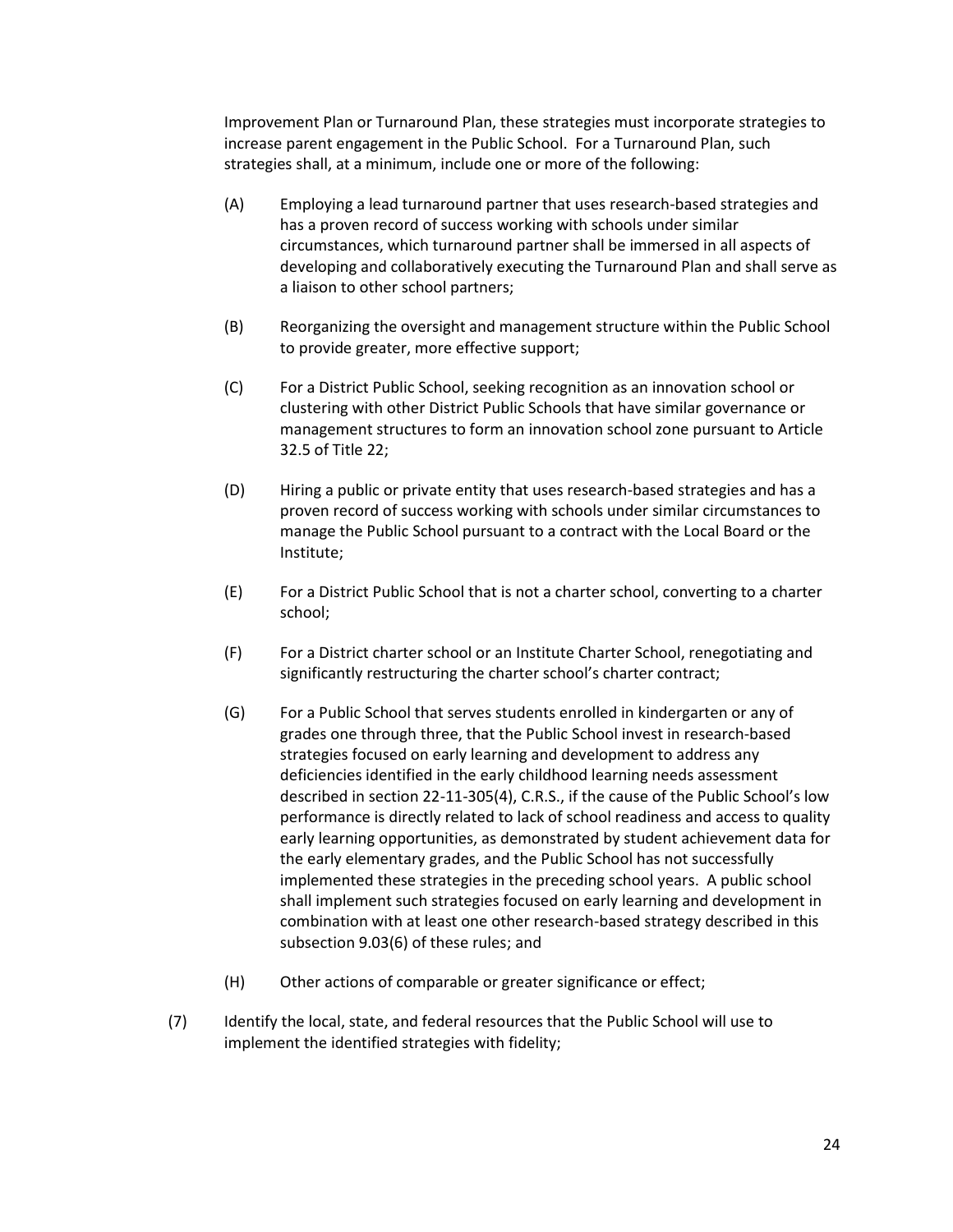- (8) Identify implementation benchmarks and interim measures that the Public School will use to evaluate whether the identified strategies are carried out with fidelity and whether to adjust practice;
- (9) For any Priority Improvement or Turnaround Plan that a Public School adopts for the fourth year in which the Public School is on Performance Watch, include a general explanation for how the Public School may put into effect the applicable actions described in section 22-11-210(5)(a), C.R.S.; and
- (10) For a District charter school plan or an Institute Charter School plan, beginning with plans adopted for the 2020-21 school year:
	- (A) Identify the core and supplemental reading curriculum used at each grade level including kindergarten (for each school that includes a kindergarten educational program), which core and supplemental reading curriculum must be designed around teaching the foundational reading skills of phonemic awareness, phonics, vocabulary development, reading fluency including oral skills, and reading comprehension;
	- (B) Identify the targeted, evidence-based or scientifically based core and supplemental reading instructional programs and intervention reading instruction, services, and other supports, including those available through the multi-tiered systems of supports or a comparable intervention system that the school provides to students who are identified as having a significant reading deficiency or as reading below grade level;
	- (C) Identify the assessments that the school uses at each grade level to meet the requirements specified in section 22-7-1205(1), C.R.S.; and
	- (D) If the school receives and uses per-pupil intervention money, or money received through the early literacy grant program for professional development, the school's plan for providing the professional development, which development must be targeted, evidence based or scientifically based, and aligned with the instruction, services, and other supports provided to students who are identified as having a significant reading deficiency or as reading below grade level.
- (11) Address any other issues raised by the Department through the performance review described in section 8.00 of these rules.
- 9.04 If a Public School is directed to implement a Priority Improvement Plan or a Turnaround Plan, the Local Board or the Institute board shall adopt and submit such plan to the Department by no later than January 15<sup>th</sup> of the academic school year in which the Public School is assigned to that plan type.
	- (1) For a Priority Improvement Plan, the Commissioner may assign the State Review Panel to critically evaluate the plan, which may include one or more site visits, subject to available appropriations and as described in section 22-11-210(4), C.R.S. The Commissioner may recommend modifications to the plan. If the Commissioner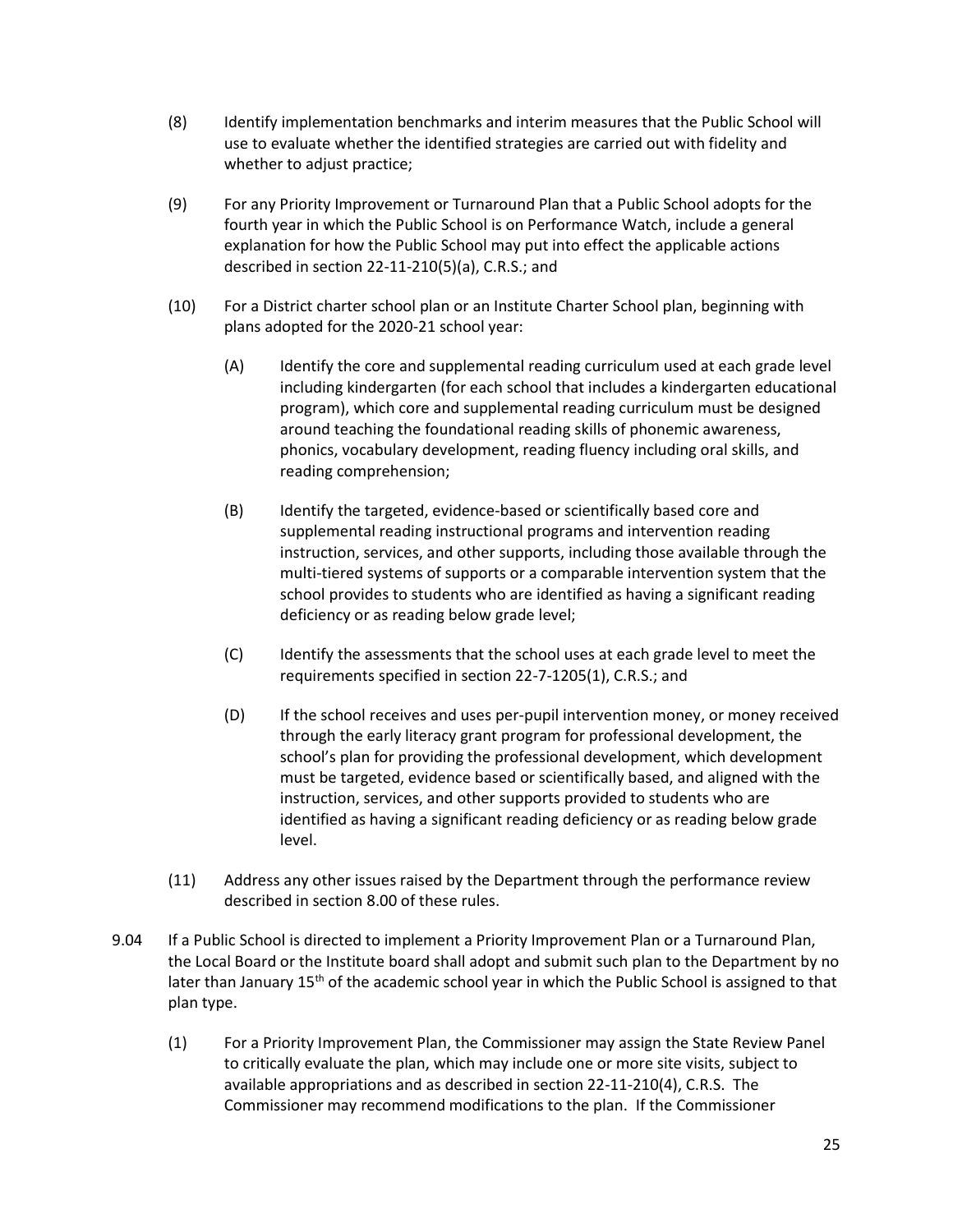recommends modifications to the plan and the Local Board or Institute board revises the plan, the Local Board or Institute board shall resubmit such updated plan to the Commissioner by a date negotiated between the District or Institute and the Department and no later than August 15<sup>th</sup>. The Department shall post on SchoolView the first plan that it receives by April  $15<sup>th</sup>$  and shall post any updated plan within two weeks of receiving it.

- (2) For a Turnaround Plan, the State Review Panel shall critically evaluate the plan, which may include one or more site visits, as described in section 22-11-210(4), C.R.S. The Commissioner may suggest modifications to the plan. If the Commissioner suggests modifications to the plan, the Commissioner may require that those plan modifications be made by a date negotiated between the District or Institute and the Department and no later than August 15<sup>th</sup>. The Local Board or Institute board shall revise the plan, if necessary, and resubmit the plan for approval by a date negotiated with the Department and no later than August 15<sup>th</sup>. The Department shall post on SchoolView the first plan that it receives by April 15<sup>th</sup> and shall post any updated plan within two weeks of receiving it.
- 9.05 If a Public School is directed to implement a Performance Plan or Improvement Plan while on Performance Watch, the Local Board or Institute board shall submit such plan to the Department by no later than January 15<sup>th</sup> of the academic school year in which the Public School is assigned to that plan type. The Commissioner may recommend modifications to the plan. If the Commissioner recommends modifications to the plan and the Public School revises the plan, the Local Board or Institute board shall resubmit such updated plan to the Commissioner by a date negotiated between the District or Institute and the Department and no later than August 15<sup>th</sup>. The Department shall post on SchoolView the first plan that it receives by April 15<sup>th</sup> and shall post any updated plan within two weeks of receiving it. For a District Public School, the principal and the superintendent or his or her designee shall ensure that the plan is in effect for the Public School by the start of the academic school year following the year in which the school was assigned to a Performance Plan or Improvement Plan. For an Institute Charter School, the principal shall ensure the plan is in effect for the Institute Charter School by the start of the academic school year following the year in which the school was assigned to a Performance Plan or Improvement Plan.
- 9.06 If a Public School is directed to adopt a Performance Plan or an Improvement Plan and is not on Performance Watch, the Local Board or Institute board shall submit such plan to the Department by no later than April 15<sup>th</sup>. The Department shall post on SchoolView the updated plan within two weeks of receiving it. For a District Public School, the principal and the superintendent or his or her designee shall ensure that the plan is in effect for the Public School by the start of the academic school year following the year in which the school was assigned to a Performance Plan or Improvement Plan. For an Institute Charter School, the principal shall ensure the plan is in effect for the Institute Charter School by the start of the academic school year following the year in which the school was assigned to a Performance Plan or Improvement Plan.
- 9.07 So long as a Public School continues to be directed to implement a Performance Plan, the school principal and District superintendent or designee, for a District Public School, or the school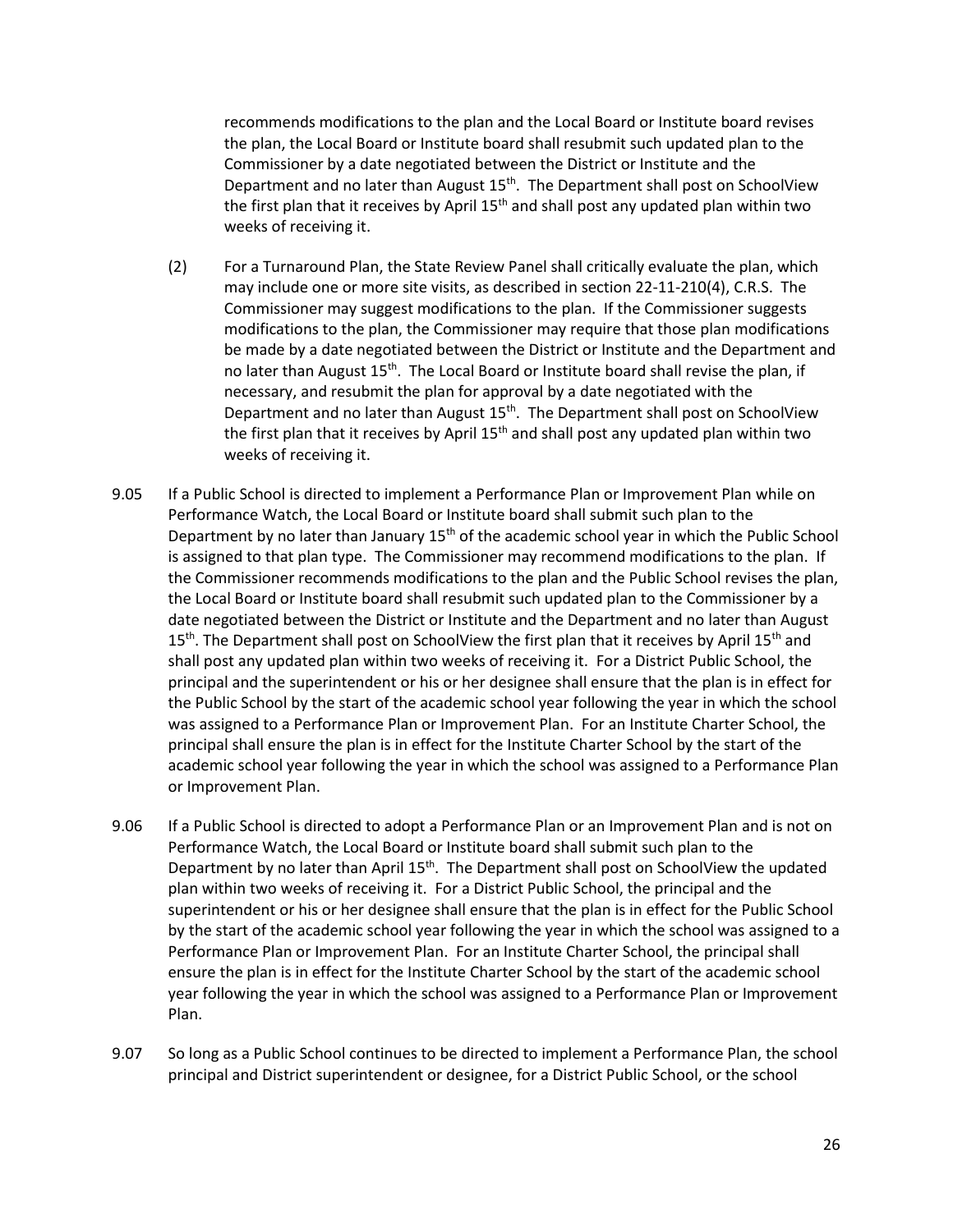principal for an Institute Charter School, may adopt and submit a Performance Plan every two years. This flexibility shall not apply to any Public School on Performance Watch.

## **10.0 Public School Accountability Processes: Directed Action**

- 10.01 If a public school fails to make adequate progress under its Turnaround Plan or continues on Performance Watch for the full five (5) years, the Commissioner shall assign the State Review Panel to critically evaluate the Public School's performance through an on-site visit to the Public School and a review of documents. Upon completing the evaluation, the State Review Panel shall determine which of the following actions to recommend:
	- (1) If the recommendation applies to a District Public School that is not a Charter School:
		- (A) That the Public School be partially or wholly managed by a private or public entity other than the District. The Local Board and the Department shall ensure that the private or public entity uses research-based strategies and has a proven record of success working with school districts and schools under similar circumstances;
		- (B) That the Public School be converted to a Charter School;
		- (C) That the Public School be granted status as an innovation school pursuant to section 22-32.5-104, C.R.S.; or
		- (D) That the Public School be closed.
	- (2) If the recommendation applies to a District or Institute Charter School:
		- (A) That the public or private entity operating the Charter School or the governing board of the Charter School be replaced by a different public or private entity or governing board; or
		- (B) That the Public School's charter be revoked.
- 10.02 The State Review Panel shall submit a written recommendation to the Commissioner. The Department shall send a copy of the written recommendation to the State Board Office, the applicable Local Board or Institute board, and District or Institute staff.
- 10.03 The State Board must hold a public hearing to consider the recommendation of the State Review Panel for a Public School that has been on Performance Watch for five (5) years. The public hearing shall be held between October  $1<sup>st</sup>$  and February 28<sup>th</sup> of the academic school year in which the Public School is in its 5<sup>th</sup> year of a Priority Improvement or Turnaround Plan type while on Performance Watch.
- 10.04 Prior to the public hearing, the District or Institute shall have the opportunity to submit to the State Board a written report detailing the District's or Institute's preferred course of action for the Public School under consideration, based on the available options described in section 10.01 of these rules and which best addresses the root cause(s) for persistent low student performance. At the public hearing, the District or Institute and the Department shall have an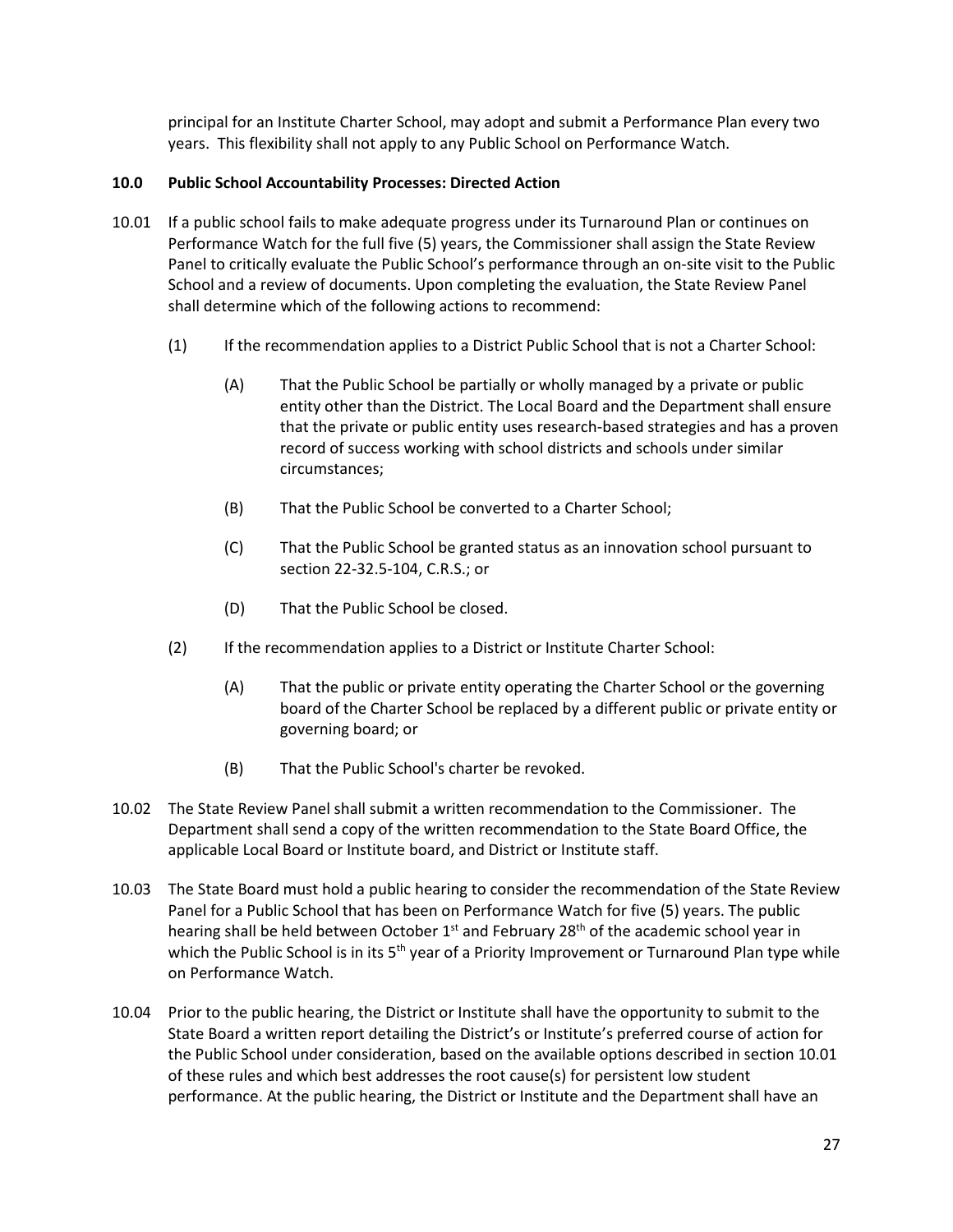opportunity to present information to the State Board. At the conclusion of the public hearing, the State Board may ask the District or Institute to submit, with support from the Department, a proposed written final determination for the State Board's consideration.

10.05 Per section 22-11-210(5.5), C.R.S., if a Public School continues to be required to implement a Priority Improvement or Turnaround Plan after the State Board initially directs action as described in sections 10.01 – 10.04 of these rules, then the Commissioner may in any year, but shall every two years, assign the State Review Panel to critically evaluate the Public School's performance and recommend one of the actions described in section 10.01 of these rules. The State Board shall consider the State Review Panel's recommendations, the previously-directed actions, the fidelity with which the authorizing District or Institute and the Public School have implemented the directed actions, and whether the amount of time to implement the previously directed actions is reasonably sufficient to achieve results. The State Board shall require the Local Board or the Institute board either to continue the previously directed actions or to undertake additional or different actions as provided in section 10.01 of these rules.

#### **11.0 Performance Reporting**

- 11.01 The Department shall publish on SchoolView a school performance report for each Public School in the state, a School District performance report for each School District in the state, a performance report for the Institute, and a performance report for the state as a whole.
- 11.02 The Department shall continuously update the data included in the performance reports as soon as practicable, but not later than sixty (60) days, after the data become available. Data shall be considered "available" following processing and verification.
- 11.03 The Department shall ensure that the information reported on SchoolView is transparent and serves as a tool for parents, educators, and the community at large to understand and communicate about state, district, school, classroom and programmatic performance.
- 11.04 The information in each type of performance report shall be consistent and, at a minimum, shall include the following:
	- (1) The report subject's level of attainment on each of the Performance Indicators as determined pursuant to section 3.0 of these rules, including whether the report subject met the targets set for the applicable school year. This portion of the performance report may be referred to as the "School Performance Framework Report" or "District Performance Framework Report";
	- (2) The percentage of students enrolled by the report subject who score at each of the performance levels identified by the State Board for the statewide assessments, reported by grade level and assessment;
	- (3) For Public School performance reports, a comparison of the report subject's levels of attainment on the Performance Indicators with the levels of attainment of the other Public Schools of the District and in the state;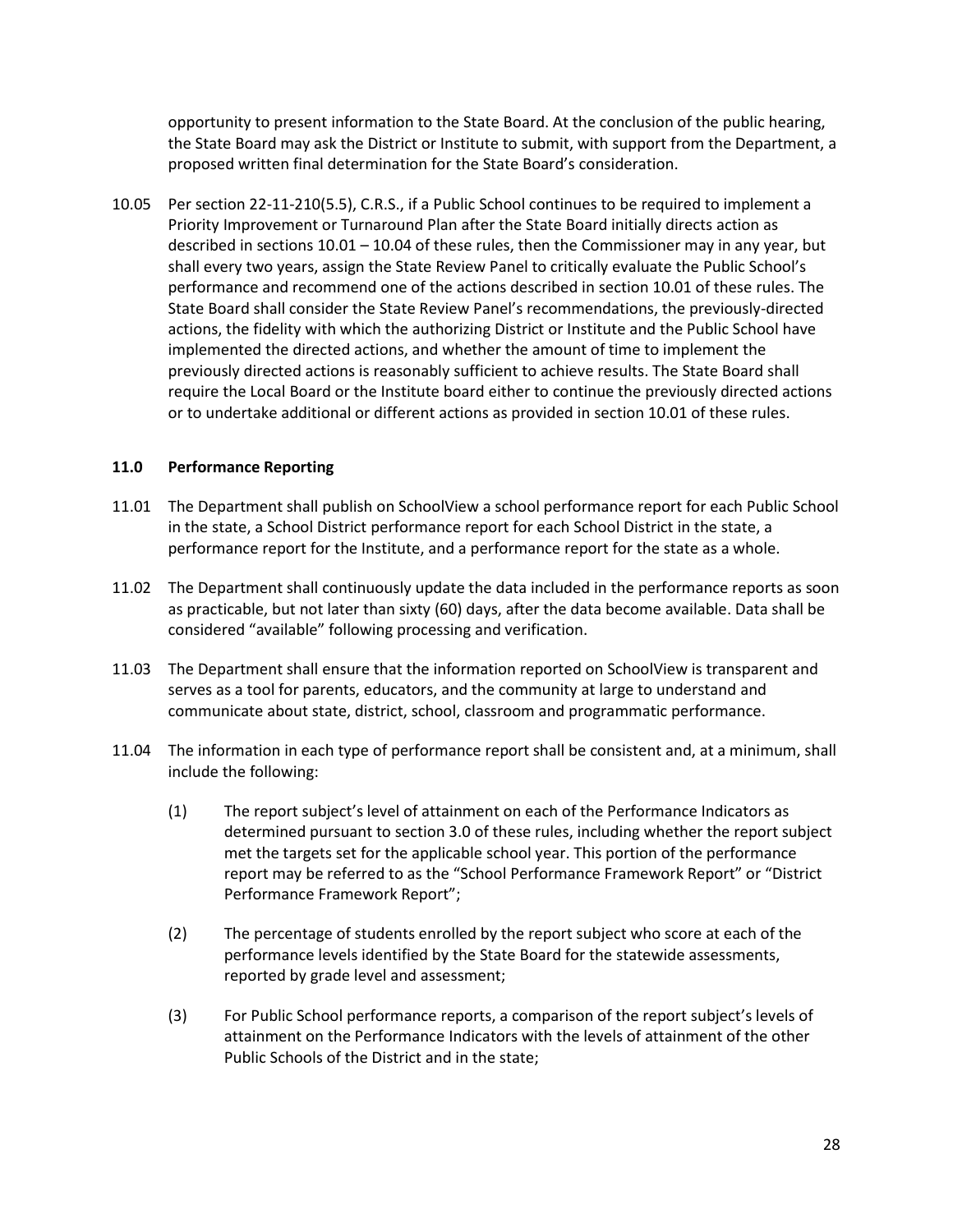- (3) For District performance reports and the Institute performance report, a comparison of the report subject's levels of attainment on the Performance Indicators with other Districts in the state and the Institute;
- (4) Information concerning comparisons of student performance over time and among Student Groups;
- (5) The report subject's rates of completion, mobility, and truancy, calculated according to the requirements in section 12.00 of these rules; and
- (6) Any additional information that may be required by federal law.
- 11.05 Each school performance report shall include the following information concerning the operations and environment of the Public School that is the subject of the report:
	- (1) The name of the Public School, the type of school program provided at the Public School, and the school year for which the information in the performance report is provided. The performance report shall also include the Public School's street address, telephone number, and email address, and, if one exists, the Web site address of the District or Public School;
	- (2) Information concerning the percentages of students who are not tested or whose scores are not included in determining attainment of the Performance Indicators;
	- (3) The occurrence of student conduct and discipline code violations reported pursuant to section 22-32-109.1(2)(b), C.R.S., expressed as a number and as a percentage of the total occurrences of violations reported;
	- (4) The following student enrollment and attendance information:
		- (A) The number of students enrolled at the Public School;
		- (B) Students, reported as the number and percentage of the total student enrollment at the Public School, who are eligible for free or reduced-cost lunch pursuant to the federal "National School Lunch Act", 42 U.S.C. sec. 1751, et seq.;
		- (C) Average daily attendance at the Public School; and
		- (D) For elementary schools, the availability of a preschool program, full-day kindergarten program, and before- and after-school programs at the Public School;
	- (5) The following information concerning the staff employed at the Public School:
		- (A) The number of persons employed at the Public School in each of the following categories and explanations of the job descriptions for each category: classroom teachers; paraprofessionals; administrators; other professionals; school support staff; school counselors; and school librarians;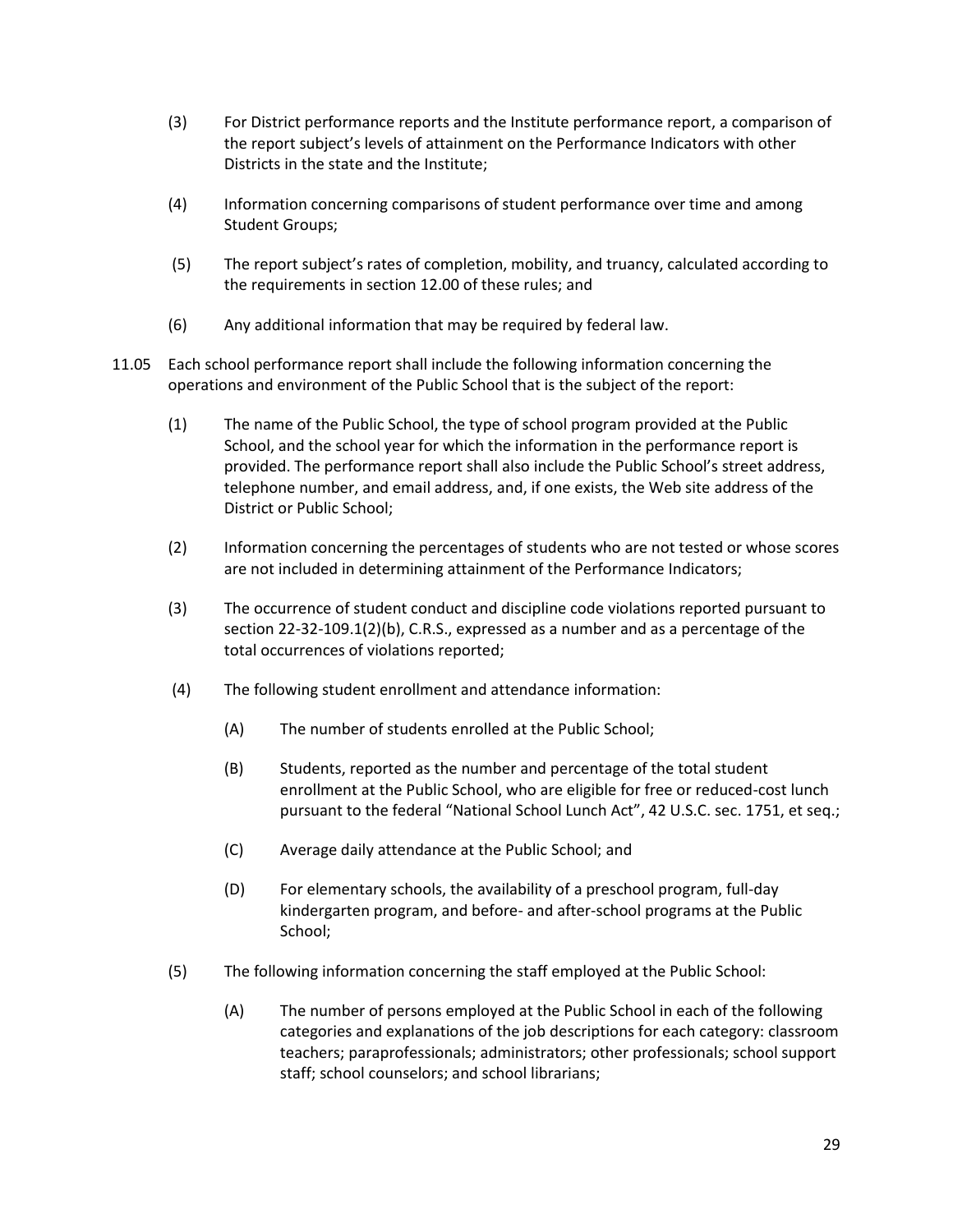- (B) The students-per-classroom-teacher ratios for each grade level included in the Public School;
- (C) The average number of years of teaching experience among the teachers employed at the Public School;
- (D) The number of teachers employed at the Public School who hold master's or doctoral degrees;
- (E) For junior high, middle, and high schools, the percentage of teachers employed at the Public School who are teaching in the subject areas in which they received their bachelor's or graduate degrees;
- (F) The number of teachers employed at the Public School who have three or more years of teaching experience in the District; and
- (G) The number of professional development days included in the school year.
- (6) Information concerning whether the following courses and programs are available to students enrolled in the Public School and, to the extent they are available on the Public School's, District's or Institute's Web site, Internet links to descriptions of the following courses and programs. For purposes of this section, a "course" shall be defined as including, but not limited to, a traditional class, an on-line program, an internship, an externship, a mentor experience, or an independent study course that culminates in an integrative or specialized performance, showcase, or exhibition:
	- (A) Visual art;
	- (B) Drama or theater;
	- (C) Music;
	- (D) Dance;
	- (E) Comprehensive health education;
	- (F) Physical education;
	- (G) Economics;
	- (H) World languages;
	- (I) History;
	- (J) Geography;
	- (K) Civics;
	- (L) For middle and high schools, career and technical education;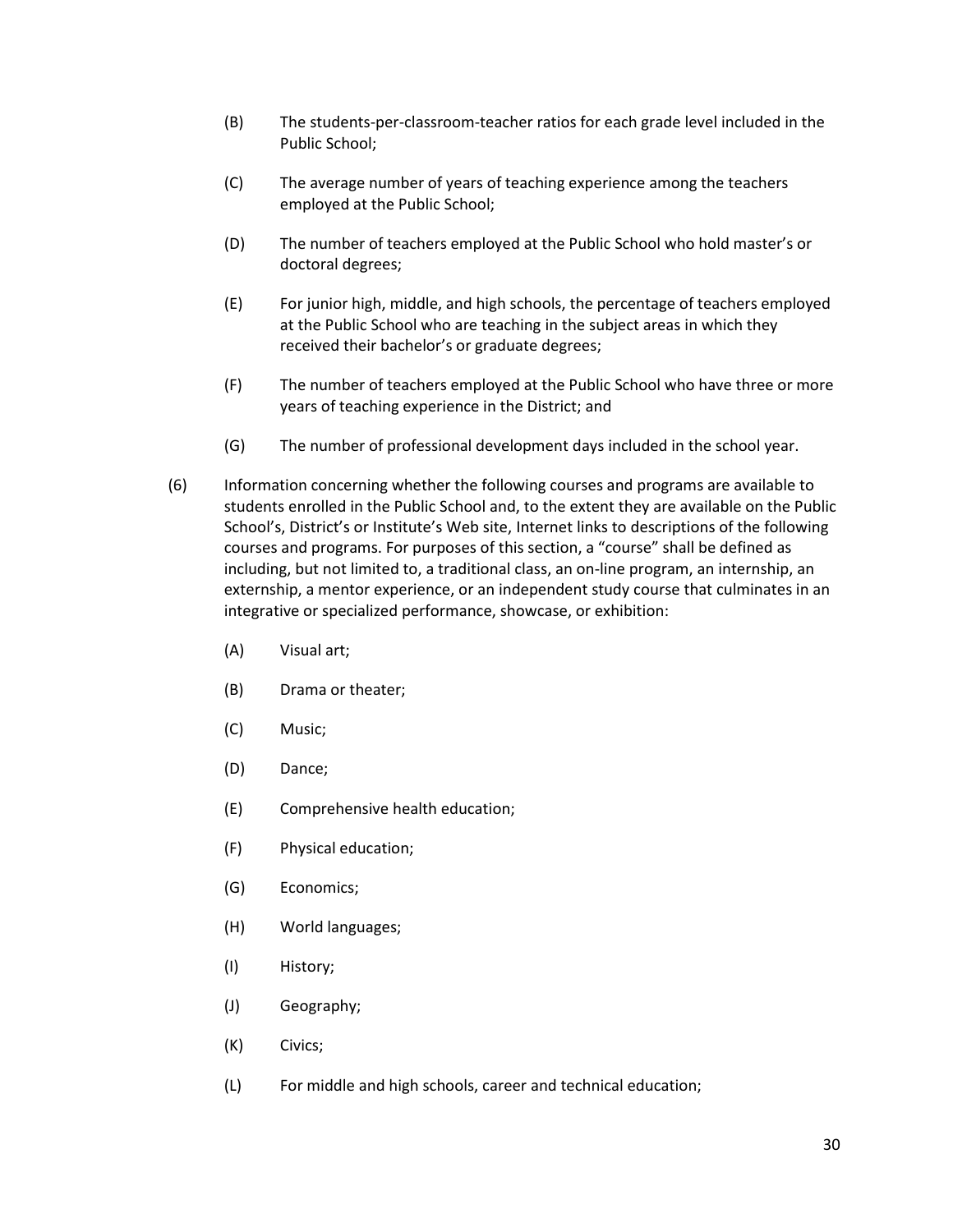- (M) For high schools, concurrent enrollment courses made available by the Public School on-line or on the Public School's campus. A concurrent enrollment course shall be defined as any course that allows a student to simultaneously earn credit both by a local education provider and an institution of higher education;
- (N) Opportunities for civic or community engagement;
- (O) Internet safety programs;
- (P) School library programs, as defined by the Commissioner;
- (Q) For high schools, advanced placement, International Baccalaureate or honors courses;
- (R) For elementary schools, International Baccalaureate or Montessori curricula;
- (S) Extracurricular activities;
- (T) Athletics;
- (U) For middle and high schools, credit recovery programs. A credit recovery program shall be defined as a program implemented at the school and/or District level that enables high school students who have fallen behind on graduation requirements to make up credits or middle school students who have fallen behind in grade promotion and/or transition into high school. This includes programs or activities that facilitate accrual of credits or course remediation especially in core courses (math, science, reading and social studies) and/or allow struggling students to continue earning course credits and make progress toward graduation or grade promotion. Credit recovery may occur as a student is completing other courses or as an extension activity, such as summer school. Examples include: self-paced digital content programs, online courses, work/study that awards credits, course remediation programs and alternative education programming that result in accrual of credits; and
- (V) For middle and high schools, assistance for out-of-school youth to re-enroll. Assistance for out-of-school youth to re-enroll shall be defined as school and/or District approaches and systems to re-engage youth who are not enrolled in school and have not earned a high school credential (either a diploma or equivalency credential, such as a general education development certificate). This includes retrieval of students who have dropped out within the current school year or those who have dropped out in previous years. Examples include: designating staff to identify and outreach to students who have dropped out and re-enrollment processes that involve individualized transition planning and assessment of a re-enrolled student's educational needs/strengths and provision of support and link to resources; and
- (7) To the extent that the Public School, District or Institute has adopted a wellness policy and to the extent it is available on the Public School's, District's or Institute's Web site,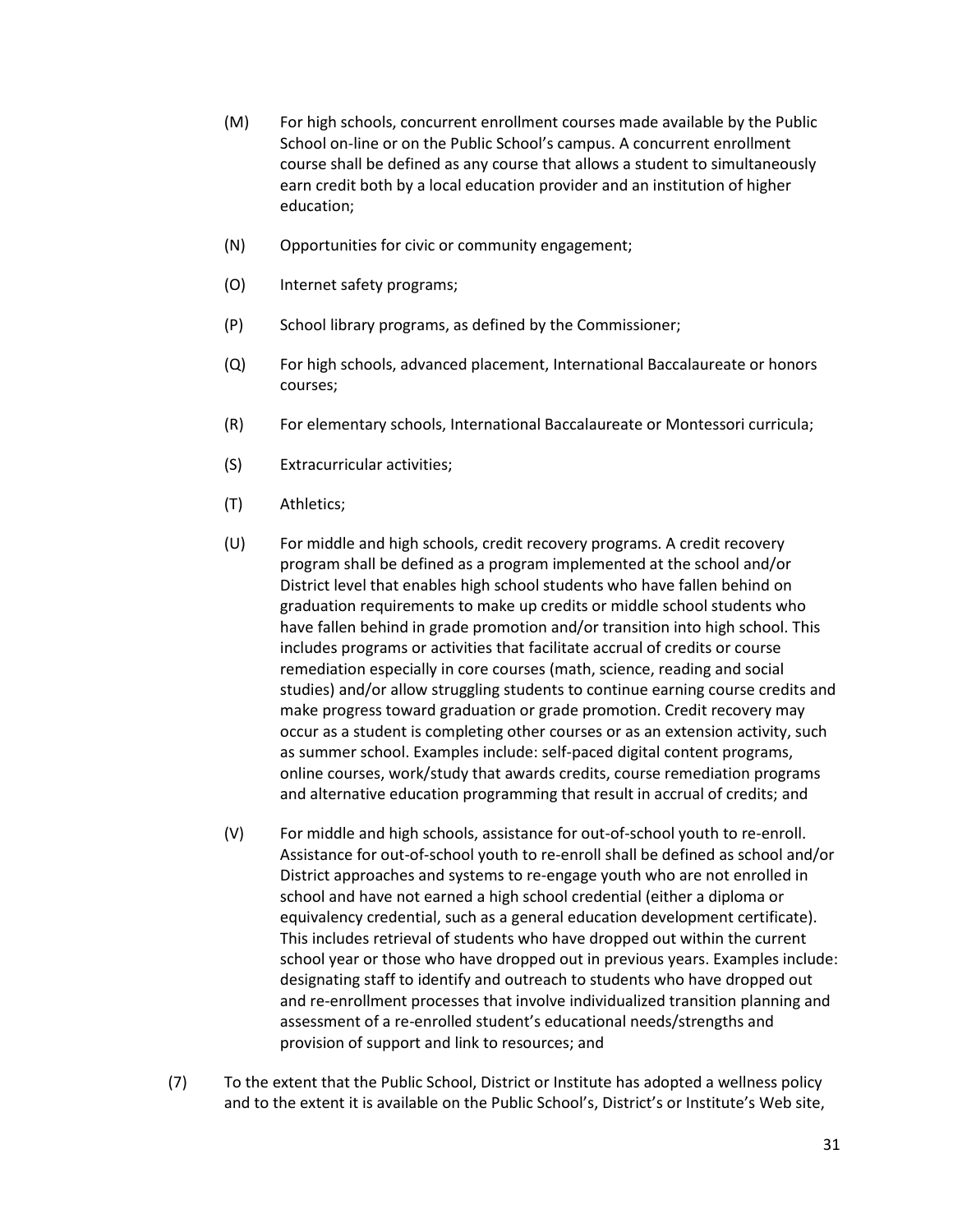Internet links to the Public School's wellness policy, as well as information concerning whether the following programs and services are available to students enrolled at the Public School to support student health and wellness:

- (A) All students in grades K through 6 have access to recess (yes/no);
- (B) A school health team or school wellness committee exists (yes/no);
- (C) Students have access to a school-based or school-linked health center, as defined by the Commissioner (yes/no);
- (D) Comprehensive health education is required for all students (yes/no);
- (E) Physical education is required for all students (yes/no);
- (F) The Public School participates in the federal school breakfast program (yes/no); and
- (G) A registered school nurse who is licensed with the Department and the Colorado Department of Regulatory Agencies is available on the school premises or for consultation (yes/no).
- 11.06 Each District and Institute performance report shall include financial information outlining the District's or Institute's various revenue sources, including: local tax contributions; state tax contributions; federal grants; state grants; private and public-private partnerships grants; and other discretionary income. It also shall include the District's or Institute's total audited expenditures for items including: instruction; student and staff support; administration; operations and maintenance; food services; transportation; capital expenditures; debt service; and other expenditures.
- 11.07 Prior to the publication of the performance reports on SchoolView, the Department shall allow each District and the Institute a reasonable period of time to review the District's or Institute's information as it shall appear on the performance reports and correct any errors or misinformation identified by the District or Institute.
- 11.08 The school performance report produced for each Public School may contain Internet links through which a person may access additional information not provided in detail in the report.

## *12.00 Data Collection Calculations and End-of-Year Data Collection Process*

- 12.01 Student Dropout Rate
	- (1) The annual student dropout rate is the percentage of students in grades 7 through 12 who drop out of school in a given year between July 1 and June 30 and have not returned to an educational environment on or before the end of the school year or June 30. An educational environment is a Public School within a District or the Institute, nonpublic or private school, home-based education program (home school) pursuant to section 22-33-104.5, C.R.S., HSED program, vocational education program, licensed eligible Facility, State-Operated Program, Detention Center, or other education program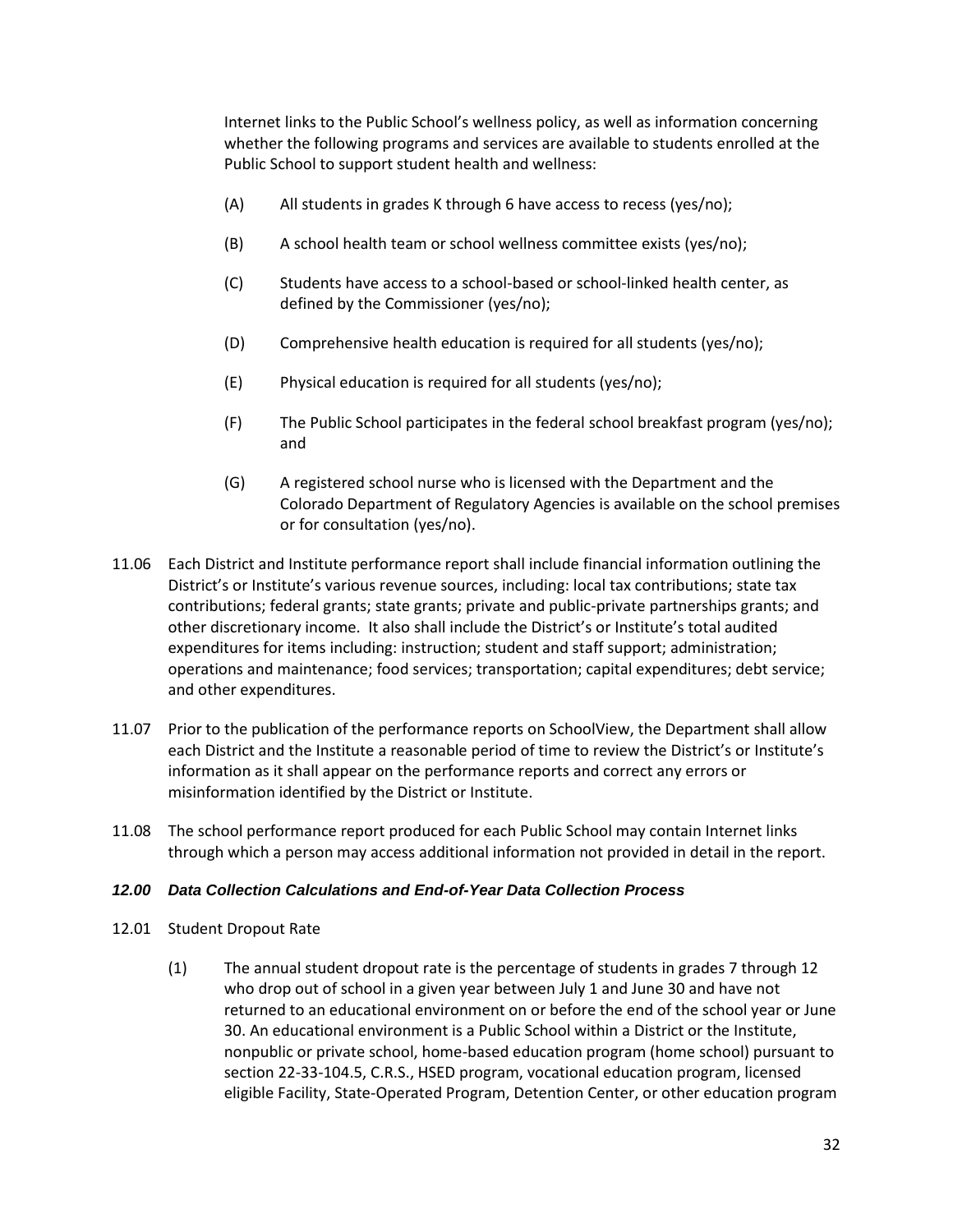operated by the Department of Youth Corrections or Department of Corrections. This includes students in grades 7 through 12 who:

- (A) Were enrolled in school at some time during the current reporting school year; and
- (B) Were not enrolled at the end of the school year or June 30; and
- (C) Have not graduated from high school or received a HSED certificate, or completed a district-approved educational program; and
- (D) Do not meet any of the following exclusionary conditions: temporary absence due to serious illness or injury, suspension or expulsion; death; or transfer to another educational environment.
- (2) The numerator for the student dropout rate is the number of grade 7-12 students who dropped out and the denominator is the cumulative unduplicated enrollment for grades 7-12.
- (3) The following student dropout rate formula shall be applied:

Number of dropouts in year X Number of students part of same membership base at any point within year X

- (4) Dropout rate clarifications:
	- (A) Any student whose transfer to another educational environment cannot be verified is a dropout for reporting purposes. Districts and the Institute must apply a default status of dropout to any student who does not have adequate documentation on file, meaning a records request or confirmation of enrollment and attendance at another District or the Institute, by the end of the school year. Please see further clarifications below.
	- (B) Mandatory school age legislation, in section 22-33-104(1) C.R.S., requires that every child who has attained the age of six years and is under the age of seventeen years attend public school. This mandatory school age legislation does not exempt a District or the Institute from reporting a student as a dropout. Students at any stage in court proceedings to compel compliance with the compulsory attendance statute who have not yet returned to school shall be counted as dropouts.
	- (C) Students transferring to another District or the Institute who are identified through the Department's post-collection process as not returning to another District or the Institute by the end of the current school year or June 30 shall be counted as dropouts. The Department shall verify student attendance through the data submitted by other Districts and the Institute through the end-of-year data collection.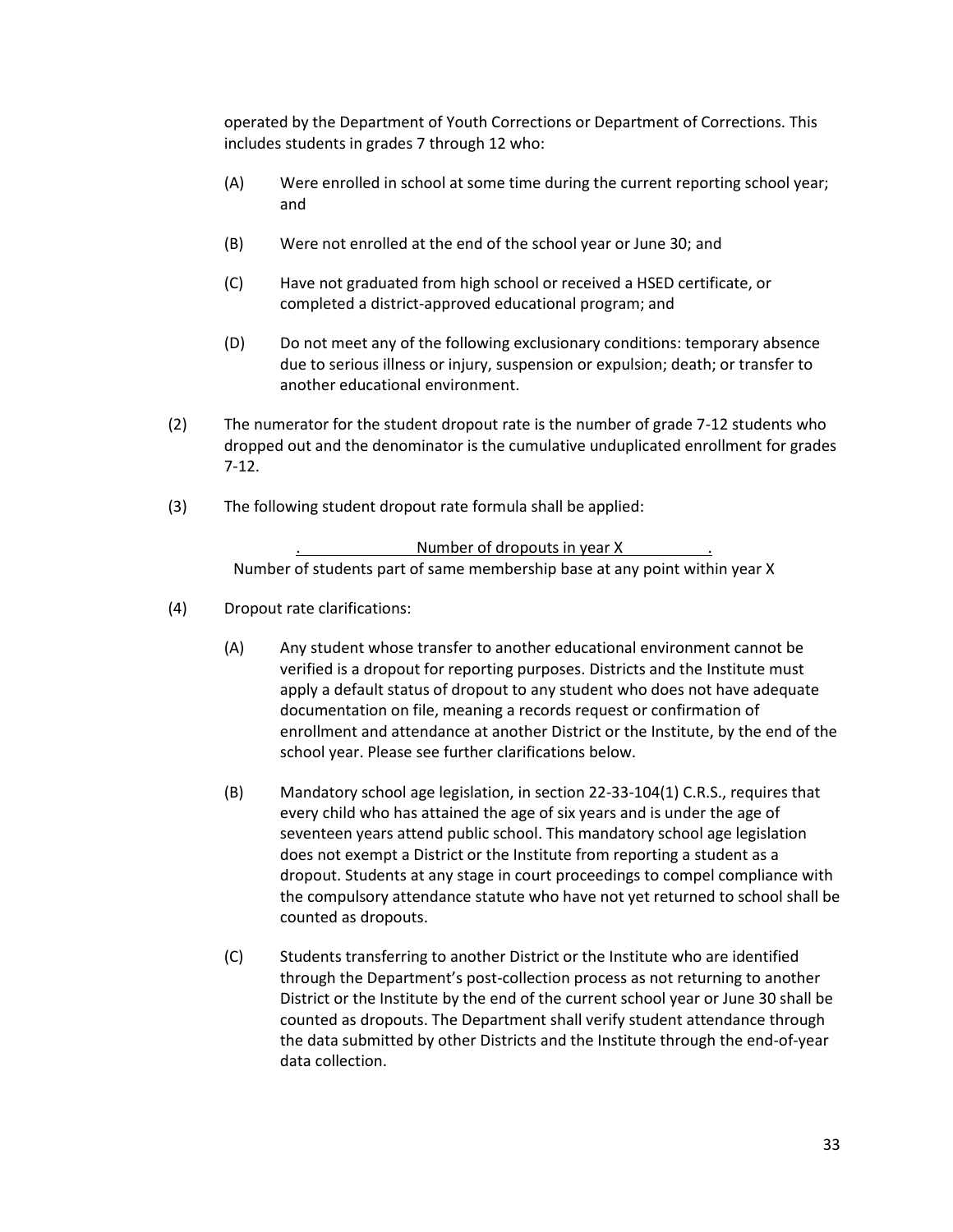- (D) Various forms of documentation may or may not serve as adequate documentation for an educational transfer based on the following:
	- (I) In-state transfers to a Public School may not be documented through records requests or the Record Integration Tracking System (RITS) because a student may never have attended the school in which the student enrolled. An in-state confirmation of attendance is adequate documentation and may be requested as part of the end-of-year verification processes.
	- (II) In-state transfers to other Colorado entities such as private schools, Detention Centers, licensed eligible Facilities, or State-Operated Programs may be documented through records requests or confirmations of attendance. Adequate documentation of a transfer to home-based education programs (home school) pursuant to section 22- 33-104.5, C.R.S., is a parent/guardian signature on a written confirmation of the intent to home school.
	- (III) Out-of-state transfers may be documented through records requests or confirmations of attendance.
	- (IV) Transfers to an out-of-country educational entity can be documented by a records request, a confirmation of attendance, a written confirmation by a school administrator or designee based on a conversation with a parent/guardian, or a parent/guardian signature on a written confirmation of the intent to emigrate to and attend school in another country.
- (E) Adequate documentation for other student statuses is as follows:
	- (I) Seriously ill students can be documented by a written confirmation by physician or health care provider.
	- (II) Deceased students may be documented by a copy of the obituary, a letter from the parent/guardian or a written confirmation by a school administrator or designee.
- (F) Determination of whether a student has completed the school year or is considered a dropout is based upon two factors, length of time absent prior to the end of the school year and coursework completion.
- (G) Students shall be counted as completing the school year if they leave school within three weeks of the last day of school or have completed all coursework early, meaning that they have completed the locally defined requirements for the current grade level and will be promoted into the next higher grade the following school year.
- (H) Students who leave within three weeks of the last day of school or June 30th, whichever comes first, whether with excused or unexcused absences, are not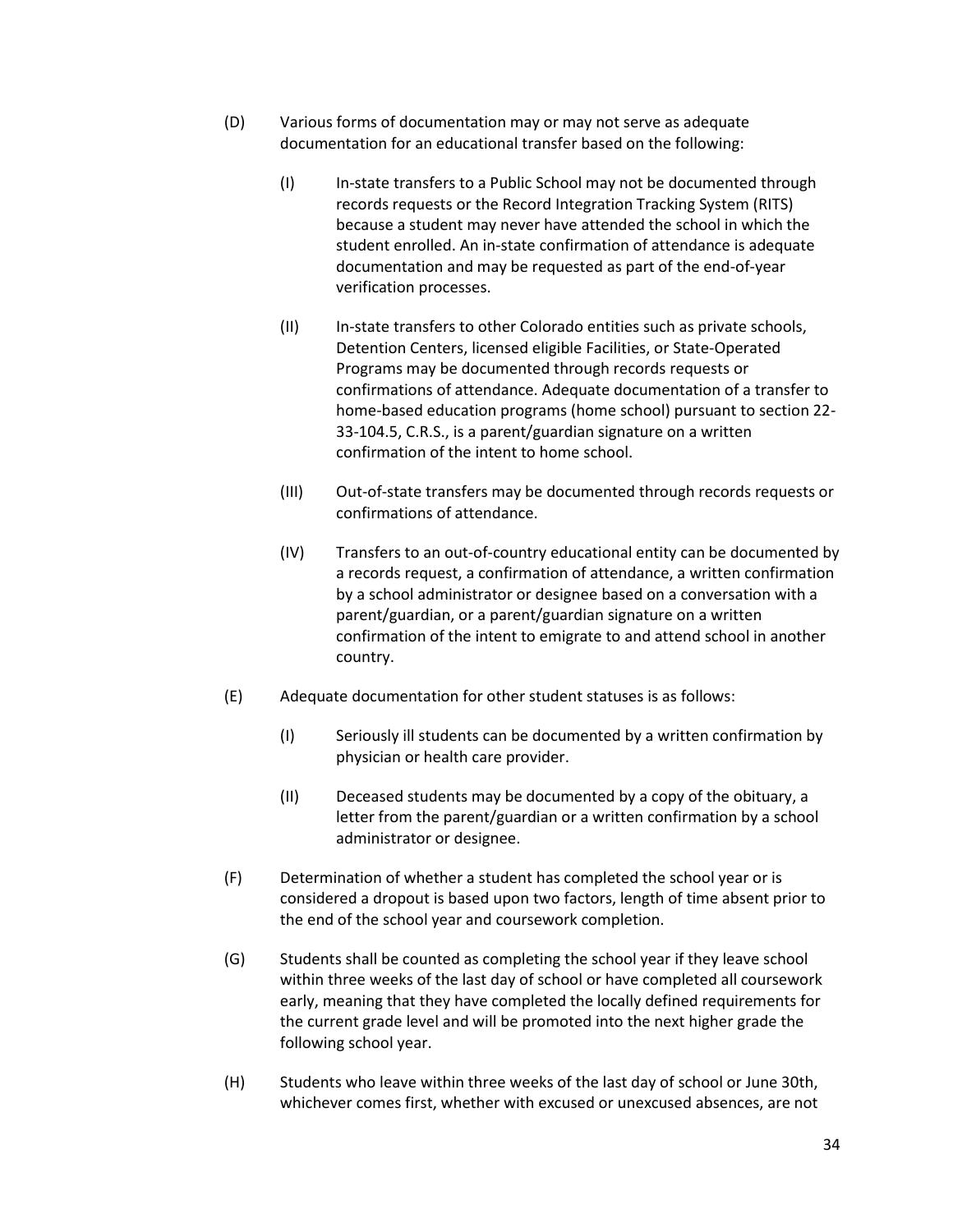dropouts, but non-exiting students. However, these early exiting students who are recorded as completing the current school year who are not documented to return to an educational program the following school year must be recorded as summer dropouts in the next reporting period.

- (I) Students who do not meet the exclusionary conditions listed under section 12.01(1)(D) of these rules and are absent more than three weeks from the last day of school and have not completed all coursework, whether with excused or unexcused absences, are dropouts. Students shall be considered to have completed all coursework if they have completed the locally defined requirements for the current grade level and will be promoted into the next higher grade the following school year.
- (J) For students who are withdrawing from a Public School, Districts and the Institute are authorized to request information from the parent or guardian about the specific type of educational environment to which the student will be transferring, in order to monitor compliance with the School Attendance Law, section 22-33-104 (1), C.R.S. If a student in seventh through twelfth grade has indicated on a written notification of withdrawal that he or she is transferring to another Colorado School District or the Institute but the Department's postcollection process indicates that the student has not attended class in another Colorado District or the Institute, that student will be classified as a dropout, unless further investigation proves otherwise. Colorado Public Schools and local education agencies are required to send transcripts or to confirm attendance when requested from another Colorado Public School or local education agency within two weeks of receiving the request with the exception of students in outof-home placements whose records must be transferred within five (5) days pursuant to sections 22-32-138(2)(a)(II) and (3)(a), C.R.S.
- (K) Students who register for school but never attend are not to be included in reported dropout data. Students who never attend may also include nonattending students who are eligible for special education and related services.

## 12.02 Four-year Graduation Rate:

- (1) The high school graduation rate is the percentage of students from a beginning of the year ninth grade cohort, adjusted for verified transfers in and out, who leave school as graduates, as defined by the District or the Institute Charter School, in four years or less. Verified transfers refer to transfers for which a records request or confirmation of enrollment and attendance has been provided.
- (2) The numerator for the four-year graduation rate is the number of cohort members (students) who graduated in year x and the denominator is the number of beginning of the year ninth grade cohort members adjusted for verified transfers in and out.
- (3) The formula for the four-year graduation rate is as follows:

Number of four-year or prior graduates in year X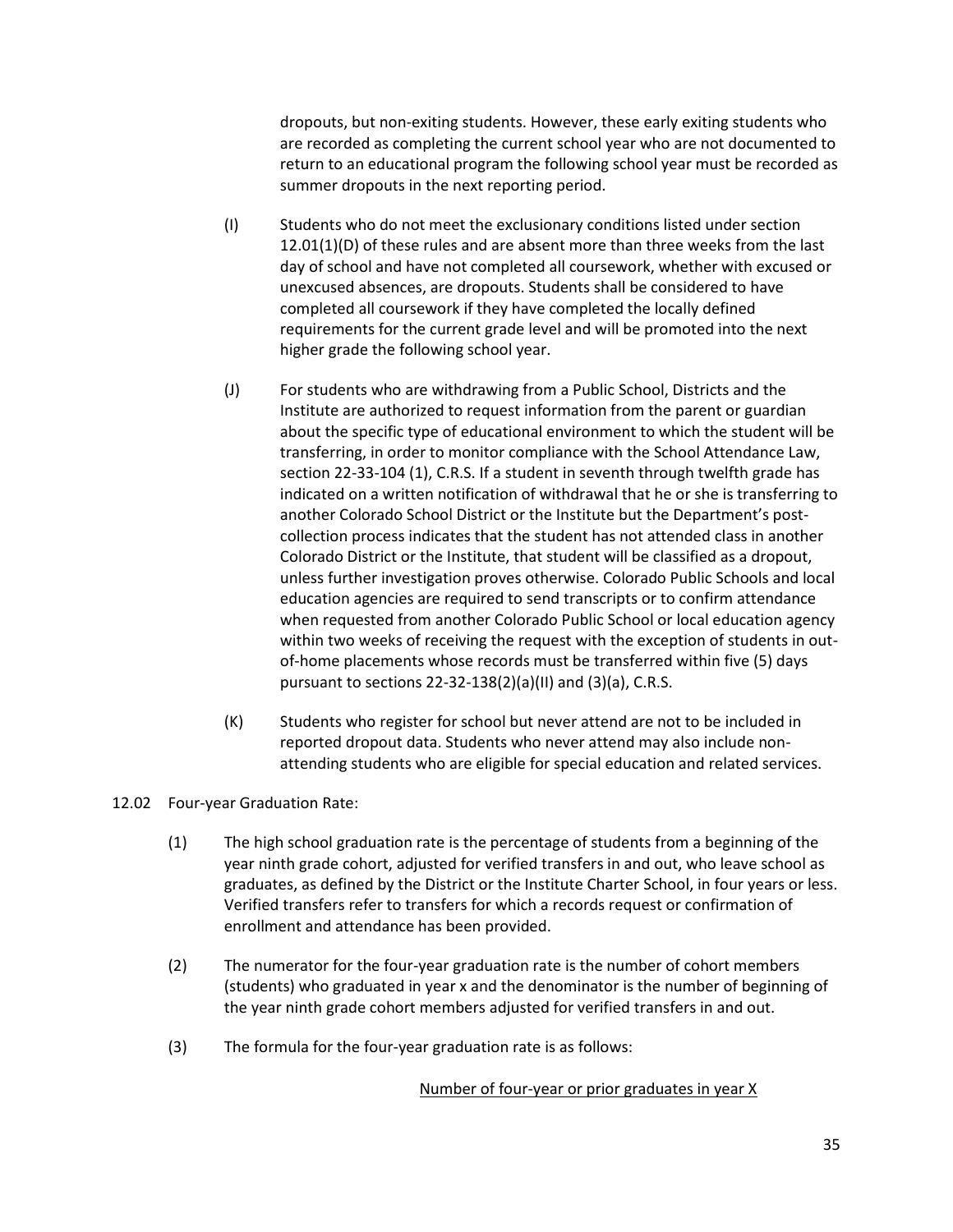((Number of beginning-of-year 9th graders in year  $X - 3$ ) + (Number of transfers in) – (Number of transfers out))

- (4) Four-year Graduation Rate Clarifications:
	- (A) Graduation rates for a high school not containing a ninth grade will be adjusted according to the grades contained within the Public School. Notations will be made when the standard four-year graduation rates are not applied.
	- (B) District and Institute graduation rates will be held to a four-year standard regardless of the grade ranges of the Public Schools in the School District or Institute.
	- (C) Expanded graduation rates, when used, should always be clearly labeled with the time span to differentiate from the four-year graduation rate.
	- (D) Students shown as aging out, dropping out, expelled, or transferring to nondistrict HSED programs are included in graduation calculations.
	- (E) Students are not considered graduates until educational services have ended, unless specified by law or rule. Beginning in 2017-18, ASCENT and PTECH students who have met graduation requirements may be counted as graduates within the four-year graduation rate. However, the high school diploma cannot be dated and conferred until the student has completed or left the program.
- 12.03 Expanded Graduation Rates:
	- (1) The three-year graduation rate formula is as follows:

Number of three-year graduates in year X ((Number of beginning-of-year 9th graders in year  $X - 2$ ) + (Number of transfers in) – (Number of transfers out))

(2) The five-year graduation rate formula is as follows:

Number of five-year graduates in year X ((Number of beginning-of-year 9th graders in year  $X - 4$ ) + (Number of transfers in) – (Number of transfers out))

(3) The six-year graduation rate formula is as follows:

Number of six-year graduates in year X ((Number of beginning-of-year 9th graders in year  $X - 5$ ) + (Number of transfers in) – (Number of transfers out))

(4) The seven-year graduation rate formula is as follows:

Number of seven-year graduates in year X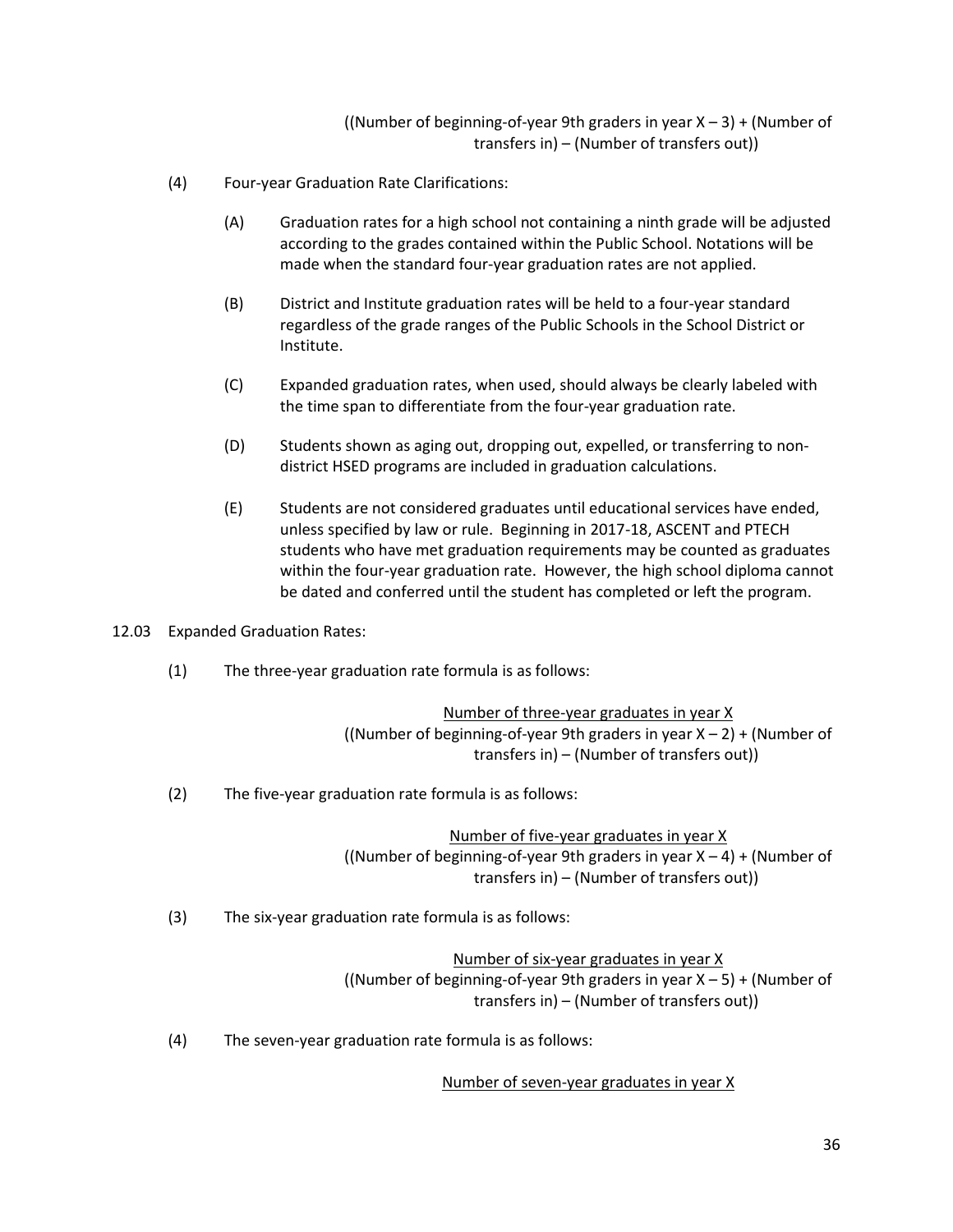# ((Number of beginning-of-year 9th graders in year  $X - 6$ ) + (Number of transfers in) – (Number of transfers out))

# 12.04 Completion Rate:

- (1) The high school completion rate is the percentage of students from a beginning of the year ninth grade cohort adjusted for verified transfers in and out, who leave school as graduates or completers, as defined by the District or Institute Charter School. Students who do not meet specified graduation requirements are not graduates, but completers. Verified transfers refer to transfers for which a records request or confirmation of enrollment and attendance has been provided. Completers include students who: receive a HSED certificate through the completion of a HSED program; receive a certificate of completion; complete a vocational program; or are accepted into an institution of higher education to pursue either a bachelor's or associate's degree.
- (2) The numerator for the completion rate is the number of cohort members (students) who graduated or completed in year X and the denominator is the number of beginning of the year ninth grade cohort members enrollment adjusted for verified transfers in and out.
- (3) The formula for the completion rate is as follows:

Number of four-year or prior graduates and completers in year X ((Number of beginning-of-year 9th graders in year  $X - 3$ ) + (Number of transfers in) – (Number of transfers out))

- (4) Completion rate clarifications:
	- (A) For purposes of the completion rates, completers are those students who have received a certificate or other designation of high school completion, such as a HSED. Completers have met the locally defined requirements for high school completion and are not continuing to receive educational services from a local education agency. Students are not considered completers until educational services have ended, unless specified by law or rule.
	- (B) Completion rates for a high school not containing a ninth grade will be adjusted according to the grades contained within the school. Notations will be made when the standard four-year completion rates are not applied.
	- (C) District and Institute completion rates will be held to a four-year standard regardless of the grade ranges of the Public Schools in the District or Institute.
	- (D) Students shown as aging out, dropping out, expelled, or transferring to nondistrict HSED programs are included in completion calculations.

#### 12.05 Expanded Completion Rates:

(1) The three-year completion rate formula is as follows: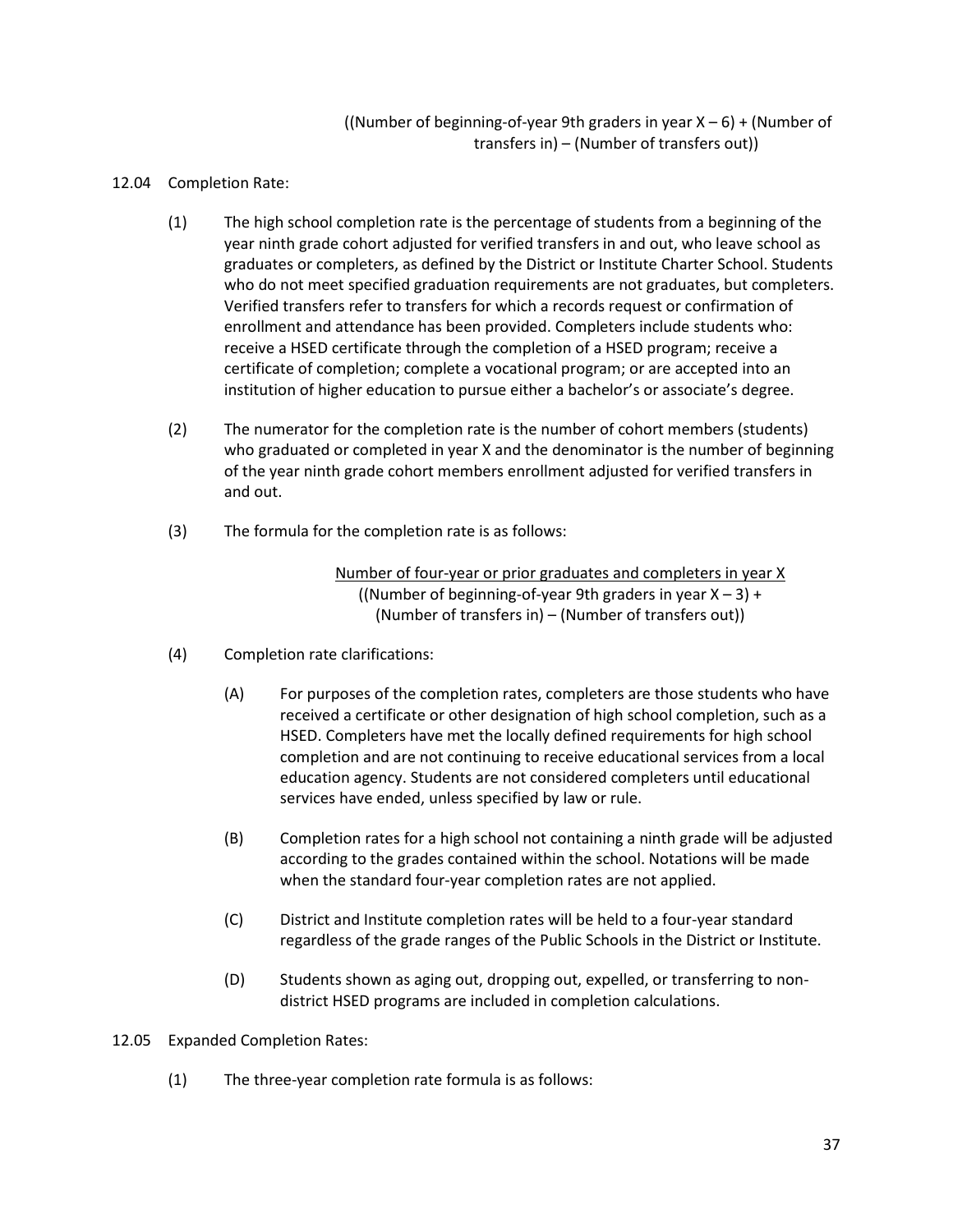Number of three-year graduates and completers in year X ((Number of beginning-of-year 9th graders in year  $X - 2$ ) +

(Number of transfers in) – (Number of transfers out))

(2) The five-year completion rate is as follows:

Number of five-year graduates and completers in year X ((Number of beginning-of-year 9th graders in year  $X - 4$ ) + (Number of transfers in) – (Number of transfers out))

(3) The six-year completion rate is as follows:

Number of six-year graduates and completers in year X ((Number of beginning-of-year 9th graders in year  $X - 5$ ) + (Number of transfers in) – (Number of transfers out))

(4) The seven-year completion rate is as follows:

Number of seven-year graduates and completers in year X ((Number of beginning-of-year 9th graders in year  $X - 6$ ) + (Number of transfers in) – (Number of transfers out))

# 12.06 Mobility Rates:

- (1) Mobility rates are indicators of turnover in the student population within a given school year. Any student in grades K-12 who enters or leaves a school between the start of the school year (pupil enrollment count date) and the last day of school is counted in the mobility rate. This includes students who:
	- (A) Transfer into a District or Institute Charter School;
	- (B) Transfer within a District or Institute Charter School;
	- (C) Transfer to another District or Institute Charter School, nonpublic or private school, home-based education program (home school) pursuant to section 22- 33-104.5, C.R.S., HSED program, vocational education program, licensed eligible Facility, State-Operated Program, Detention Center, or other educational program operated by the Department of Youth Corrections or Department of Corrections;
	- (D) Have been expelled;
	- (E) Have dropped out or exited to an unknown educational setting;
	- (F) Are absent for extended periods; or
	- (G) Are seriously ill or deceased.
- (2) Mobility Rate Clarifications: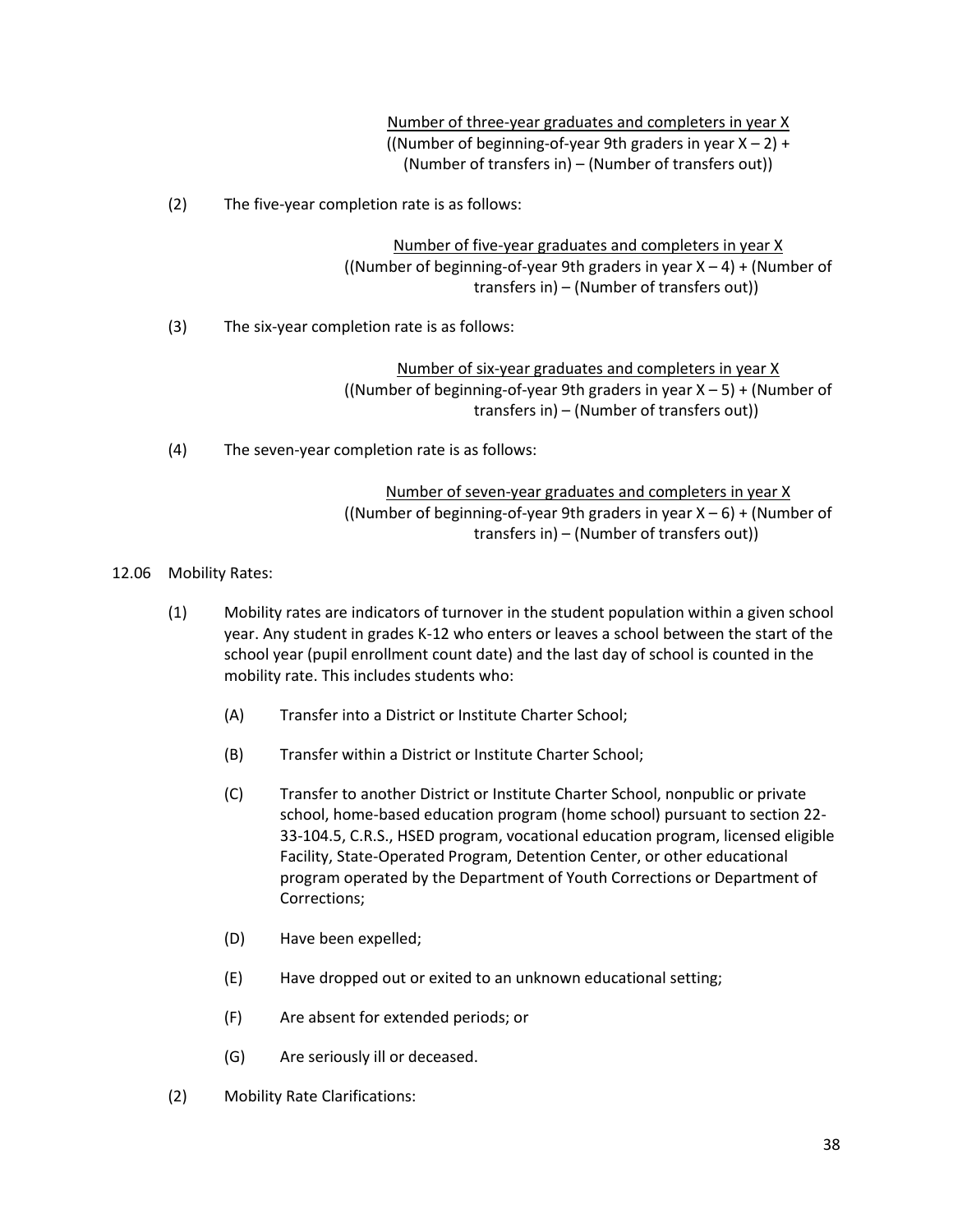- (A) Districts and the Institute shall indicate an instance of mobility for a student after ten consecutive days of excused or unexcused absences.
- (B) Students who register for school but never attend are not to be included in reported mobility data. Students who never attend may also include nonattending students who are eligible for special education and related services.
- (C) Grade level mobility rates will contain duplications because students may be mobile across different grade levels throughout the school year. If a student changes grades, the student will be included in the numerator and denominator of each grade level of which they were a member.
- 12.07 Student Mobility Rate:
	- (1) The student (unduplicated) mobility rate is the proportion of students having moved during the school year. The student mobility rate measures the number of students who have moved (a count of one regardless of the number of times a student moves). The rate includes an unduplicated count of students who transfer into or out of the Public School, District or Institute Charter School during the regular school year.
	- (2) The numerator for the student mobility rate is the unduplicated count of grade K-12 students who moved into or out of a Public School, District, or Institute Charter School during the school year and the denominator is the cumulative unduplicated student enrollment for kindergarten through twelfth grades.
	- (3) The formula for the student mobility rate is as follows:

# Unduplicated count of grade K-12 students who moved into or out of the school or district in Year X Number of students part of same membership base at any point within year X

# 12.08 Occurrence Mobility Rate:

- (1) The occurrence (duplicated) mobility rate is the frequency with which student moves occur during the school year. The occurrence mobility rate measures the number of moves made by students (a count equal to the number of times a student has moved). The rate includes a duplicated count of students who transfer into, out of, or both into and out of the Public School, District, or Institute Charter School during the regular school year.
- (2) The numerator for the occurrence mobility rate is the duplicated count of grade K-12 students who moved into, out of, or both into and out of the Public School, District, or Institute Charter School during the school year. The denominator is the cumulative unduplicated student enrollment for kindergarten through twelfth grades.
- (3) The formula for the occurrence mobility rate is as follows:

Duplicated count of grade K-12 students who moved into, out of, or both into and out of the school/district in Year X .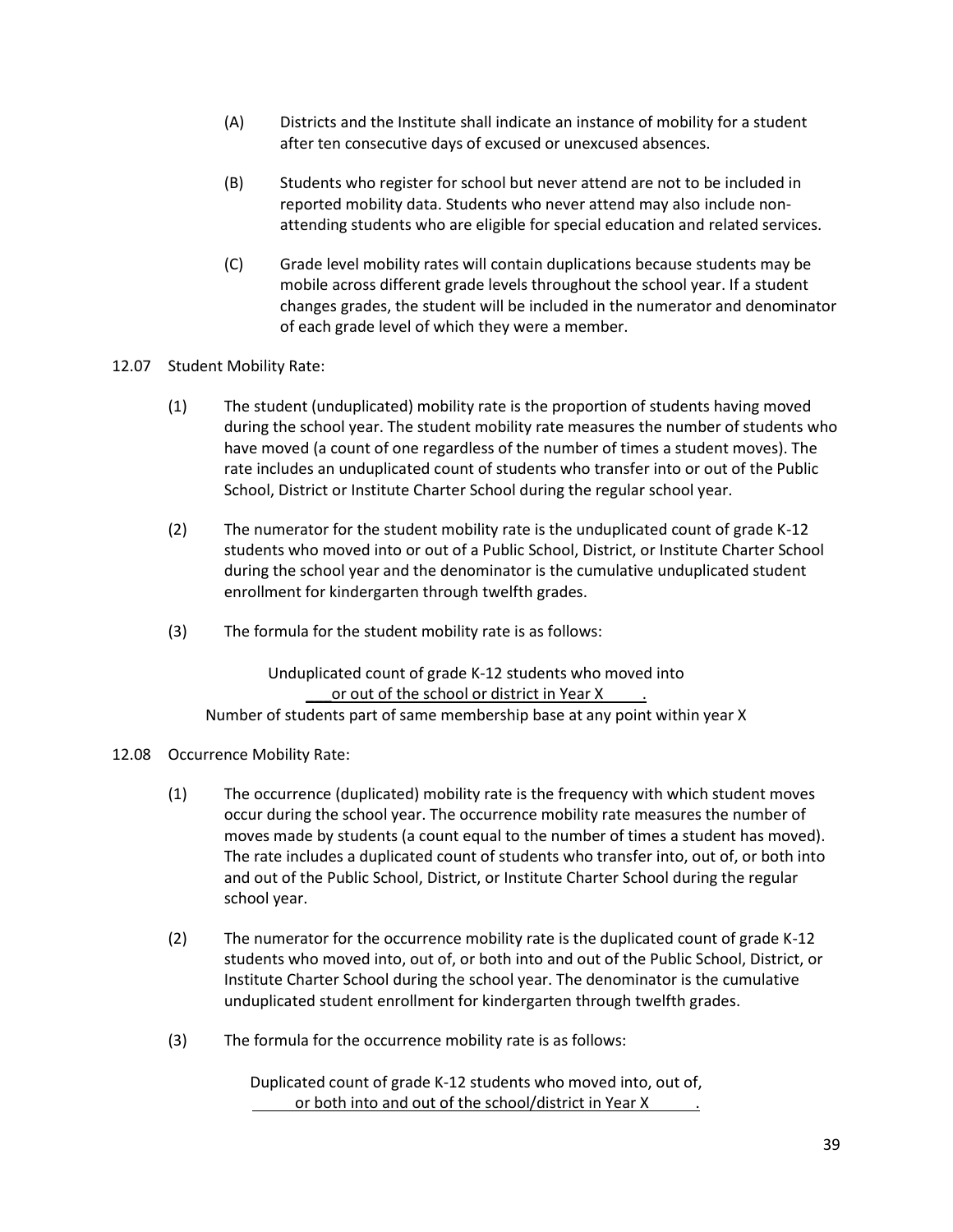Number of students part of same membership base at any point within year X

#### 12.09 Truancy Rate:

- (1) Truancy rates are indicators of unexcused absences from public school within a given school year.
- (2) Truancy Rate Clarifications:
	- (A) Districts shall address truancy in accordance with the Local Board policies and procedures established pursuant to the compulsory school attendance law, section 22-33-107(3)(b) C.R.S.
	- (B) School Districts and the Institute shall report unexcused absence days. An unexcused absence occurs when a student is absent without a reason or for an unacceptable reason as identified within the attendance rules set by a Local Board's policy adopted pursuant to section 22-33-104(4)(a). If authorized school officials determine that a parent's excuse is not valid or verified, the absence shall be considered unexcused.
	- (C) Students who register for school, but never attend are not to be included in reported truancy data. Students who never attend may also include nonattending students who are eligible for special education and related services.
	- (D) Truancy rates will be reported for alternative education campuses and online Public Schools. These schools must have a method to track the attendance for enrolled students.
- 12.10 Truancy Rate Unexcused Absence Days:
	- (1) The unexcused absence days truancy rate is the proportion of days in which students were absent without an excuse.
	- (2) The numerator for the unexcused absence days truancy rate is the aggregate number of days of unexcused student absences. The denominator is the aggregate number of student days possible, which is calculated by adding the total student days attended, the total student days of excused absences and the total student days of unexcused absences.
	- (3) The formula for the unexcused absence days truancy rate is as follows:

Total student days unexcused (Total days attended) + (Total days of excused absences) + (Total days of unexcused absences)

- 12.11 Truancy Rate Habitually Truant Students:
	- (1) The numerator for the habitually truant students truancy rate is the number of students who are habitually truant, meaning all students who are at least the age of six on or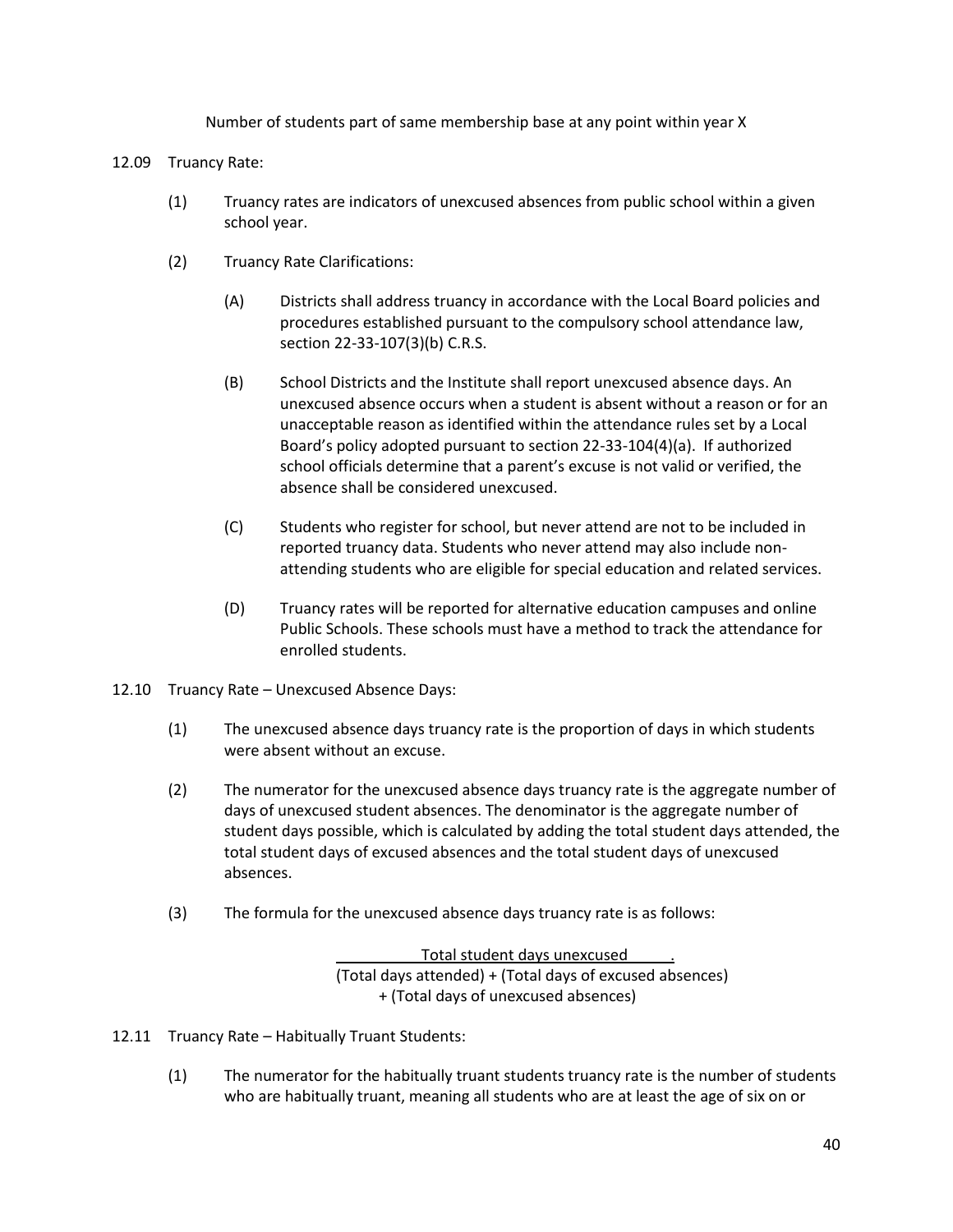before August 1 of the year in question and under the age of seventeen years and who have four (4) total days of unexcused absences from public school in any one calendar month or ten (10) total days of unexcused absences from public school within a given school year. The denominator is the cumulative unduplicated enrollment for grades K-12.

(2) The formula for the habitually truant students truancy rate is as follows:

Number of students who have 4 total days of unexcused absences in any one calendar . month or 10 total days of unexcused absences during the school year . Number of students part of same membership base at any point within year X

- 12.12 End-of-Year Collection Process:
	- (1) District and Institute Responsibilities:
		- (A) Districts and the Institute shall ensure that the student data submitted is as clean and accurate as possible.
		- (B) In order to know the whereabouts of 7-12th grade transfer students, Districts and the Institute are encouraged to conduct timely inquiries when students withdraw from school, keep documentation on file regarding each, and followup on 7-12th grade students for whom appropriate documentation has not been secured.
		- (C) The reporting period for the end-of-year collection is from July 1st to June 30th, annually. Districts and the Institute shall mark the appropriate information as of the last day of school or June 30th, whichever occurs first.
		- (D) Districts and the Institute may include summer graduates or completers up until August 31st of each year. Districts and the Institute shall include graduates and completers after that date in the next end-of-year reporting period.
		- (E) On or before September 15th of each year, every District and the Institute shall initially approve submitted end-of-year files.
		- (F) Each year, every District and the Institute shall approve submitted end-of-year files on or before the Department's announced interim and final deadlines.
		- (G) If a District provides educational programs to Detention Centers as well as Facilities, they must continue to report accurate and complete data in terms of the 7th through 12th grade students served within the end-of-year reporting period until such time as cross-agency data sharing has eliminated the need to do so.
	- (2) Department Responsibilities:
		- (A) The Department shall ensure that student data is as clean and accurate as possible.